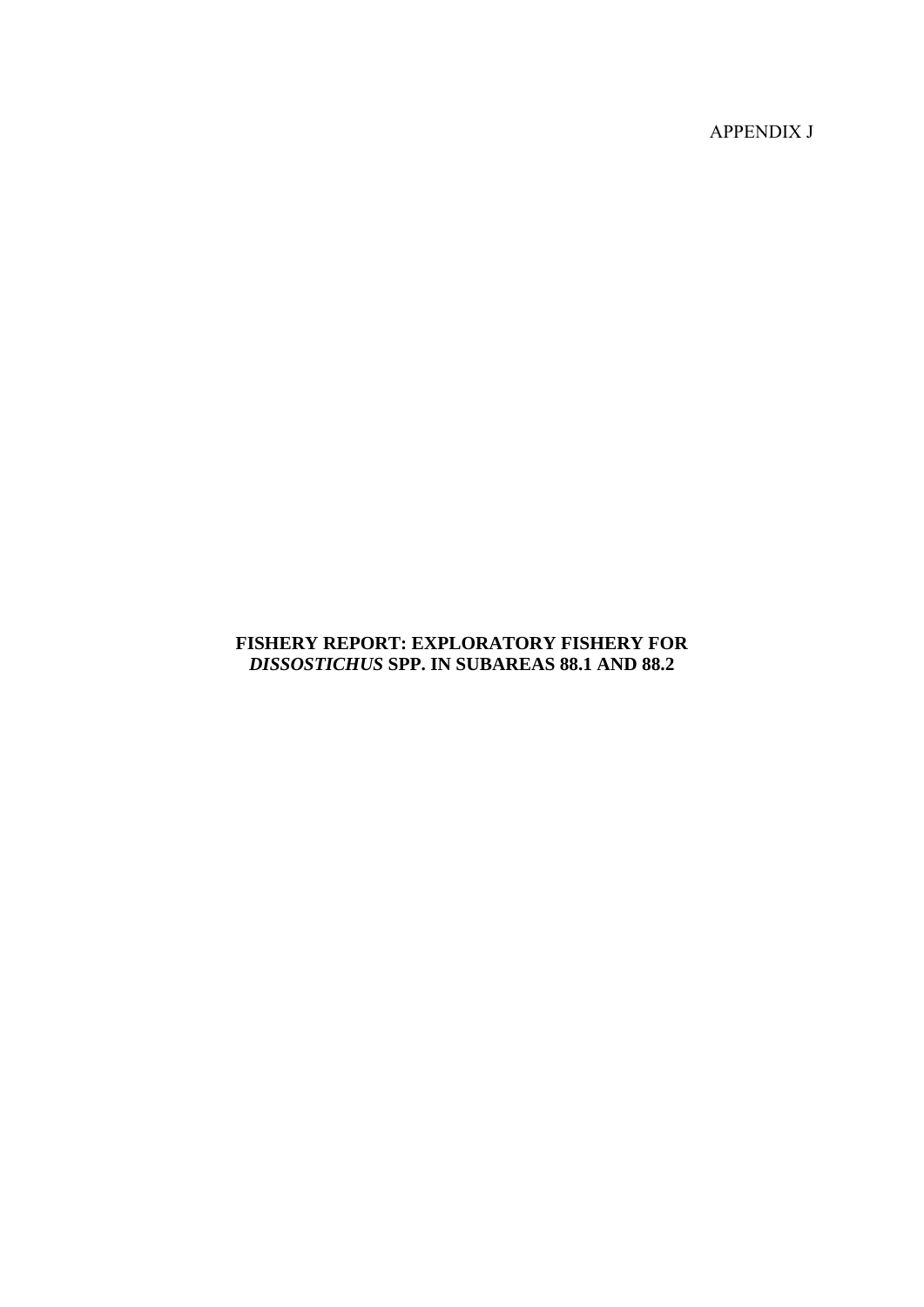# **CONTENTS**

|                                                    | 1<br>$\overline{2}$<br>5<br>5                                                                                        |
|----------------------------------------------------|----------------------------------------------------------------------------------------------------------------------|
|                                                    | 7                                                                                                                    |
|                                                    | 7<br>7<br>7<br>8<br>8<br>9<br>13                                                                                     |
|                                                    | 13<br>13<br>13<br>15<br>15<br>16<br>16<br>16<br>17<br>18<br>18<br>18<br>18<br>19<br>22<br>23<br>23<br>23<br>24<br>24 |
| 5.2 Assessments of impacts on affected populations | 24<br>24<br>26<br>26<br>27<br>28<br>28                                                                               |
|                                                    | 30<br>30<br>31                                                                                                       |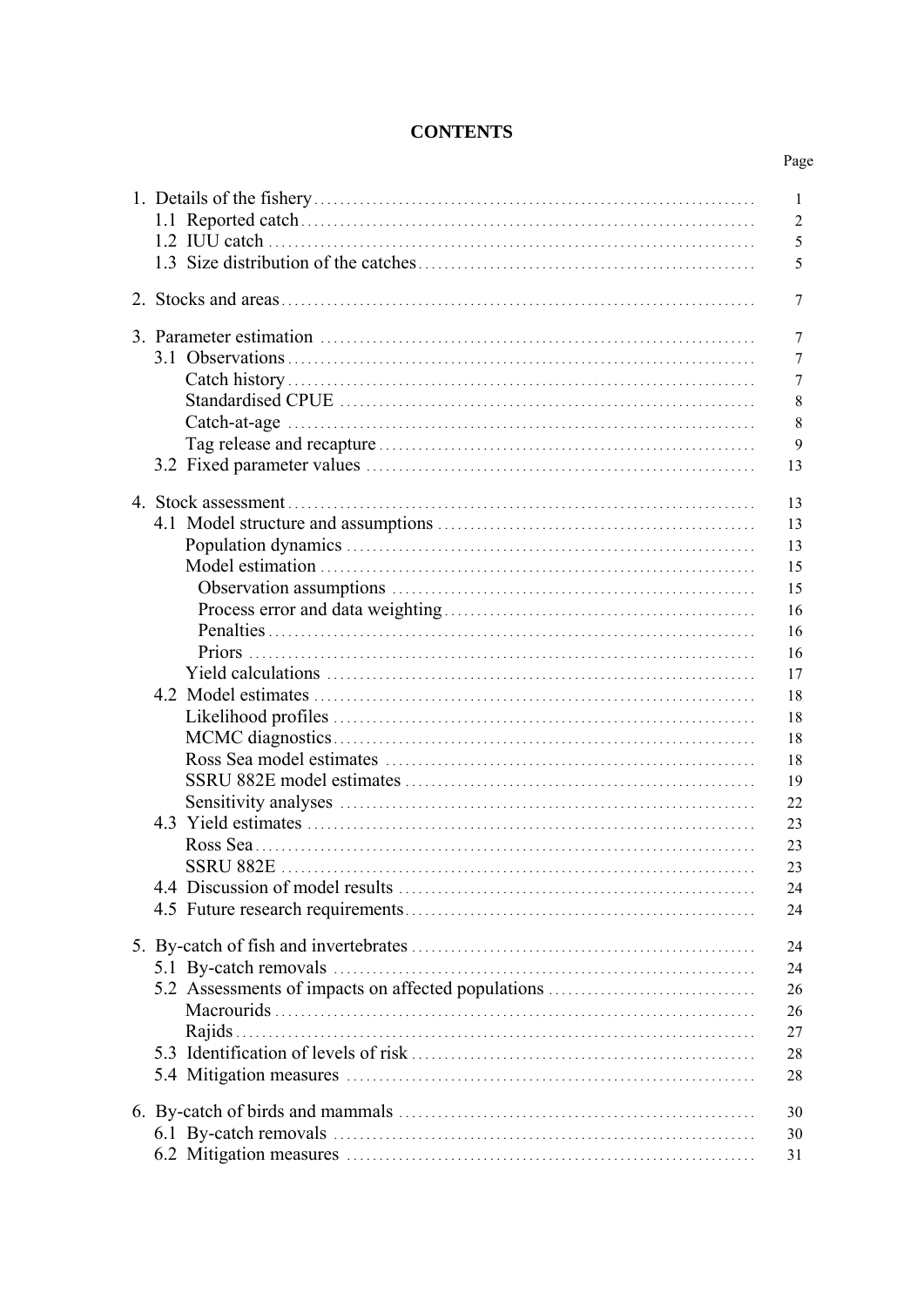| 33 |
|----|
|    |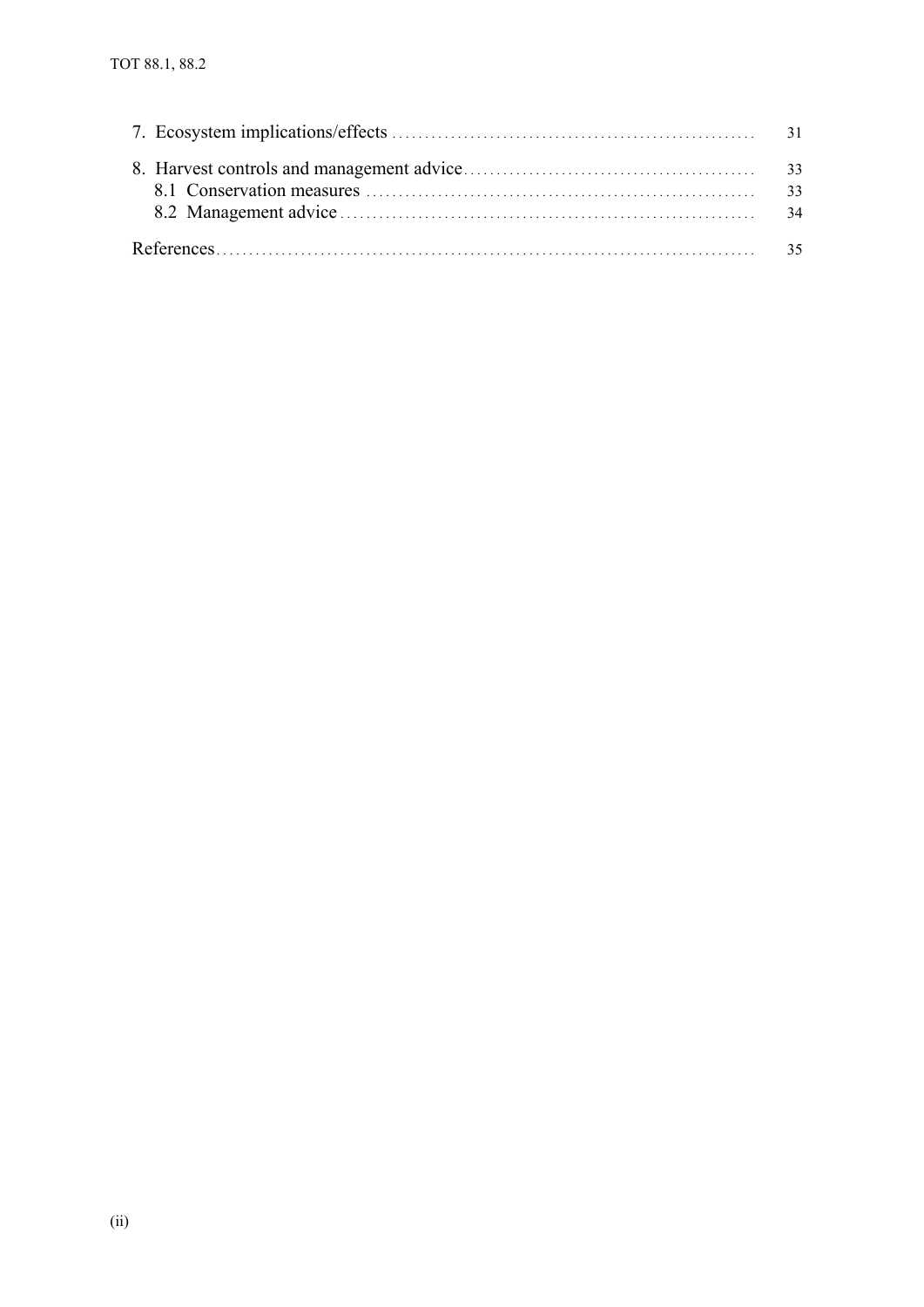### **FISHERY REPORT: EXPLORATORY FISHERY FOR**  *DISSOSTICHUS* **SPP. IN SUBAREAS 88.1 AND 88.2**

<span id="page-3-0"></span>

Figure 1: Ross Sea (Subarea 88.1 and SSRUs 882A–B) and SSRU 882E (bounded regions). Depth contours plotted at 500, 1 000, 2 000 and 3 000 m.

#### **1. Details of the fishery**

 In 2005 the Working Group recommended that Subareas 88.1 and 88.2 be split into two areas for the purposes of stock assessment: (i) the Ross Sea (Subarea 88.1 and SSRUs 882A–B) (WG-FSA-05/4), and (ii) SSRU 882E.

2. The catch limits for the Subarea 88.1 and 88.2 SSRUs in the Ross Sea were changed as part of a three-year experiment starting in 2005/06 (SC-CAMLR-XXIV, paragraphs 4.163 to 4.166). The SSRUs between 150°E and 170°E (881A, D, E, F) and between 170°W and 150°W (882A–B) were closed to fishing to ensure that effort was retained in the area of the experiment. To assist administration of the SSRUs, the catch limits for SSRUs 881B, C and G were amalgamated into a 'north' region and those for SSRUs 881H, I and K were amalgamated into a 'slope' region. Within Subarea 88.2, SSRU 882E was treated as a separate SSRU with its own catch limit, whilst SSRUs 882C, D, F and G were amalgamated with a single catch limit. However, in each of the closed SSRUs and prior to 2008/09, a nominal catch of up to 10 tonnes of *Dissostichus* spp. remained permissible under the research fishing exemption; these fishing research catch limits were removed in 2008. SSRU J was subdivided into two SSRUs (SSRU J and SSRU M) in 2008 (Figure 1), and the catch limits for SSRUs 881J and L were amalgamated to assist administration.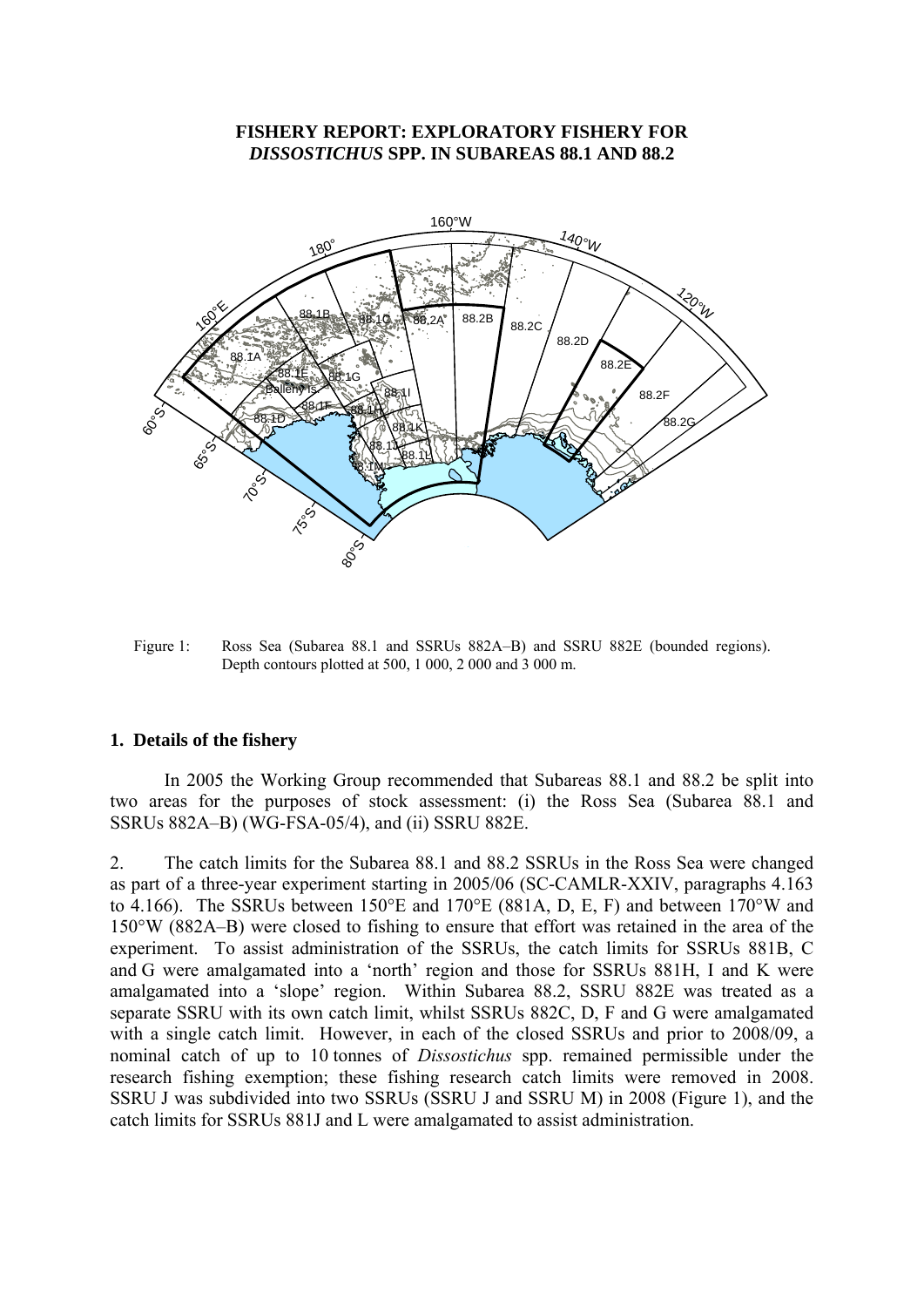<span id="page-4-0"></span>3. In 2008/09, the exploratory fishery for *Dissostichus* spp. in Subarea 88.1 was limited to Argentine, Chilean, Korean, New Zealand, Russian, South African, Spanish, UK and Uruguayan vessels using longlines only (Conservation Measure 41-09). The precautionary catch limit for *Dissostichus* spp. was 2 700 tonnes applied as follows: 352 tonnes total could be taken in SSRUs B, C and G; 1 994 tonnes total in SSRUs H, I and K; 354 tonnes in SSRUs J and M (Figure 1). Five SSRUs (A, D, E, F and M) were closed to fishing. The catch limits for by-catch species were defined in Conservation Measures 33-03 and 41-09. The fishing season was from 1 December 2008 to 31 August 2009.

4. In Subarea 88.2, the exploratory fishery for *Dissostichus* spp. was limited to Argentine, Chilean, Korean, New Zealand, Russian, South African, Spanish, UK and Uruguayan vessels using longlines only (Conservation Measure 41-10). The precautionary catch limit for *Dissostichus* spp. was 567 tonnes south of 65°S, applied as follows: 214 tonnes total could be taken in SSRUs C, D and F; and 353 tonnes in SSRU E (Figure 1). Two SSRUs (A and B) were closed to fishing. The catch limits for by-catch species were defined in Conservation Measures 33-03 and 41-10. The fishing season was from 1 December 2008 to 31 August 2009.

5. Details of notifications of intentions to fish in 2009/10 are summarised in CCAMLR-XXVIII/13. For Subarea 88.1, notifications were submitted by seven Members with a total of 18 vessels. For Subarea 88.2, notifications were submitted by seven Members with a total of 17 vessels.

# **1.1 Reported catch**

6. In 2008/09, six Members and 13 vessels fished in the exploratory fishery in Subarea 88.1 (Table 1). Fishing was restricted due to sea-ice and vessels fished between December 2008 and January 2009. The fishery was closed on 25 January 2009 and the total reported catch of *Dissostichus* spp. was 2 434 tonnes (90% of the limit) (CCAMLR-XXVIII/BG/6, Table 2). The following SSRUs were closed during the course of fishing:

- SSRUs B, C and G closed on 22 December 2008, triggered by the catch of *Dissostichus* spp. (total catch 410 tonnes; 116% of the catch limit);
- SSRUs H, I and K closed on 22 January 2009, triggered by the catch of *Dissostichus* spp. (total catch 1 957 tonnes; 98% of the catch limit).

7. Seven Members and 10 vessels fished in the exploratory fishery in Subarea 88.2 (Table 2). Fishing was restricted due to sea-ice and vessels fished between December 2008 and February 2009. SSRU E was closed on 8 February 2009, triggered by the catch of *Dissostichus* spp. (total catch 316 tonnes; 89% of the catch limit). The fishery closed on 31 August 2009 and the total reported catch of *Dissostichus* spp. was 484 tonnes (85% of the limit) (CCAMLR-XXVIII/BG/6).

8. The number of active fishing vessels and the catch of *Dissostichus* spp. in Subareas 88.1 and 88.2 in 2008/09 are shown in Tables 1 and 2 respectively.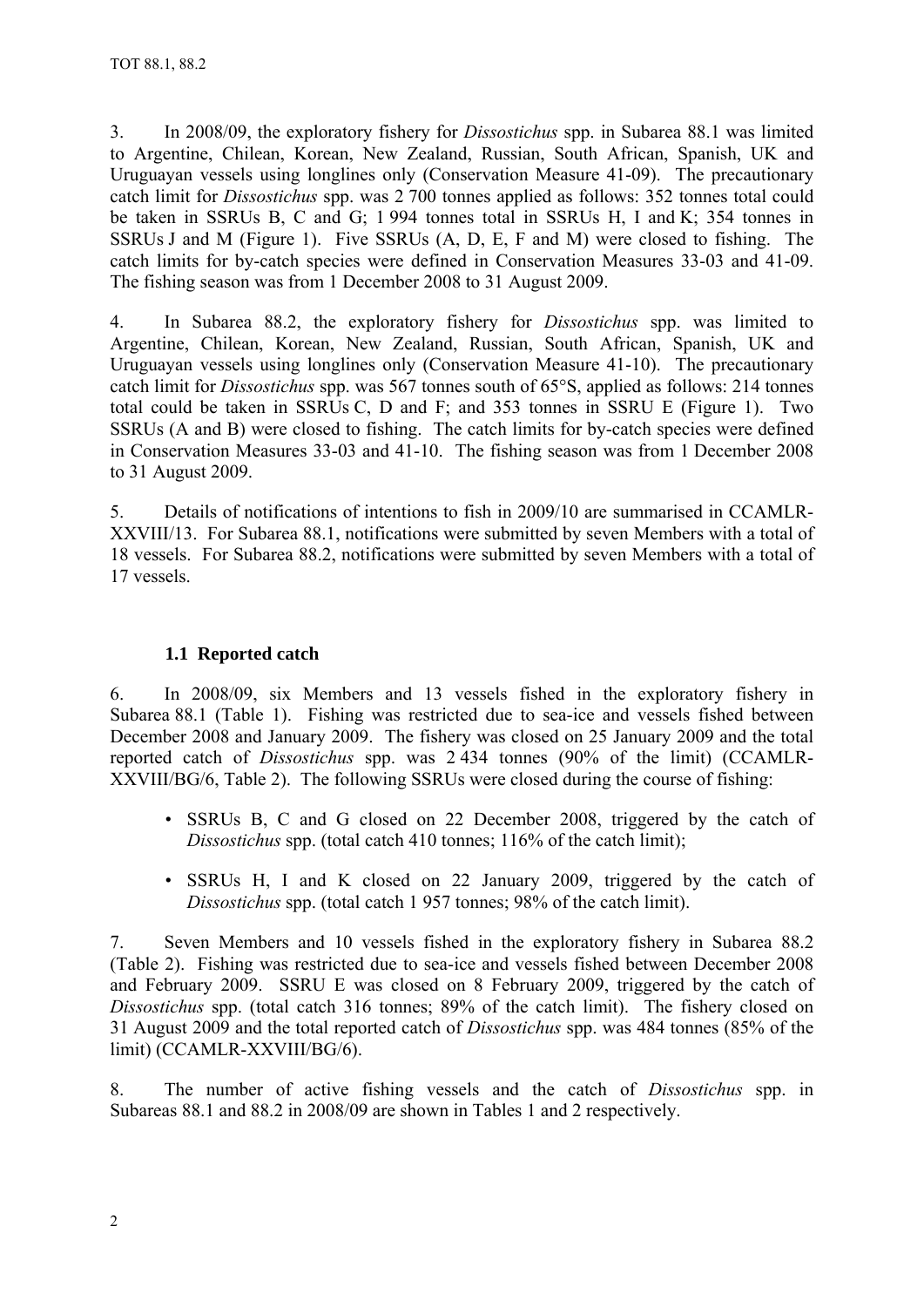| Flag State         | Vessels authorised | Number of vessels | Reported catch (tonnes)      |       |       |  |  |
|--------------------|--------------------|-------------------|------------------------------|-------|-------|--|--|
|                    | in $CM$ 41-09      | that fished       | D. eleginoides<br>D. mawsoni |       | Total |  |  |
| Argentina          |                    |                   |                              |       |       |  |  |
| Chile              |                    |                   | 98                           |       | 98    |  |  |
| Korea, Republic of | 4                  |                   | 630                          | 16    | 646   |  |  |
| New Zealand        | 4                  |                   | 734                          | $<$ 1 | 734   |  |  |
| Russia             |                    |                   |                              |       |       |  |  |
| South Africa       |                    |                   |                              |       |       |  |  |
| Spain              |                    |                   | 372                          | $<$ 1 | 372   |  |  |
| UK                 |                    |                   | 532                          | $<$ 1 | 532   |  |  |
| Uruguay            |                    |                   | 51                           |       | 51    |  |  |
| Total              | 21                 | 13                | 2418                         | 17    | 2434  |  |  |

| Table 1: | Number of vessels authorised in Conservation Measure 41-09, number of vessels that fished, and the |
|----------|----------------------------------------------------------------------------------------------------|
|          | catch of <i>Dissostichus</i> spp. in Subarea 88.1 in 2008/09 (source: catch and effort reports).   |

Table 2: Number of vessels authorised in Conservation Measure 41-10, number of vessels that fished, and the catch of *Dissostichus* spp. in Subarea 88.2 in 2008/09 (source: catch and effort reports).

| Flag State         | Vessels authorised | Number of vessels | Reported catch (tonnes) |                |       |  |  |
|--------------------|--------------------|-------------------|-------------------------|----------------|-------|--|--|
|                    | in $CM$ 41-10      | that fished       | D. mawsoni              | D. eleginoides | Total |  |  |
| Argentina          |                    | 0                 |                         |                |       |  |  |
| Chile              |                    |                   |                         |                |       |  |  |
| Korea, Republic of |                    |                   | 13                      |                | 13    |  |  |
| New Zealand        |                    |                   | 90                      |                | 90    |  |  |
| Russia             |                    |                   |                         |                |       |  |  |
| South Africa       |                    |                   | 118                     | $\leq$         | 118   |  |  |
| Spain              |                    |                   | 13                      |                | 13    |  |  |
| UK                 |                    |                   | 208                     |                | 208   |  |  |
| Uruguay            |                    |                   | 38                      |                | 38    |  |  |
| Total              | 19                 | 10                | 484                     | $\leq$         | 484   |  |  |

9. The Ross Sea fishery saw a steady expansion of effort (number of sets) from 1997/98 to 2000/01, a slight drop in 2001/02, followed by an increase in 2002/03, and an almost threefold increase in 2003/04. Since 2004/05 effort has been slightly more stable ranging from 1 000–1 500 sets per year. Although most SSRUs in Subareas 88.1 and 88.2 have been fished over time, the proportion of effort in each SSRU has varied considerably each year in relation to the catch limits of the target and by-catch species and ice conditions. Fishing in 2006/07 and 2007/08 saw a high level of catch and effort in SSRU 881H, whilst in 2008/09, effort reduced in SSRU H but increased in SSRU K.

10. The length of the fishing season in the Ross Sea fishery has contracted over time. In the first few years the fishery was mainly carried out from January to March, and between 2001 and 2003 extended into April and May. More recently, fishing has started in early December (ice permitting) and has usually finished by early February. In 2008/09 fishing was finished by the end of January. Fishing in SSRU 882E and, to a lesser extent SSRUs 882C, D, F and G, have shown a similar pattern with a trend towards starting and finishing earlier over the course of the fishery.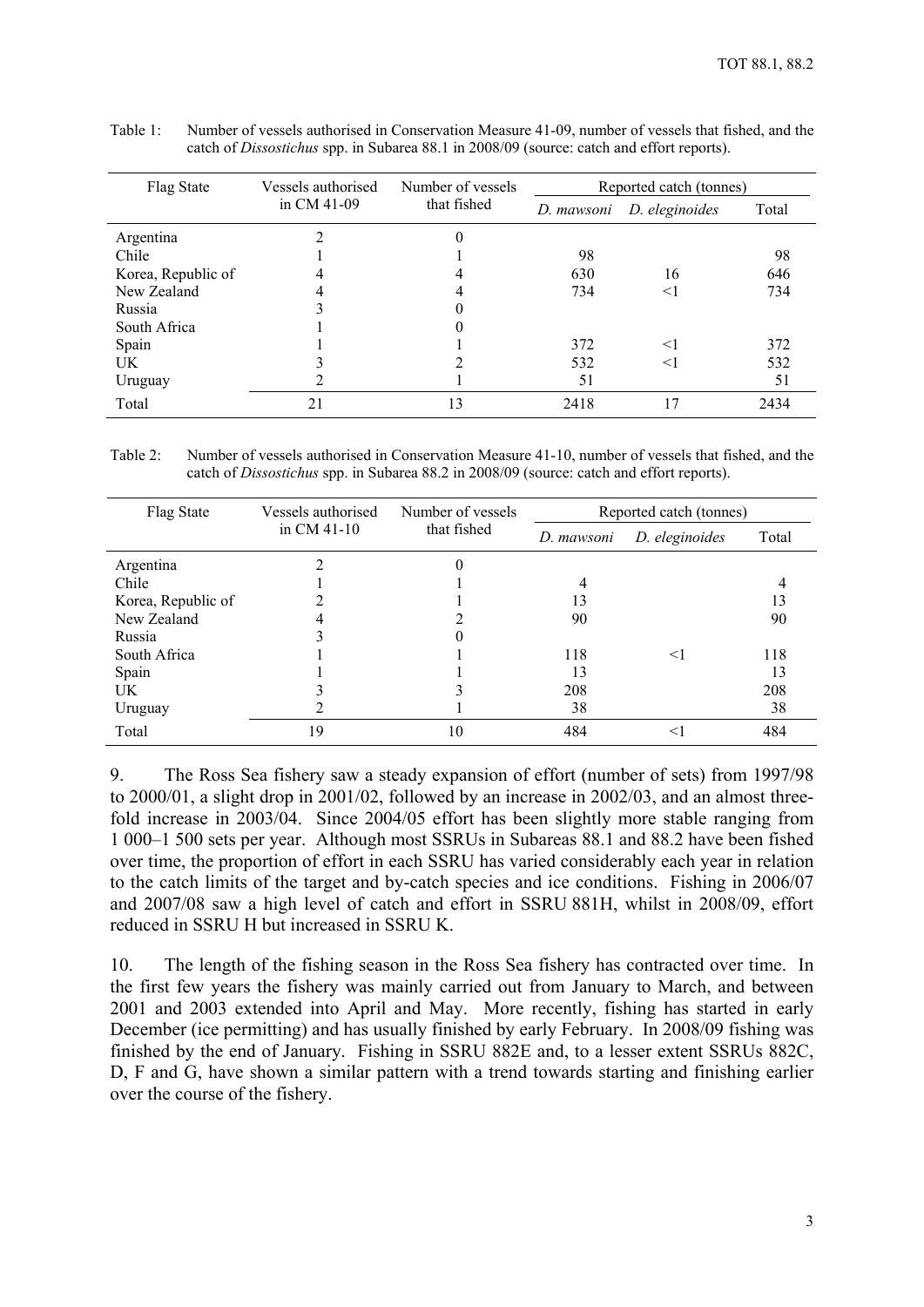11. The catch of *Dissostichus* spp. has shown a steadier increasing trend over the same period, peaking at 3 079 tonnes in Subarea 88.1 for the 2004/05 season, declining to 2 952 tonnes in 2005/06, and increasing to 3 096 in 2006/07, and falling to 2 434 in 2008/09 reflecting the annual changes in catch limits.

12. Catches and catch limits for *Dissostichus* spp. and by-catch species by SSRU and SSRU groups reported from Subareas 88.1 and 88.2 in 2008/09 are summarised in Table 3 (see CCAMLR-XXVIII/BG/6).

| <b>SSRU</b><br>Groups | Dissostichus spp.<br>catch (tonnes) |       |       | <b>Macrourids</b><br>catch (tonnes) |       | Rajids<br>catch (tonnes) |       | Other species<br>catch (tonnes) |  |
|-----------------------|-------------------------------------|-------|-------|-------------------------------------|-------|--------------------------|-------|---------------------------------|--|
|                       | Limit                               | Catch | Limit | Catch                               | Limit | $\text{Catch}^*$         | Limit | Catch                           |  |
| 881A                  |                                     |       |       |                                     | 0     |                          |       |                                 |  |
| 881BCG                | 352                                 | 410   | 40    |                                     | 50    |                          | 50    |                                 |  |
| 881D                  | 0                                   |       | 0     |                                     | 0     |                          |       |                                 |  |
| 881E                  |                                     |       |       |                                     |       |                          |       |                                 |  |
| 881F                  |                                     |       |       |                                     |       |                          |       |                                 |  |
| 881HIK                | 1994                                | 1957  | 320   | 177                                 | 99    |                          | 60    |                                 |  |
| 881JL                 | 354                                 | 68    | 70    | 4                                   | 50    |                          | 40    |                                 |  |
| 882A                  | $\theta$                            | 0     | 0     | 0                                   | 0     | 0                        |       |                                 |  |
| 882B                  |                                     |       |       |                                     |       |                          |       |                                 |  |
| 882CDFG               | 214                                 | 168   | 34    | 25                                  | 50    |                          | 80    |                                 |  |
| 882E                  | 353                                 | 316   | 56    | 33                                  | 50    | 0                        | 20    |                                 |  |

Table 3: Catches and catch limits for *Dissostichus* spp. and by-catch species (macrourids, rajids and other species) by SSRU and SSRU groups reported from Subareas 88.1 and 88.2 in 2008/09 (source: catch and effort reports).

\* Note: Includes skates landed, and excludes skates cut-off at surface or tagged and released.

13. The historical catches of *Dissostichus* spp. caught in Subareas 88.1 and 88.2 are given in Tables 4 and 5 respectively.

Table 4: Catch history for *Dissostichus* spp. in Subarea 88.1. Reported catch includes catch from research fishing. (Source: STATLANT data for past seasons, and catch and effort reports for current season, WG-FSA-09/5 Rev. 1 and past reports for IUU catch.)

| Season  | Regulated fishery |                     |             |                   |                         |          |                  | Total    |
|---------|-------------------|---------------------|-------------|-------------------|-------------------------|----------|------------------|----------|
|         |                   | Effort              |             | Dissostichus spp. |                         |          | <b>IUU</b> catch | removals |
|         |                   | (number of vessels) | Catch limit |                   | Reported catch (tonnes) |          | (tonnes)         | (tonnes) |
|         | Limit             | Reported            | (tonnes)    | D. eleginoides    | D. mawsoni              | Total    |                  |          |
| 1996/97 |                   |                     | 1980        | $\theta$          | $\theta$                | $\Omega$ | $\theta$         | $\Omega$ |
| 1997/98 |                   |                     | 1510        |                   | 41                      | 42       | $\theta$         | 42       |
| 1998/99 | $\overline{2}$    | 2                   | 2281        |                   | 296                     | 297      | $\overline{0}$   | 297      |
| 1999/00 |                   | 3                   | 2090        | 0                 | 751                     | 751      | $\overline{0}$   | 751      |
| 2000/01 | 6                 | 10                  | 2064        | 34                | 626                     | 660      | $\theta$         | 660      |
| 2001/02 | 10                | 3                   | 2508        | 12                | 1313                    | 1325     | 92               | 1417     |
| 2002/03 | 13                | 10                  | 3760        | 26                | 1805                    | 1831     | $\theta$         | 1831     |
| 2003/04 | 26                | 21                  | 3250        | 13                | 2184                    | 2197     | 240              | 2437     |
| 2004/05 | 21                | 10                  | 3250        | 7                 | 3098                    | 3105     | 23               | 3128     |
| 2005/06 | 21                | 13                  | 2964        |                   | 2968                    | 2969     | 0                | 2969     |
| 2006/07 | 21                | 15                  | $3072*$     | 12                | 3079                    | 3091     | 0                | 3091     |
| 2007/08 | 21                | 15                  | 2700        | 9                 | 2251                    | 2259     | 186              | 2445     |
| 2008/09 | 21                | 13                  | 2700        | 17                | 2418                    | 2434     | $\overline{0}$   | 2434     |

\* Includes 40 tonnes for research fishing (CCAMLR-XXV, paragraph 12.56).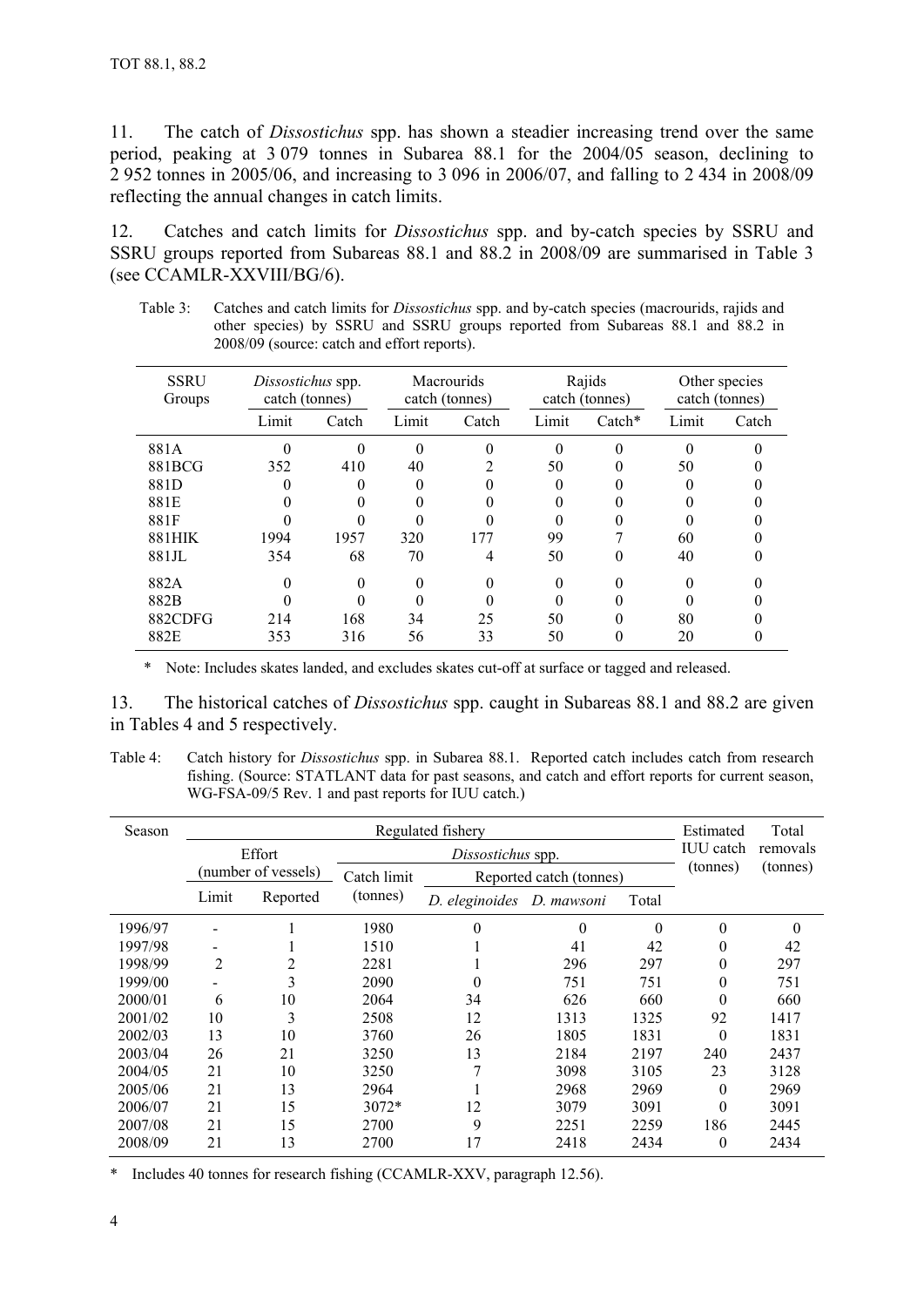| Season  | Regulated fishery<br>Estimated |                     |             |                           |                         |                  |                  | Total    |
|---------|--------------------------------|---------------------|-------------|---------------------------|-------------------------|------------------|------------------|----------|
|         |                                | Effort              |             | Dissostichus spp.         |                         |                  | <b>IUU</b> catch | removals |
|         |                                | (number of vessels) | Catch limit |                           | Reported catch (tonnes) |                  | (tonnes)         | (tonnes) |
|         | Limit                          | Reported            | (tonnes)    | D. eleginoides D. mawsoni |                         | Total            |                  |          |
| 1996/97 |                                |                     | 1980        | 0                         |                         |                  |                  |          |
| 1997/98 |                                |                     | 63          |                           |                         |                  |                  |          |
| 1998/99 |                                |                     | 0           |                           |                         |                  |                  |          |
| 1999/00 |                                |                     | 250         |                           |                         |                  |                  |          |
| 2000/01 | 2                              |                     | 250         |                           |                         | $\left( \right)$ |                  |          |
| 2001/02 |                                |                     | 250         | 0                         | 41                      | 41               | 0                | 41       |
| 2002/03 | 9                              |                     | 375         | 0                         | 106                     | 106              | 0                | 106      |
| 2003/04 | 18                             |                     | 375         | 0                         | 374                     | 375              | 0                | 375      |
| 2004/05 | 10                             | 4                   | 375         |                           | 411                     | 411              | 0                | 411      |
| 2005/06 | 17                             |                     | 487         | 0                         | 514                     | 514              | 15               | 529      |
| 2006/07 | 16                             |                     | $567*$      | 0                         | 347                     | 347              | 0                | 347      |
| 2007/08 | 15                             | 4                   | 567         | $<$ 1                     | 416                     | 416              | 0                | 416      |
| 2008/09 | 15                             | 10                  | 567         | $<$ 1                     | 484                     | 484              | 0                | 484      |

<span id="page-7-0"></span>Table 5: Catch history for *Dissostichus* spp. in Subarea 88.2. Reported catch includes catch from research fishing. (Source: STATLANT data for past seasons, and catch and effort reports for current season, WG-FSA-09/5 Rev. 1 and past reports for IUU catch.)

\* Includes 20 tonnes for research fishing (CCAMLR-XXV, paragraph 12.60).

# **1.2 IUU catch**

14. The estimated IUU catch in Subarea 88.1 was 92 tonnes in 2001/02, 240 tonnes in 2003/04, 23 tonnes in 2004/05 and 186 tonnes in 2007/08 (Table 4). There was no evidence of IUU fishing in Subarea 88.1 in 2008/09 (WG-FSA-09/5 Rev. 1).

15. There was an estimated 15 tonnes of IUU catch in Subarea 88.2 (SSRU 882A) in 2005/06 (Table 5). This was the first observed occurrence of IUU fishing in Subarea 88.2. There was no evidence of IUU fishing in Subarea 88.2 in 2008/09 (WG-FSA-09/5 Rev. 1).

#### **1.3 Size distribution of the catches**

16. *Dissostichus mawsoni* ranged from 50 to 180 cm (Figures 2 and 3). In all seasons, there was a broad mode of adult fish at about 120–170 cm. In 2005/06, there was a strong mode at about 60 cm in Subarea 88.2. These fish were predominantly caught at the edge of the continental shelf in SSRUs 882F and G. This mode was again apparent in 2008/09, due to fishing on the shelf and slope in SSRUs 882D, E and F in 2008/09.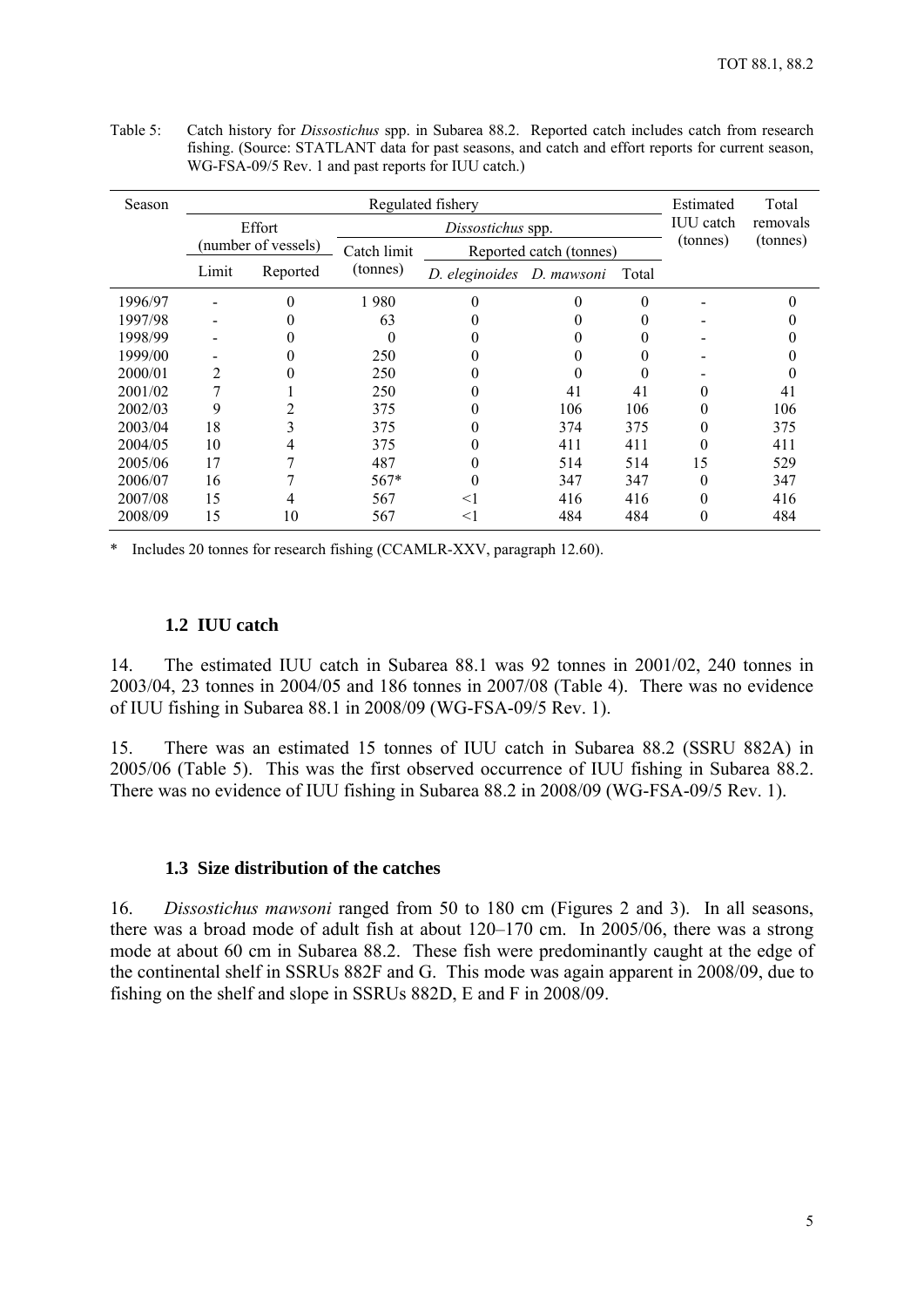

Weighted Frequency (proportion of the catch)

Figure 2: Catch-weighted length frequencies for *Dissostichus mawsoni* in Subarea 88.1 (source: observer, fine-scale and STATLANT data).



Weighted Frequency (proportion of the catch)

Figure 3: Catch-weighted length frequencies for *Dissostichus mawsoni* in Subarea 88.2 (source: observer, fine-scale and STATLANT data, and the length–weight relationship was taken from observations on *D. mawsoni* in Subarea 88.1).

17. The length-frequency data from the Ross Sea fishery have been very consistent over the past three to four seasons. There was no evidence of any truncation of the overall lengthfrequency distribution, and no evidence for a reduction in fish length in any SSRU over time (WG-FSA-09/36). Although moderate numbers of small fish are caught in some years (e.g. on the shelf in 1999 and 2001), these year classes are not seen in large numbers in later years in the fishery, and there was no evidence for recent strong variation in year-class strength in the fishery (WG-FSA-09/36). It should be noted that the scaled length frequencies only represent the landed part of the *D. mawsoni* catch, and do not include the (often smaller) fish that were selected for tagging before the catch was sampled by observers (WG-FSA-09/39).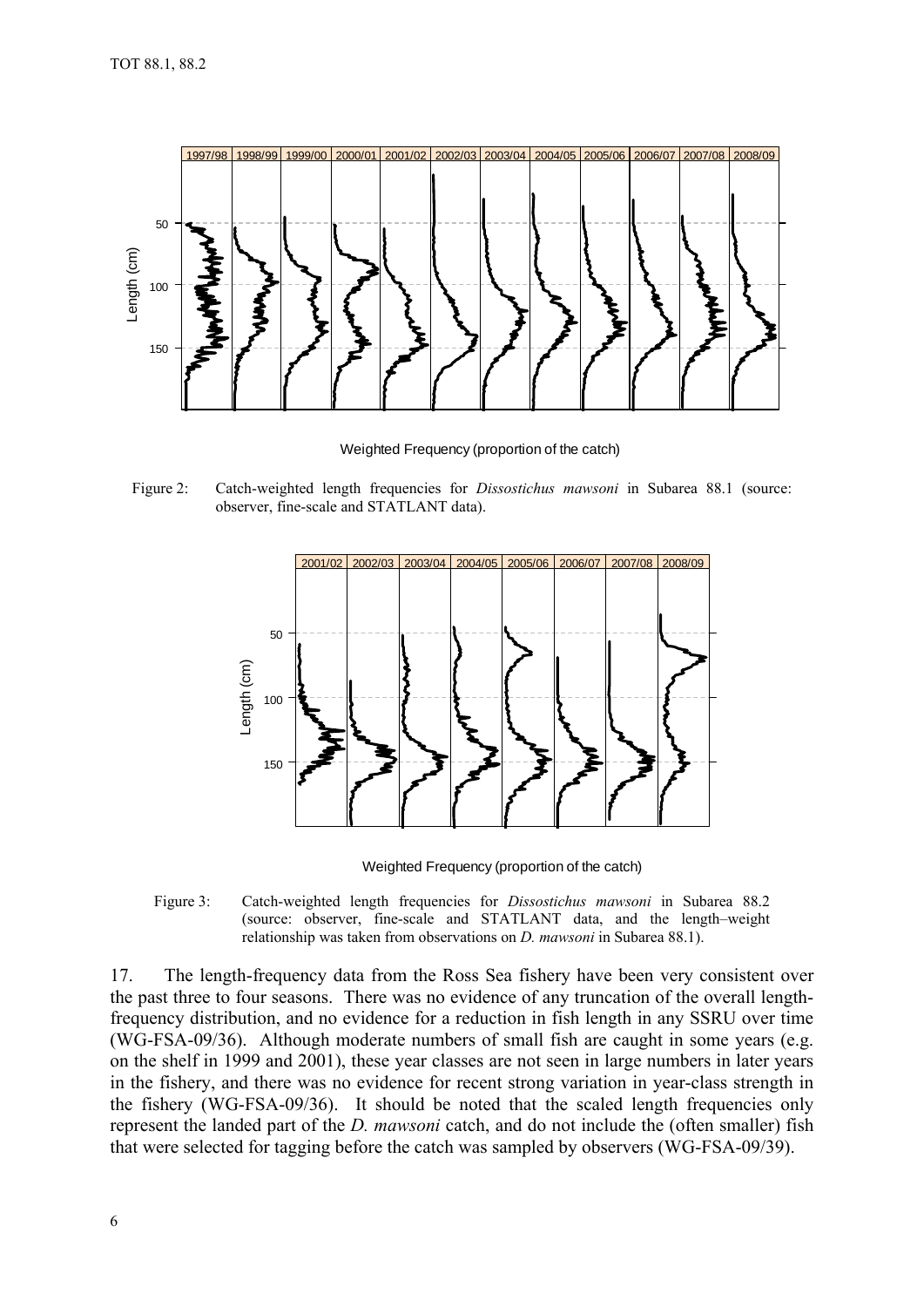## <span id="page-9-0"></span>**2. Stocks and areas**

18. Analysis of the genetic diversity for *D. mawsoni* from Subareas 48.1 and 88.1 and Division 58.4.2 found weak genetic variation between the three areas (Smith and Gaffney, 2005). This differentiation is supported by oceanic gyres, which may act as juvenile retention systems, and by limited movement of adult tagged fish.

19. Previous research has found that length modal distribution, sex ratio, fish body condition factor and reproductive development of *D. mawsoni* differ between the northern and southern SSRUs in Subarea 88.1, with sampling from the northern SSRUs suggesting that there was a significant higher ratio of males to females that were in poorer condition, and were more advanced in reproductive development (Fenaughty, 2006). Spawning is suspected to occur on isolated geographic features north of the main Antarctic shelf areas, north of 70°S (WG-FSA-06/26).

20. However, considerable uncertainty remains over spawning dynamics and early life history of *D. mawsoni*. The present hypothesis is that *D. mawsoni* in Subareas 88.1 and 88.2 spawn to the north of the Antarctic continental slope, mainly on the ridges and banks of the Pacific-Antarctic Ridge (Hanchet et al., 2008). The spawning appears to take place during winter and spring, and may extend over a period of several months. Depending on the exact location of spawning, eggs and larvae become entrained by the Ross Sea gyres (a small clockwise rotating western gyre located around the Balleny Islands and a larger clockwise rotating eastern gyre covering the rest of Subareas 88.1 and 88.2), and may either move west settling out around the Balleny Islands and adjacent Antarctic continental shelf, south onto the Ross Sea shelf, or eastwards with the eastern Ross Sea gyre settling out along the continental slope and shelf to the east of the Ross Sea in Subarea 88.2. As the juveniles grow in size, they move west back towards the Ross Sea shelf and then move out into deeper water (>600 m). The fish gradually move northwards as they mature, feeding in the slope region in depths of 1 000–1 500 m, where they gain condition before moving north onto the Pacific-Antarctic ridge to start the cycle again. Spawning fish may remain in the northern area for up to two or three years. They then move southwards back onto the shelf and slope where productivity is higher and food is more plentiful and where they regain condition before spawning.

## **3. Parameter estimation**

## **3.1 Observations**

#### Catch history

21. The catch history of *D. mawsoni*, used in the Ross Sea and SSRU 882E assessment models is given in Table 6.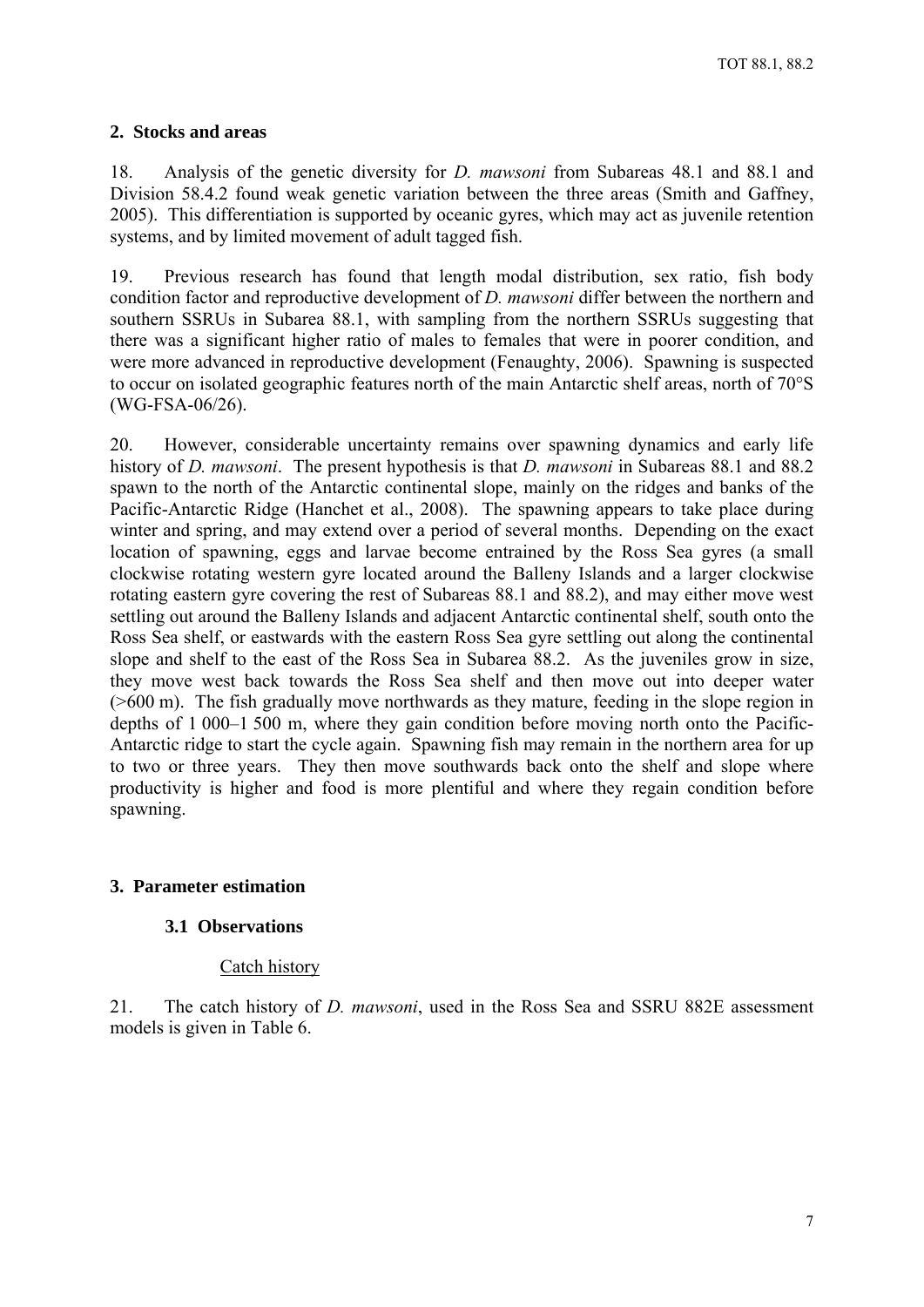| Season  |       |         | Ross Sea |          |         |  |  |
|---------|-------|---------|----------|----------|---------|--|--|
|         | Shelf | Slope   | North    | Total    | Total   |  |  |
| 1996/97 | 0     | 0       | $\Omega$ | $\Omega$ |         |  |  |
| 1997/98 | 8     | 29      | 4        | 41       |         |  |  |
| 1998/99 | 14    | 282     | 0        | 296      |         |  |  |
| 1999/00 | 64    | 688     | $\theta$ | 752      |         |  |  |
| 2000/01 | 113   | 347     | 132      | 592      |         |  |  |
| 2001/02 | 10    | 933     | 412      | 1 3 5 5  |         |  |  |
| 2002/03 | 2     | 609     | 1 1 5 8  | 1769     | 106     |  |  |
| 2003/04 | 141   | 1 667   | 371      | 2 178    | 362     |  |  |
| 2004/05 | 393   | 2 2 5 7 | 551      | 3 201    | 270     |  |  |
| 2005/06 | 251   | 2 3 7 3 | 343      | 2967     | 318     |  |  |
| 2006/07 | 68    | 2438    | 573      | 3 0 7 9  | 325     |  |  |
| 2007/08 | 61    | 1939    | 251      | 2 2 5 0  | 333     |  |  |
| 2008/09 | 135   | 1904    | 393      | 2432     | 323     |  |  |
| Total   | 1 066 | 11 638  | 3558     | 16 260   | 2 0 3 7 |  |  |

<span id="page-10-0"></span>Table 6: Total *Dissostichus mawsoni* catch (tonnes) for the Ross Sea and SSRU 882E for the seasons 1996/97 to 2008/09 (source: C2 data). (The Ross Sea shelf, slope and north fisheries are defined in WG-FSA-SAM-05/8).

#### Standardised CPUE

22. Raw CPUE indices have shown no clear trend over time for any area (WG-FSA-09/36). Standardised CPUE analyses of *D. mawsoni* in the Ross Sea or SSRU 882E were not updated for 2008/09 or used within the assessment models, as the Working Group considered that CPUE indices are not indexing abundance at the current time.

#### Catch-at-age

23. Strata for the *D. mawsoni* length- and age-frequency data for the Ross Sea were determined using a tree-based regression (a post-stratification method) (WG-FSA-SAM-05/8). The analysis used the median length of fish in each longline set, and the explanatory variables SSRU and depth.

24. On average, about 800 *D. mawsoni* otoliths collected by observers were selected for ageing each year, and used to construct annual area-specific ALKs. Age data were available for the 1998/99 to 2007/08 seasons, but were not yet available for the 2008/09 season. In the Ross Sea, ALKs for each sex were applied to the shelf/slope fisheries, and the north fishery separately. The ALKs were applied to the scaled length-frequency distributions for each year to produce catch-at-age distributions (WG-FSA-09/36). In SSRU 882E, otoliths were only available from the New Zealand fleet, who did not fish SSRU 882E every year. Therefore, for SSRU 882E, a single ALK for each sex using otolith ages from all available years was used to construct annual age frequencies.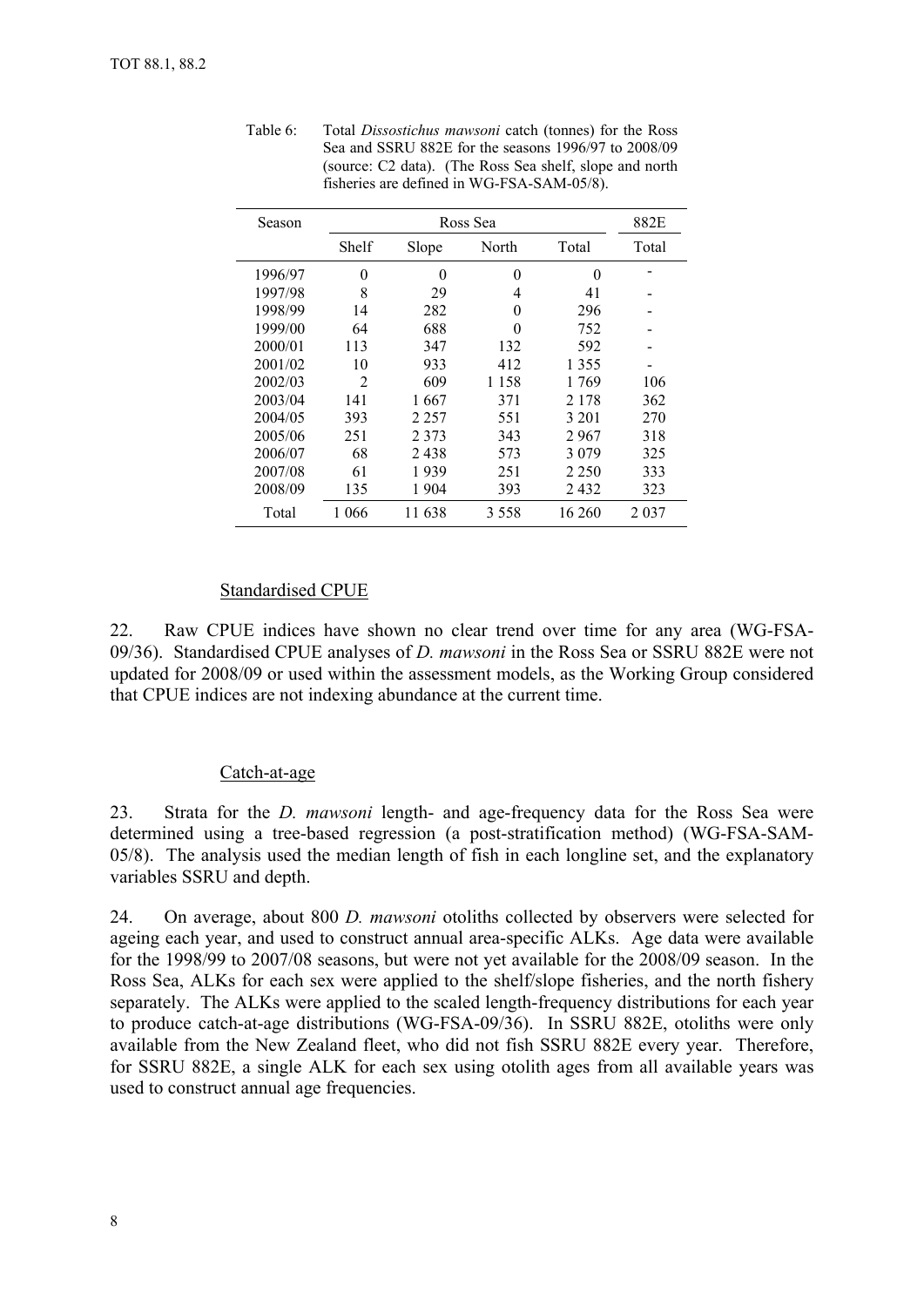#### Tag release and recapture

<span id="page-11-0"></span>25. Under Conservation Measure 41-01, each longline vessel fishing in exploratory fisheries for *Dissostichus* spp. is required to tag and release *Dissostichus* spp. at the rate of one toothfish per tonne of green weight caught throughout the season. A limit of 500 fish tagged per vessel applied until the end of 2006/07.

26. Tagging rates, by vessel and Flag State since 2004/05, are given in Table 7 for Subarea 88.1 and Table 8 for Subarea 88.2. The tagging rates were determined from tagging data and catch and effort reports submitted to the Secretariat.

- Table 7: Number of individuals of *Dissostichus* spp. tagged and released (a) and the tagging rate (b) reported by vessels operating in the exploratory fishery for *Dissostichus* spp. in Subarea 88.1 since 2004/05. (Source: observer data and catch and effort reports.)
- (a) Number of individuals of *Dissostichus* spp. tagged and released. The number of *D. eleginoides* is indicated in brackets. NT – no tagging reported.

| Flag State         | Vessel name         |     |           |           |     | Season     |             |            |
|--------------------|---------------------|-----|-----------|-----------|-----|------------|-------------|------------|
|                    |                     |     | 2004/05   | 2005/06   |     | 2006/07    | 2007/08     | 2008/09    |
| Argentina          | Antartic II         |     |           | 122       | (0) | 227<br>(0) |             |            |
|                    | Antartic III        | 291 | (1)       |           |     |            | NT          |            |
| Chile              | Isla Eden           |     |           |           |     |            |             | 93<br>(0)  |
| Korea, Republic of | Hong Jin No. 707    |     |           |           |     |            | 255<br>(0)  | 235 (84)   |
|                    | Insung No. 1        |     |           |           |     |            |             | 158 (15)   |
|                    | Insung No. 2        |     |           |           |     |            | 13<br>(8)   |            |
|                    | Insung No. 22       |     |           |           |     | 352 (20)   |             |            |
|                    | Jung Woo No. 2      |     |           |           |     | 198 (19)   | 212<br>(11) | 242<br>(0) |
|                    | Jung Woo No. 3      |     |           |           |     |            |             | 164<br>(0) |
| New Zealand        | Antarctic Chieftain |     |           |           |     |            |             | 185<br>(0) |
|                    | Avro Chieftain      |     |           | 266       | (0) | 289<br>(0) | 50<br>(0)   |            |
|                    | Janas               | 456 | (6)       | 283       | (1) | 184<br>(0) | 179<br>(0)  | 166<br>(0) |
|                    | San Aotea II        | 500 | (12)      | 512       | (2) | 385 (10)   | 196<br>(3)  | 186<br>(0) |
|                    | San Aspiring        | 580 | (0)       | 432       | (0) | 463<br>(1) | 370<br>(0)  | 271<br>(1) |
| Norway             | Froyanes            | 319 | (1)       | 121       | (0) | 168<br>(0) |             |            |
| Russia             | Volna               | 174 | (0)       | 250       | (0) | 103<br>(0) |             |            |
|                    | Yantar              | 111 | (0)       | 246       | (0) | 375<br>(0) | 283<br>(0)  |            |
| South Africa       | Ross Mar            |     |           |           |     | 51<br>(0)  | 128<br>(3)  |            |
| Spain              | Tronio              |     |           |           |     |            | 46<br>(38)  | 507 (13)   |
| UK                 | Argos Froyanes      |     |           |           |     |            | 370<br>(0)  | 307<br>(1) |
|                    | Argos Georgia       |     |           | 50        | (0) | 249 (20)   | 196<br>(14) |            |
|                    | Argos Helena        | 381 | (0)       | 275       | (3) | 270<br>(3) | 181<br>(1)  | 338<br>(1) |
| Uruguay            | Paloma <sub>V</sub> | 188 | (1)       | 142(16)   |     |            |             |            |
|                    | Punta Ballena       | 223 | (1)       | 211       | (0) |            |             |            |
|                    | Ross Star           |     |           |           |     | 152<br>(2) | 95<br>(1)   | 54<br>(0)  |
|                    | Viking Sur          |     |           | 62        | (0) | 141<br>(0) |             |            |
| Total              |                     |     | 3223 (22) | 2972 (22) |     | 3607 (75)  | 2574 (79)   | 2906 (115) |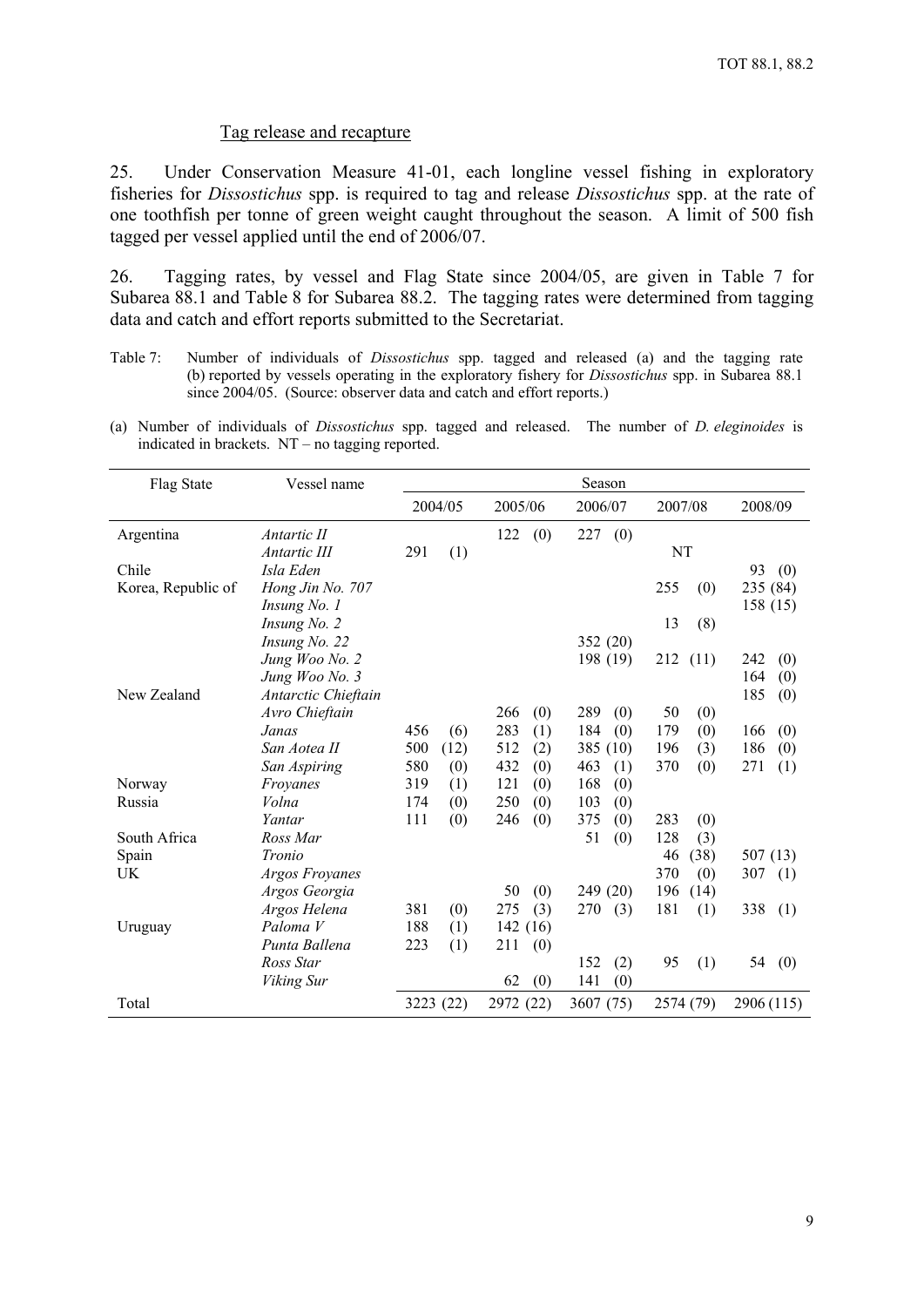| Flag State         | Vessel name         | Season         |                   |         |         |         |  |
|--------------------|---------------------|----------------|-------------------|---------|---------|---------|--|
|                    |                     | 2004/05        | 2005/06           | 2006/07 | 2007/08 | 2008/09 |  |
| Argentina          | Antartic II         |                | 0.83              | 1.45    | NT      |         |  |
|                    | Antartic III        | 1.15           |                   |         |         |         |  |
| Chile              | Isla Eden           |                |                   |         |         | 0.95    |  |
| Korea, Republic of | Hong Jin No. 707    |                |                   |         | 1.20    | 1.22    |  |
|                    | <i>Insung No. 1</i> |                |                   |         |         | 1.29    |  |
|                    | Insung No. 2        |                |                   |         | 1.24    |         |  |
|                    | Insung No. 22       |                |                   | 1.16    |         |         |  |
|                    | Jung Woo No. 2      |                |                   | 1.24    | 1.05    | 1.09    |  |
|                    | Jung Woo No. 3      |                |                   |         |         | 1.52    |  |
| New Zealand        | Antarctic Chieftain |                |                   |         |         | 1.09    |  |
|                    | Avro Chieftain      |                | 1.05              | 1.06    | 1.20    |         |  |
|                    | Janas               | 1.05           | 1.05              | 1.13    | 1.03    | 1.09    |  |
|                    | San Aotea II        | 1.00           | $($ >500 fish $)$ | 1.25    | 1.22    | 1.10    |  |
|                    | San Aspiring        | $( >500$ fish) | 1.01              | 1.11    | 1.08    | 1.12    |  |
| Norway             | Froyanes            | 1.54           | 1.23              | 1.11    |         |         |  |
| Russia             | Volna               | 0.74           | 0.76              | 1.04    |         |         |  |
|                    | Yantar              | 0.43           | 0.71              | 1.12    | 1.13    |         |  |
| South Africa       | Ross Mar            |                |                   | 1.00    | 1.06    |         |  |
| Spain              | Tronio              |                |                   |         | 1.00    | 1.36    |  |
| UK                 | Argos Froyanes      |                |                   |         | 1.06    | 1.13    |  |
|                    | Argos Georgia       |                | 1.14              | 1.03    | 1.32    |         |  |
|                    | Argos Helena        | 1.46           | 1.02              | 1.36    | 1.30    | 1.30    |  |
| Uruguay            | Paloma <sub>V</sub> | 1.19           | 1.33              |         |         |         |  |
|                    | Punta Ballena       | 1.06           | 1.04              |         |         |         |  |
|                    | Ross Star           |                |                   | 1.14    | 1.56    | 1.05    |  |
|                    | Viking Sur          |                | 0.94              | 1.34    |         |         |  |
| Mean rate          |                     | 1.07           | 1.01              | 1.17    | 1.18    | 1.18    |  |
| Required rate      |                     | $1.00*$        | $1.00*$           | $1.00*$ | 1.00    | 1.00    |  |

(b) Tagging rate (number of fish tagged per tonne of green weight caught) of *Dissostichus* spp. NT – no tagging reported.

\* Limit of 500 fish per vessel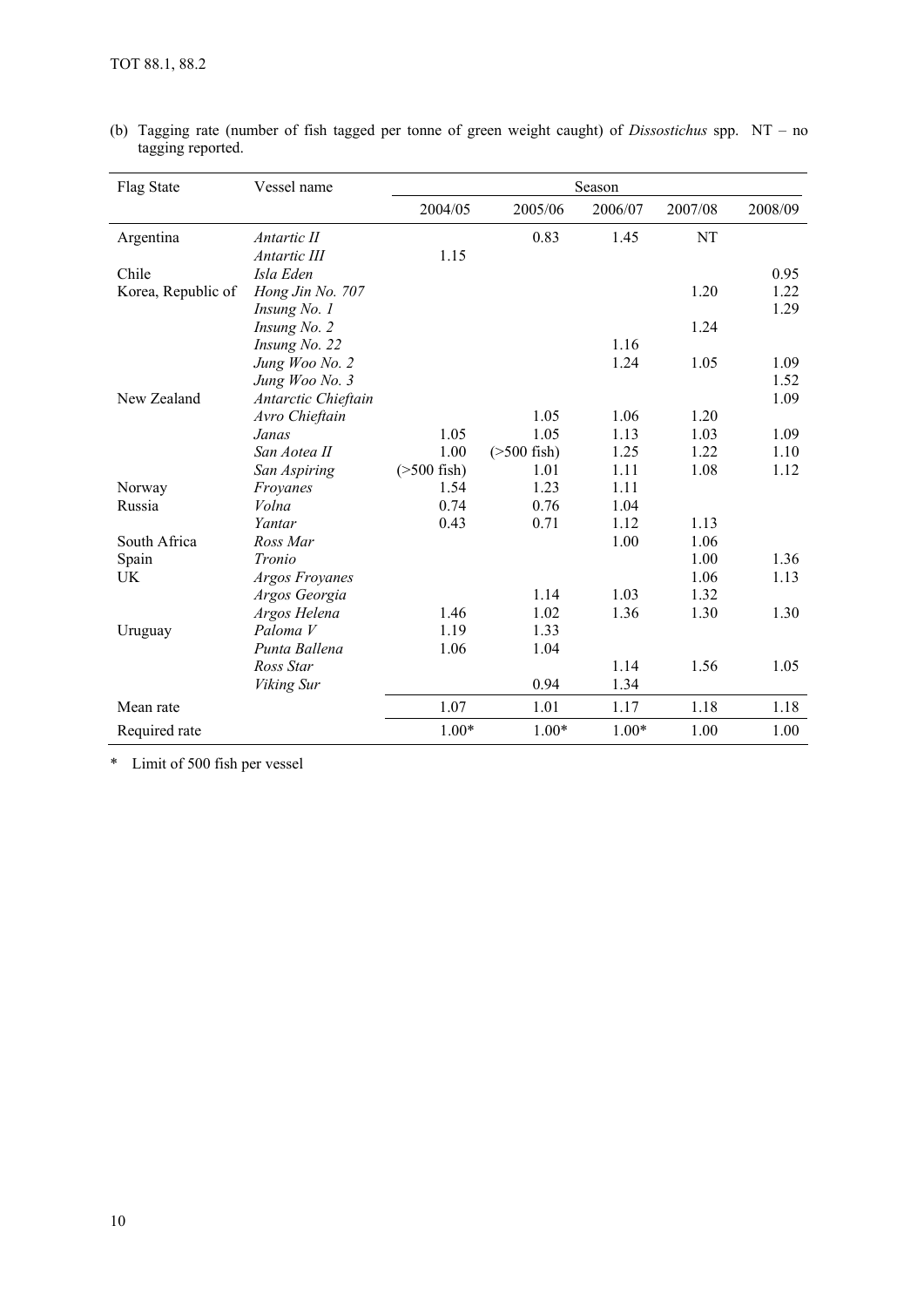- Table 8: Number of individuals of *Dissostichus* spp. tagged and released (a) and the tagging rate (b) reported by vessels operating in the exploratory fishery for *Dissostichus* spp. in Subarea 88.2 since 2004/05. (Source: observer data and catch and effort reports.)
- (a) Number of individuals of *Dissostichus* spp. tagged and released. The number of *D. eleginoides* is indicated in brackets. NT – no tagging reported.

| Flag State         | Vessel name           |         |         | Season  |         |          |
|--------------------|-----------------------|---------|---------|---------|---------|----------|
|                    |                       | 2004/05 | 2005/06 | 2006/07 | 2007/08 | 2008/09  |
| Argentina          | Antartic II           |         | 16(0)   | 2(0)    |         |          |
| Chile              | Isla Eden             |         |         |         |         | 3(0)     |
| Korea, Republic of | Hong Jin No. 707      |         |         |         |         | 17(0)    |
| New Zealand        | Antarctic Chieftain   |         |         |         |         | 78 (0)   |
|                    | Avro Chieftain        | 269(0)  |         |         | 349(0)  |          |
|                    | Janas                 |         | 64 (0)  |         |         | 58 (0)   |
| Norway             | Froyanes              | NT      | 196(2)  | 97(0)   |         |          |
| Russia             | Volna                 | NT      | NT      | 55(0)   |         |          |
|                    | Yantar                | 72(0)   | NT      | 100(0)  | NT      |          |
| South Africa       | Ross Mar              |         |         |         |         | 118(0)   |
| Spain              | Tronio                |         |         |         |         | 15(0)    |
| UK                 | <b>Argos Froyanes</b> |         |         |         | 38(0)   | 54(0)    |
|                    | Argos Georgia         |         | 76(0)   | NT      |         | 182(0)   |
|                    | Argos Helena          |         | 92(1)   | 14(0)   |         | 24 (0)   |
| Uruguay            | Ross Star             |         |         |         | 2(0)    | 53 $(0)$ |
|                    | Viking Sur            |         |         | 10(0)   |         |          |
| Total              |                       | 341(0)  | 444(3)  | 278(0)  | 389(0)  | 602(0)   |

(b) Tagging rate (number of fish tagged per tonne of green weight caught) of *Dissostichus* spp. NT – no tagging reported.

| Flag State         | Vessel name           |         |         | Season  |         |         |
|--------------------|-----------------------|---------|---------|---------|---------|---------|
|                    |                       | 2004/05 | 2005/06 | 2006/07 | 2007/08 | 2008/09 |
| Argentina          | Antartic II           |         | 0.24    | 0.05    |         |         |
| Chile              | Isla Eden             |         |         |         |         | 0.70    |
| Korea, Republic of | Hong Jin No. 707      |         |         |         |         | 1.27    |
| New Zealand        | Antarctic Chieftain   |         |         |         |         | 1.84    |
|                    | Avro Chieftain        | 1.01    |         |         | 1.01    |         |
|                    | Janas                 |         | 1.13    |         |         | 1.22    |
| Norway             | Froyanes              | NT      | 0.91    | 0.89    |         |         |
| Russia             | Volna                 | NT      | NT      | 1.03    |         |         |
|                    | Yantar                | 0.85    | NT      | 1.01    | NT      |         |
| South Africa       | Ross Mar              |         |         |         |         | 1.00    |
| Spain              | Tronio                |         |         |         |         | 1.18    |
| UK.                | <b>Argos Froyanes</b> |         |         |         | 1.09    | 2.32    |
|                    | Argos Georgia         |         | 1.86    | NT      |         | 1.06    |
|                    | Argos Helena          |         | 1.72    | 0.46    |         | 1.94    |
| Uruguay            | Ross Star             |         |         |         | 0.21    | 1.40    |
|                    | Viking Sur            |         |         | 1.07    |         |         |
| Mean rate          |                       | 0.93    | 1.17    | 0.75    | 0.77    | 1.39    |
| Required rate      |                       | $1.00*$ | $1.00*$ | $1.00*$ | 1.00    | 1.00    |

\* Limit of 500 fish per vessel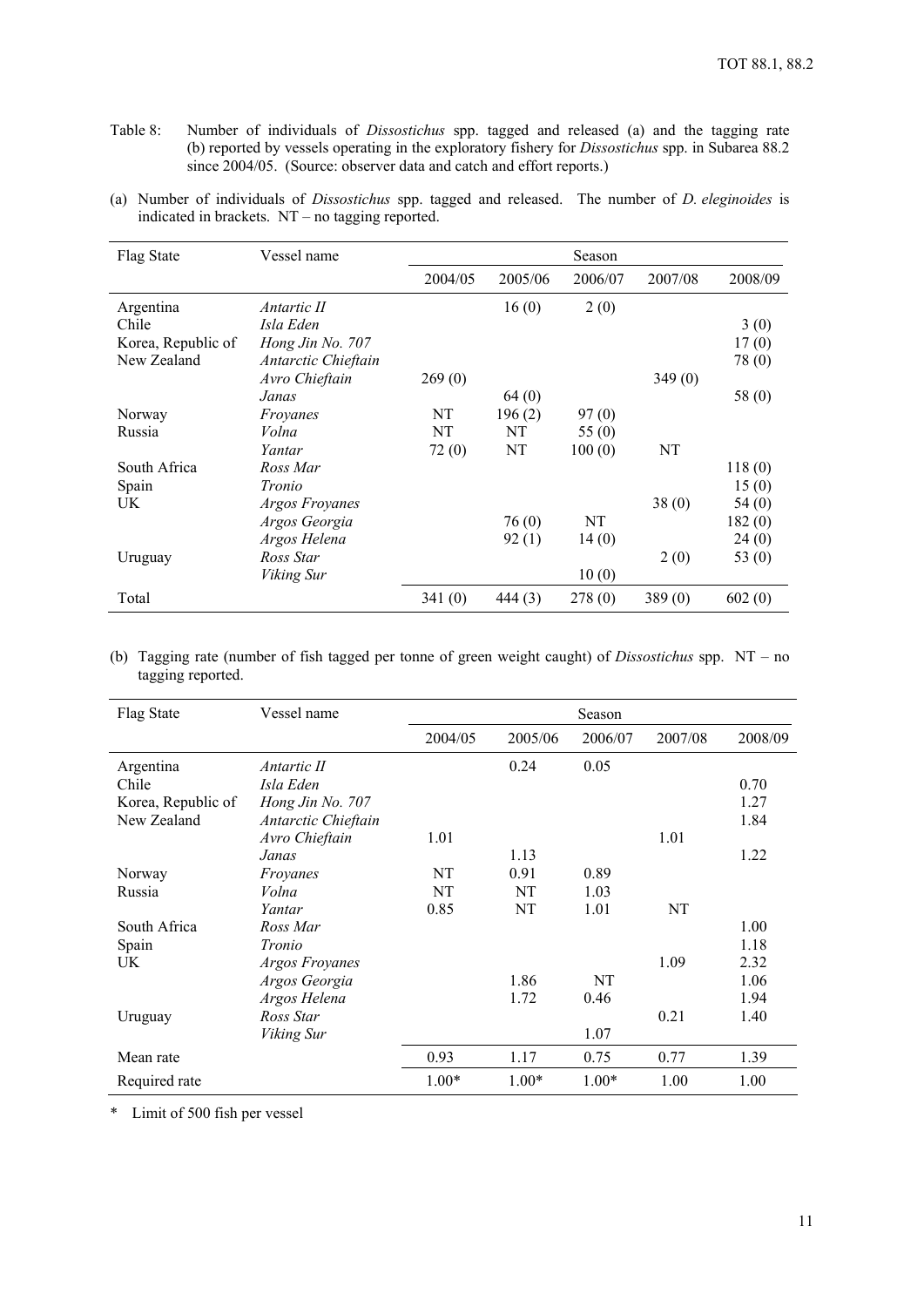27. A quality tag dataset for the assessment of *D. mawsoni* was selected on the basis of data quality metrics for individual trips (WG-FSA-09/35). The method first selected an initial informative dataset comprising trips with (i) high (above median) rates of recovery of previously released tags, and (ii) where tags released on the trip were subsequently recaptured at a high rate. The method then used these trips to define the upper and lower bounds of data quality metrics that were informative with respect to tagging data. Other trips with data quality metric values within these ranges were then added to the initial informative dataset.

28. The method for selecting trips with high data quality was recommended by WG-SAM-2009 (SC-CAMLR-XXVIII, Annex 6), except that the method was modified to include only trips that meet criteria (i) **and** (ii) in paragraph 27 rather than (i) **or** (ii). The Working Group noted that the choice of **(i)-and-(ii)** condition resulted in a smaller and more conservative dataset than that for **(i)-or-(ii)** condition, and had achieved the aim of the Scientific Committee in including a larger proportion of vessel trips, whilst maintaining an objective data quality criteria.

29. Since 2000/01, more than 22 000 *Dissostichus* spp. have been tagged in Subareas 88.1 and 88.2, with almost 19 000 and 2 000 *D. mawsoni* in the Ross Sea and SSRU 882E respectively. The number of released and recaptured *D. mawsoni* from selected data quality trips used in the Ross Sea and SSRU 882E assessments are given in Tables 9(a) and 9(b) respectively.

|       | Tagged fish released |                              |      |          |      | Tagged fish recaptured |      |          |      |       |
|-------|----------------------|------------------------------|------|----------|------|------------------------|------|----------|------|-------|
| Year  | Number               | 2002                         | 2003 | 2004     | 2005 | 2006                   | 2007 | 2008     | 2009 | Total |
| 2001  | 127                  |                              |      | $\theta$ | 0    | $\theta$               |      | $\theta$ |      | 4     |
| 2002  | 684                  | $\qquad \qquad \blacksquare$ | 9    | 3        | 5    | 7                      | 13   |          | 4    | 46    |
| 2003  | 808                  |                              |      |          | 6    | 2                      | 9    | ∍        | ↑    | 28    |
| 2004  | 1811                 |                              |      |          | 21   | 19                     | 30   | 22       | 8    | 100   |
| 2005  | 2808                 | -                            |      |          | -    | 25                     | 25   | 18       | 8    | 76    |
| 2006  | 2443                 | -                            |      |          |      | -                      | 84   | 51       | 14   | 149   |
| 2007  | 2871                 | $\overline{\phantom{0}}$     |      |          |      |                        |      | 42       | 17   | 59    |
| 2008  | 1 756                | $\,$                         |      |          |      |                        |      | -        | 12   | 12    |
| Total | 13 308               |                              | 10   | 10       | 32   | 53                     | 162  | 140      | 66   | 474   |

Table 9(a): Numbers of *D. mawsoni* with tags released for the years 2001–2008 for selected data quality trips, and the number recaptured in 2002–2009, ignoring within-season recaptures (WG-FSA-09/40 Rev. 1).

Table 9(b): Numbers of *D. mawsoni* with tags released for the years 2003–2008 for selected data quality trips, and the number recaptured in 2004–2009, ignoring within-season recaptures (WG-FSA-09/41).

|       | Tagged fish released | Tagged fish recaptured |          |      |          |      |                             |       |
|-------|----------------------|------------------------|----------|------|----------|------|-----------------------------|-------|
| Year  | Number               | 2004                   | 2005     | 2006 | 2007     | 2008 | 2009                        | Total |
| 2003  | 94                   |                        |          |      | $\theta$ | 0    | 0                           |       |
| 2004  | 159                  |                        |          |      | 2        |      | 0                           | 8     |
| 2005  |                      |                        |          |      |          |      |                             |       |
| 2006  | 251                  |                        |          |      | 18       | 3    | $\mathcal{D}_{\mathcal{L}}$ | 23    |
| 2007  | 100                  |                        |          |      |          | 4    | 3                           |       |
| 2008  | 343                  |                        |          |      |          |      |                             |       |
| Total | 947                  | 0                      | $\theta$ |      | 20       | 8    | 12                          |       |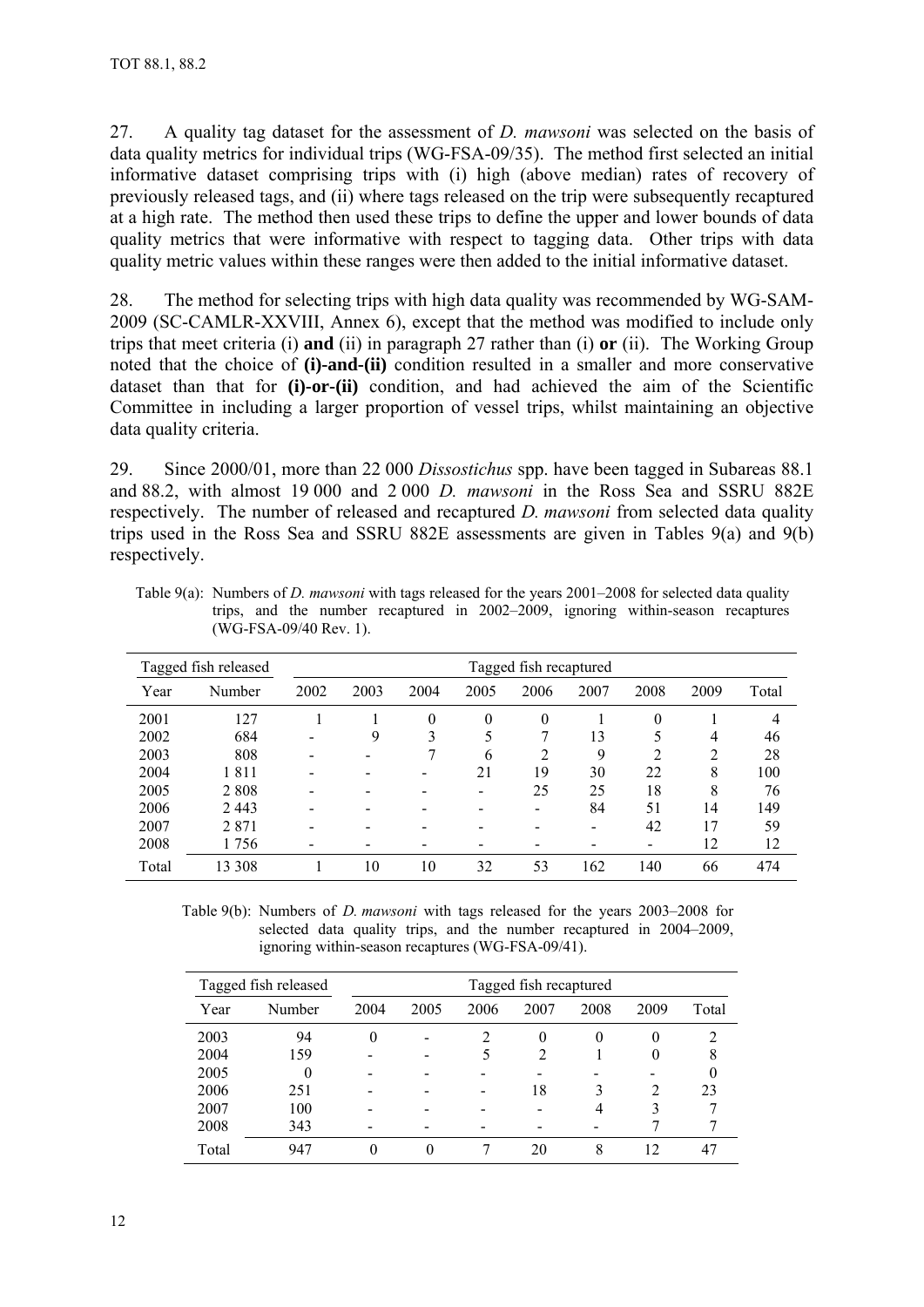## **3.2 Fixed parameter values**

<span id="page-15-0"></span>30. Natural mortality, length–mass, growth and maturity parameters for *D. mawsoni* in Subareas 88.1 and 88.2 are given in Table 10.

31. The Working Group adopted the revised estimates of the length and age at maturity for male and female *D. mawsoni* presented in WG-FSA-09/37. Revised estimates for the mean age and length at 50% spawning for females on the Ross Sea slope region were 16.6 years and 133.2 cm and for the mean age and length at 50% maturity for males were 12.8 years and 120.4 cm. The Working Group noted that the female estimates were based on the slope, which included fish which were skip spawning, and that estimates including fish from the north would lead to a slightly smaller age and length at 50% spawning.

32. A total of 10 of the 668 *D. mawsoni* tags (1.5%) from Subareas 88.1 and 88.2 were not able to be linked to a release event. To account for these unlinked tags, a tag-detection rate of 98.5% was assumed in the assessment models.

| Component                                   | Parameter        |              | Value        |       | Units    |
|---------------------------------------------|------------------|--------------|--------------|-------|----------|
|                                             |                  | Male         | Female       | All   |          |
| Natural mortality                           | $\boldsymbol{M}$ | 0.13         | 0.13         |       | $y^{-1}$ |
| VBGF                                        | K                | 0.093        | 0.090        |       | $v^{-1}$ |
| <b>VBGF</b>                                 | $t_0$            | $-0.256$     | 0.021        |       | у        |
| <b>VBGF</b>                                 | $L_{\infty}$     | 169.07       | 180.20       |       | cm       |
| Length-to-mass                              | $\alpha$         | 0.00001387   | 0.00000715   |       | cm, kg   |
| Length-to-mass                              | $\Delta$         | 2.965        | 3.108        |       |          |
| Length-to-mass variability (CV)             |                  |              |              | 0.1   |          |
| Maturity                                    | $L_{m50}$        | 12.8         | 16.6         |       | y        |
| Range: 5 to 95% maturity                    |                  | $9.3 - 16.3$ | $9.3 - 23.9$ |       | У        |
| Recruitment variability                     | $\sigma_R$       |              |              | 0.6   |          |
| Stock recruit steepness (Beverton-Holt)     | h                |              |              | 0.75  |          |
| Ageing error $(CV)$                         |                  |              |              | 0.1   |          |
| Initial tagging mortality                   |                  |              |              | 10%   |          |
| Instantaneous tag loss rate (single tagged) |                  |              |              | 0.062 | $y^-$    |
| Instantaneous tag loss rate (double tagged) |                  |              |              | 0.004 | $v^{-1}$ |
| Tag detection rate                          |                  |              |              | 98.5% |          |
| Tagging-related growth retardation (TRGR)   |                  |              |              | 0.5   | y        |

Table 10: Parameter values for *Dissostichus mawsoni* in Subareas 88.1 and 88.2.

#### **4. Stock assessment**

#### **4.1 Model structure and assumptions**

#### Population dynamics

33. The Ross Sea (Subarea 88.1 and SSRUs 882A–B) and 882 E were assessed using CASAL integrated stock assessment models.

34. The CASAL stock models were sex- and age-structured, with ages from 1–50 and the last age group was a plus group (i.e. an aggregate of all fish aged 50 and older). The annual cycle is given in Table 11. Various model structures were investigated, and the base-case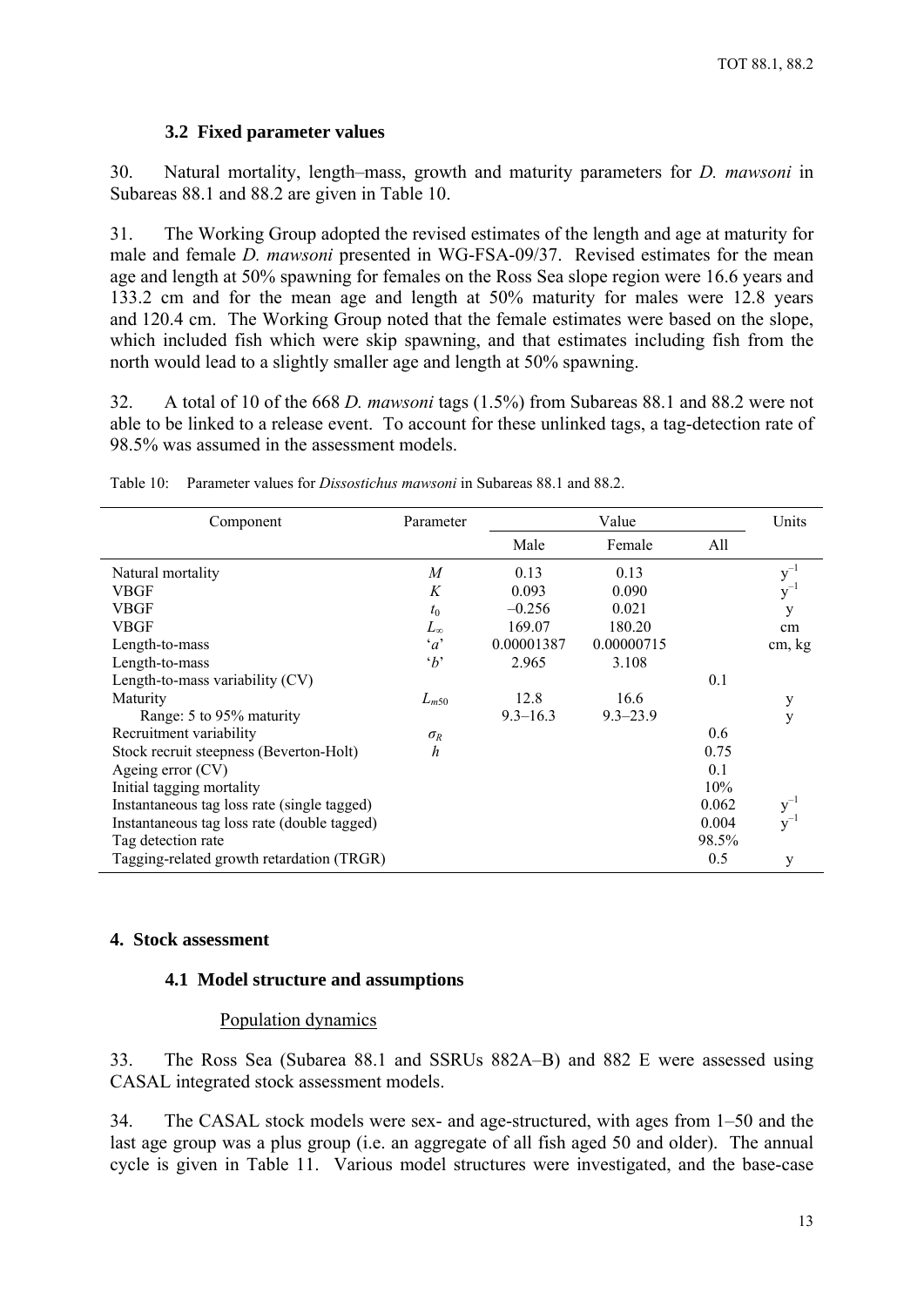model and sensitivity models for the Ross Sea and SSRU 882E are described below (WG-FSA-09/40 Rev. 1 and WG-FSA-09/41). A complete description of the CASAL modelling software was given in WG-FSA-05/P3.

Table 11: Annual cycle of the stock model, showing the processes taking place at each time step, their sequence within each time step, and the available observations. Fishing and natural mortality that occur within a time step occur after all other processes, with half of the natural mortality for that time step occurring before and half after the fishing mortality.

| <b>Step</b> | Period         | Processes                            | $M^1$      | Age <sup>2</sup> | <b>Observations</b>                       |                |
|-------------|----------------|--------------------------------------|------------|------------------|-------------------------------------------|----------------|
|             |                |                                      |            |                  | Description                               | М <sup>3</sup> |
|             | November-April | Recruitment and<br>fishing mortality | 0.5        | 0.0              | Tag-recapture<br>Catch-at-age proportions | 0.5<br>0.5     |
|             | May–November   | <b>Spawning</b><br>Increment age     | 0.5<br>0.0 | 0.0<br>1.0       |                                           |                |

 $\frac{1}{2}$  *M* is the proportion of natural mortality that was assumed to have occurred in that time step.

<sup>2</sup> Age is the age fraction, used for determining length-at-age, that was assumed to occur in that time step. 3 *M* is the proportion of the natural mortality in each time step that was assumed to have taken place at the time each observation was made.

35. The Secretariat undertook a validation of the CASAL parameter files, maximum of the posterior density (MPD) outputs, and yield calculations used for the Ross Sea and SSRU 882E models.

36. The models were run from 1995 to 2009 (Ross Sea) or 2002–2009 (SSRU 882E), and were initialised assuming an equilibrium age structure at an unfished equilibrium biomass, i.e. a constant recruitment assumption. Recruitment was assumed to occur at the beginning of the first (summer) time step. Recruitment was assumed to be 50:50 male to female.

37. The Ross Sea base-case model was implemented as a single-area, three-fishery model. A single area was defined with the catch removed using three concurrent fisheries (slope, shelf and north). Each fishery was parameterised by a sex-based double-normal selectivity ogive (i.e. domed selectivity) and allowed for annual selectivity shifts that shifted left or right (shelf fishery) with changes in the mean depth of the fishery (slope and north fisheries in the Ross Sea). The double-normal selectivity was parameterised using four estimable parameters and allowed for differences in maximum selectivity by sex – the maximum selectivity was fixed at one for males, but estimated for females. The double-normal selectivity ogive was employed as it allowed the estimation of a declining right-hand limb in the selectivity curve. SSRU 882E was implemented as a single-area, single-fishery model, with selectivity assumed to be double-normal.

38. Fishing mortality was applied only in the first (summer) time step. The process was to remove half of the natural mortality occurring in that time step, then apply the mortality from the fisheries instantaneously, then to remove the remaining half of the natural mortality.

39. The population model structure includes tag-release and tag-recapture events. Here, the model replicated the basic age-sex structure described above for each tag-release event. The age and sex structure of the tag component was seeded by a tag-release event. Tagging was applied to a 'cohort' of fish simultaneously (i.e. the 'cohort' of fish that were tagged in a given year and time step). Tagging from each year was applied as a single tagging event. The usual population processes (natural mortality, fishing mortality etc.) were then applied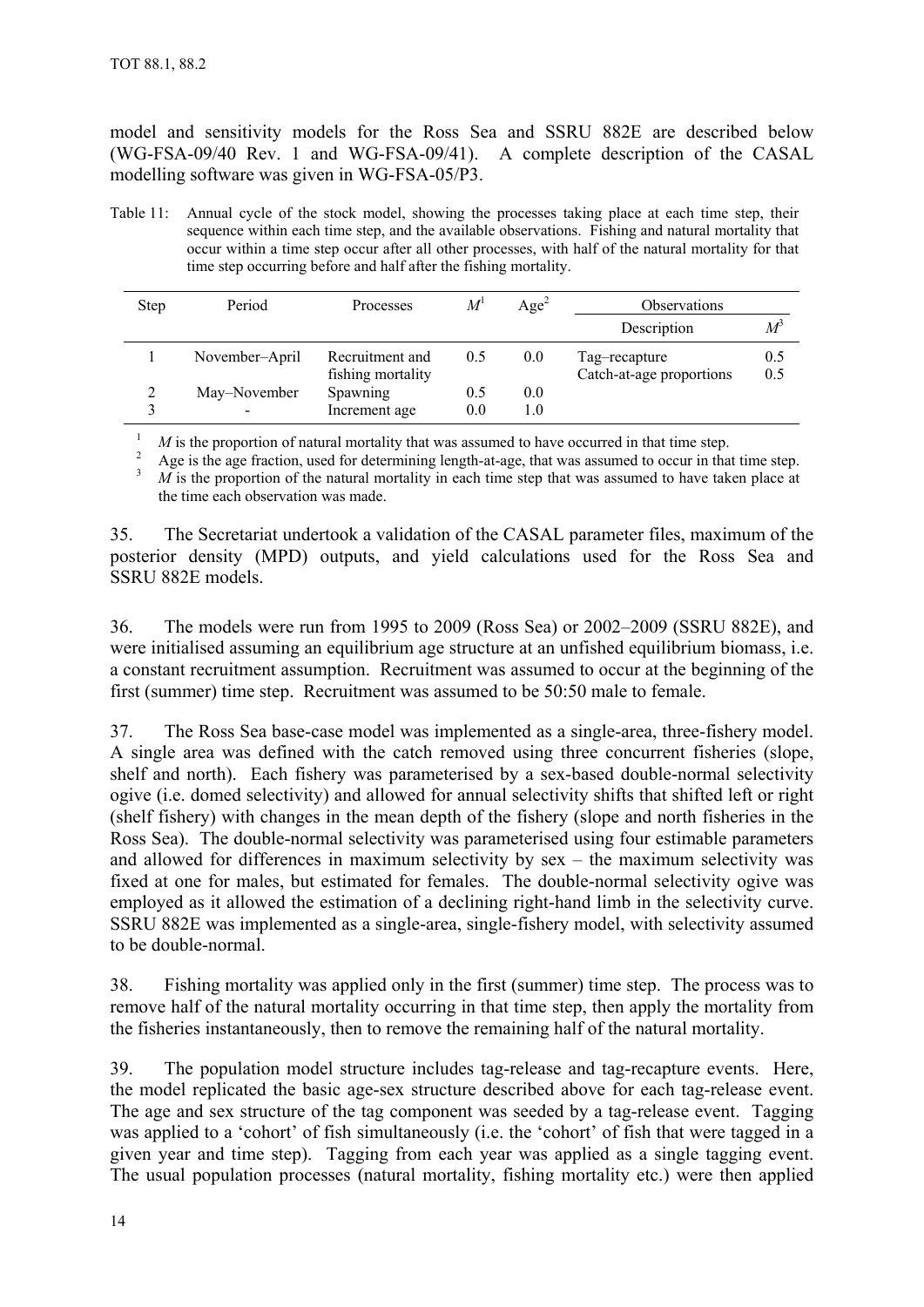<span id="page-17-0"></span>over the tagged and untagged components of the model simultaneously. Tagged fish were assumed to suffer a retardation of growth from the effect of tagging (TRGR), equal to 0.5 of a year.

## Model estimation

40. The model parameters were estimated using a Bayesian analysis, first by maximising  $1$ an objective function (MPD), which is the combination of the likelihoods from the data, prior expectations of the values of those parameters and penalties that constrain the parameterisations; and second, by estimating the Bayesian posterior distributions<sup>[2](#page-17-2)</sup> using MCMCs.

41. Initial model fits were evaluated at the MPD by investigating model fits and residuals.

42. Parameter uncertainty was estimated using MCMCs. These were estimated using a burn-in length of either 4 x  $10^5$  (Ross Sea) or 5 x  $10^5$  (SSRU 882E) iterations, with every 1 000th sample taken from the next 1 x  $10^6$  iterations (i.e. a final sample of length 1 000 was taken).

#### *Observation assumptions*

43. The catch proportions-at-age data for the 1997/98–2007/08 (Ross Sea) or 2003/04– 2007/08 (SSRU 882E) seasons were fitted to the modelled proportions-at-age composition using a multinomial likelihood.

44. Tag-release events were defined for the 2000/01–2007/08 (Ross Sea) or 2003/04– 2007/08 (SSRU 882E) seasons. Within-season recaptures were ignored. Tag-release events were assumed to have occurred at the end of the first (summer) time step, following all (summer) natural and fishing mortality.

45. The estimated number of scanned fish (i.e. those fish that were caught and inspected for a possible tag) was derived from the sum of the scaled length frequencies from the selected trips' quality observer records (for the base case), plus the numbers of fish tagged and released. Tag-recapture events were assumed to occur at the end of the first (summer) time step, and were assumed to have a detection probability of 98.5% to account for unlinked tags.

46. For each year, the recovered tags-at-length for each release event were fitted, in 10 cm length classes (range 40–230 cm), using a binomial likelihood.

1

<sup>1</sup> Technically, this is done by minimising the negative log objective function.

<span id="page-17-2"></span><span id="page-17-1"></span><sup>2</sup> The analysis produces point estimates of parameters, but this ignores uncertainty in their values. Other combinations of parameters may also be likely, though not necessarily as likely as the point estimates. Bayesian posterior distributions describe the likely distribution of the parameters, given the uncertainty in the observations and model. One way of finding these distributions is to search within the parameter space of all parameters, using a technique called Monte Carlo Markov Chains (MCMC). A useful analogy is a landscape in which the lowest point (the point estimate) is found by juggling a ball around the landscape (the parameter space). Then look around the landscape and find all the other places that, given the uncertainty about the measurements, might also be low. In a Bayesian analysis, the resulting distribution is referred to as a Bayesian posterior distribution.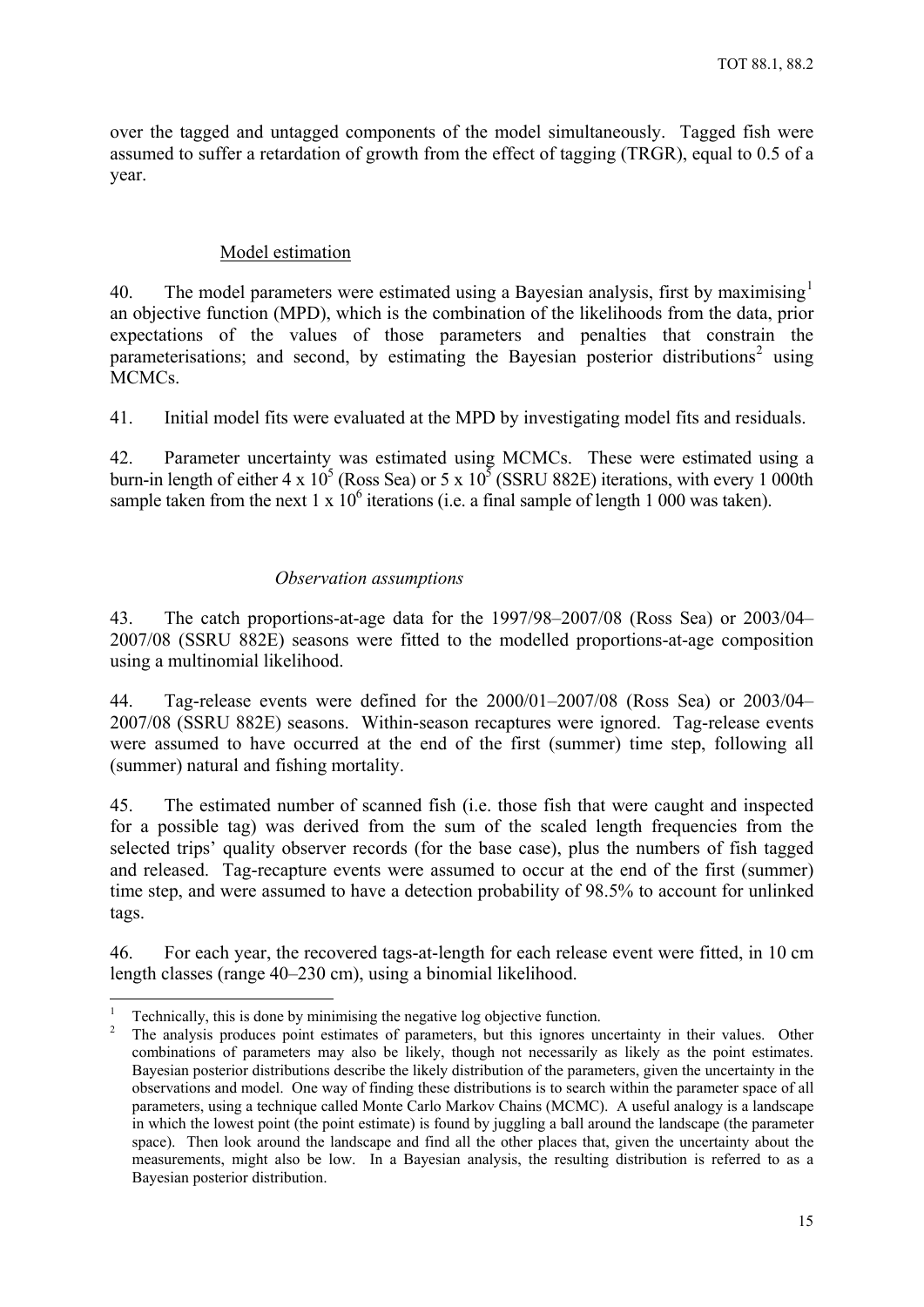## *Process error and data weighting*

<span id="page-18-0"></span>47. Additional variance, assumed to arise from differences between model simplifications and real-world variation, was added to the sampling variance for all observations. Adding such additional errors to each observation type has two main effects: (i) it alters the relative weighting of each of the datasets (observations) used in the model, and (ii) it typically increases the overall uncertainty of the model, leading to wider credible bounds on the estimated and derived parameters.

48. The additional variance, termed process error, was estimated for the base-case MPD run, and the total error assumed for each observation was calculated by adding process error and observation error. A single process error was estimated for each of the observation types (i.e. one for the age data and one for the tag data).

## *Penalties*

49. Two types of penalties were included within the model. First, the penalty on the catch constrained the model from returning parameter estimates where the population biomass was such that the catch from an individual year would exceed the maximum exploitation rate (here, set equal to 0.999). Second, a tagging penalty discouraged population estimates that were too low to allow the correct number of fish to be tagged.

### *Priors*

50. The parameters estimated by the models, their priors, starting values for the minimisation, and their bounds are given in Table 12. In models presented here, priors were chosen that were relatively non-informative but also that encouraged conservative estimates of  $B_0$ .

Table 12: Number (*N*), start values, priors and bounds for the free parameters (when estimated) for the base-case and sensitivity models.

| Parameter                             |           | N  | Start value | Prior       |                   | <b>Bounds</b> |
|---------------------------------------|-----------|----|-------------|-------------|-------------------|---------------|
|                                       |           |    |             |             | Lower             | Upper         |
| $B_0$                                 |           |    | 150 000     | Uniform-log | 1x10 <sup>4</sup> | $1x10^6$      |
| Male fishing selectivities            | $a_1$     |    | 8.0         | Uniform     | 1.0               | 50.0          |
|                                       | $S_L$     |    | 4.0         | Uniform     | 1.0               | 50.0          |
|                                       | $S_R$     | 9  | 10.0        | Uniform     | 1.0               | 500.0         |
| Female fishing selectivities          | $a_{max}$ |    | 1.0         | Uniform     | 0.01              | 10.0          |
|                                       | $a_1$     |    | 8.0         | Uniform     | 1.0               | 50.0          |
|                                       | $S_L$     |    | 4.0         | Uniform     | 1.0               | 50.0          |
|                                       | $S_R$     | 12 | 10.0        | Uniform     | 1.0               | 500.0         |
| Selectivity shift $(yr\cdot km^{-1})$ | E         | 2  | 0.0         | Uniform     | 0.0               | 50.0          |
| Annual selectivity shift (shelf)      | $E_f$     | 12 | Mean depth  | Uniform     | $-10.0$           | 10.0          |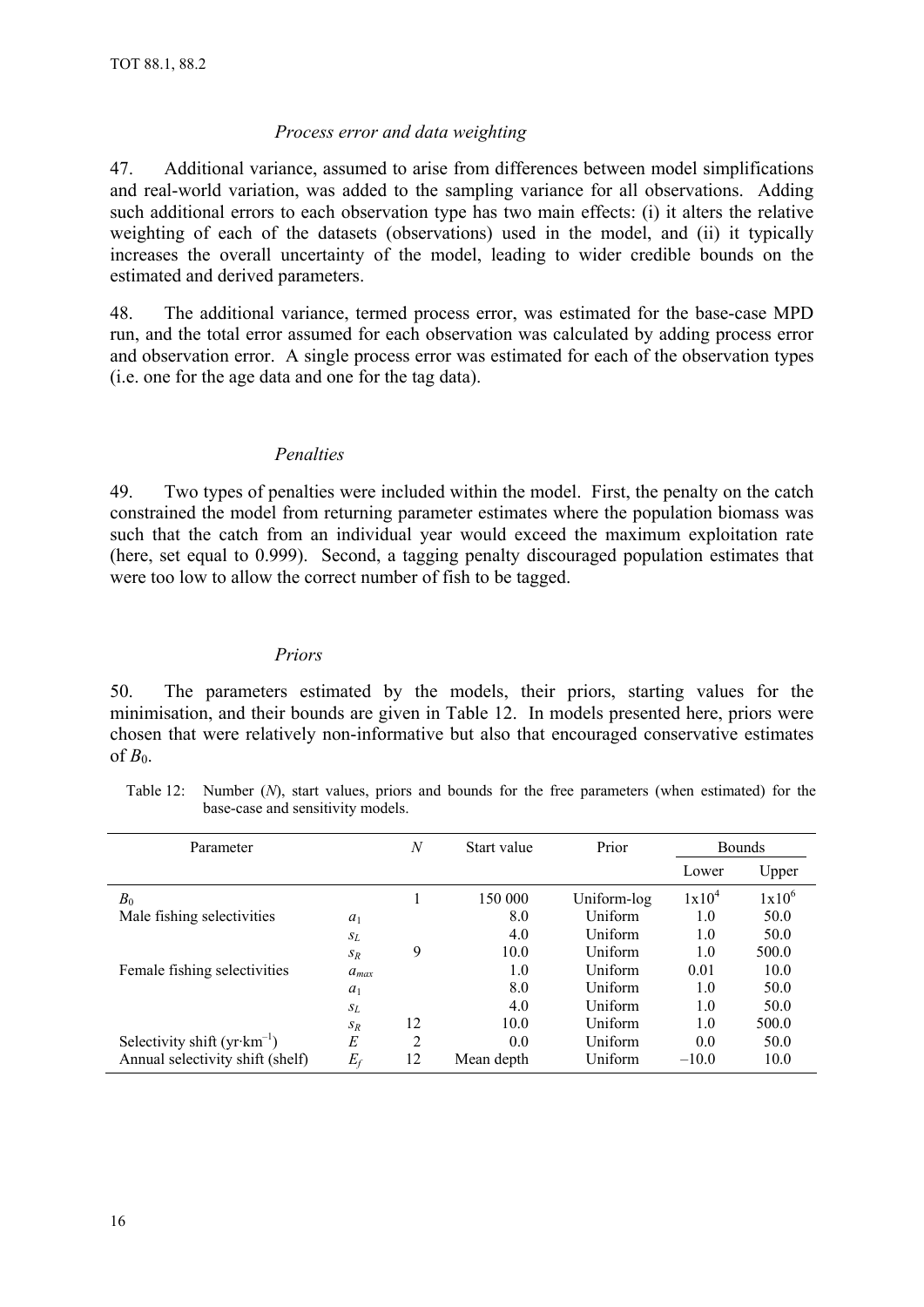# Yield calculations

<span id="page-19-0"></span>51. Yield estimates were calculated by projecting the estimated current status for each model under a constant catch assumption, using the rules:

- 1. Choose a yield,  $\gamma_1$ , so that the probability of the spawning biomass dropping below 20% of its median pre-exploitation level over a 35-year harvesting period is 10% (depletion probability).
- 2. Choose a yield,  $\gamma_2$ , so that the median escapement at the end of a 35-year period is 50% of the median pre-exploitation level.
- 3. Select the lower of  $\gamma_1$  and  $\gamma_2$  as the yield.

52. The depletion probability was calculated as the proportion of samples from the Bayesian posterior where the predicted future spawning stock biomass (SSB) was below 20% of  $B_0$  in any one year, for each year over a 35-year projected period.

53. The level of escapement was calculated as the proportion of samples from the Bayesian posterior where the predicted future status of the SSB was below 50% of  $B_0$  at the end of a 35-year projected period.

54. Note that in applying the CCAMLR decision rules using CASAL, the pre-exploitation median SSB was replaced with the estimate of  $B_0$  in each sample. This will result in a small downwards bias of the status of the stock in each trial and a small upwards bias in the probability of depletion. The effect of these biases will be a small downwards bias in the estimate of yield. The probability of depletion and the level of escapement were calculated by projecting forward for a period of 35 years, under a scenario of a constant annual catch (i.e. for the period 2010–2044), for each sample from the posterior distribution.

55. Recruitment from 2003–2043 was assumed to be lognormally distributed with a standard deviation of 0.6 with a Beverton-Holt stock-recruitment steepness  $h = 0.75$ .

56. For the Ross Sea, future catch was assumed to follow the same split between fisheries as that in the most recent four seasons (i.e. based on the distribution of the 2007–2009 catch, 3.5%, 81.2% and 15.3% of the total future catch was allocated to the shelf, slope and north fisheries respectively). The selectivity shift was assumed to be the average of shifts estimated for the years 1998–2008.

57. For SSRU 882E, future catch was assumed to have a selectivity equal to the estimated selectivity from the catch history.

58. Note that historically, the catch limit has not always been fully taken due to adverse ice conditions. Possible ice-cover restrictions on future catch are ignored, and the yields were calculated assuming that for each future season the total available catch would be taken, subject to the maximum exploitation rate constraint (here, set equal to 0.999).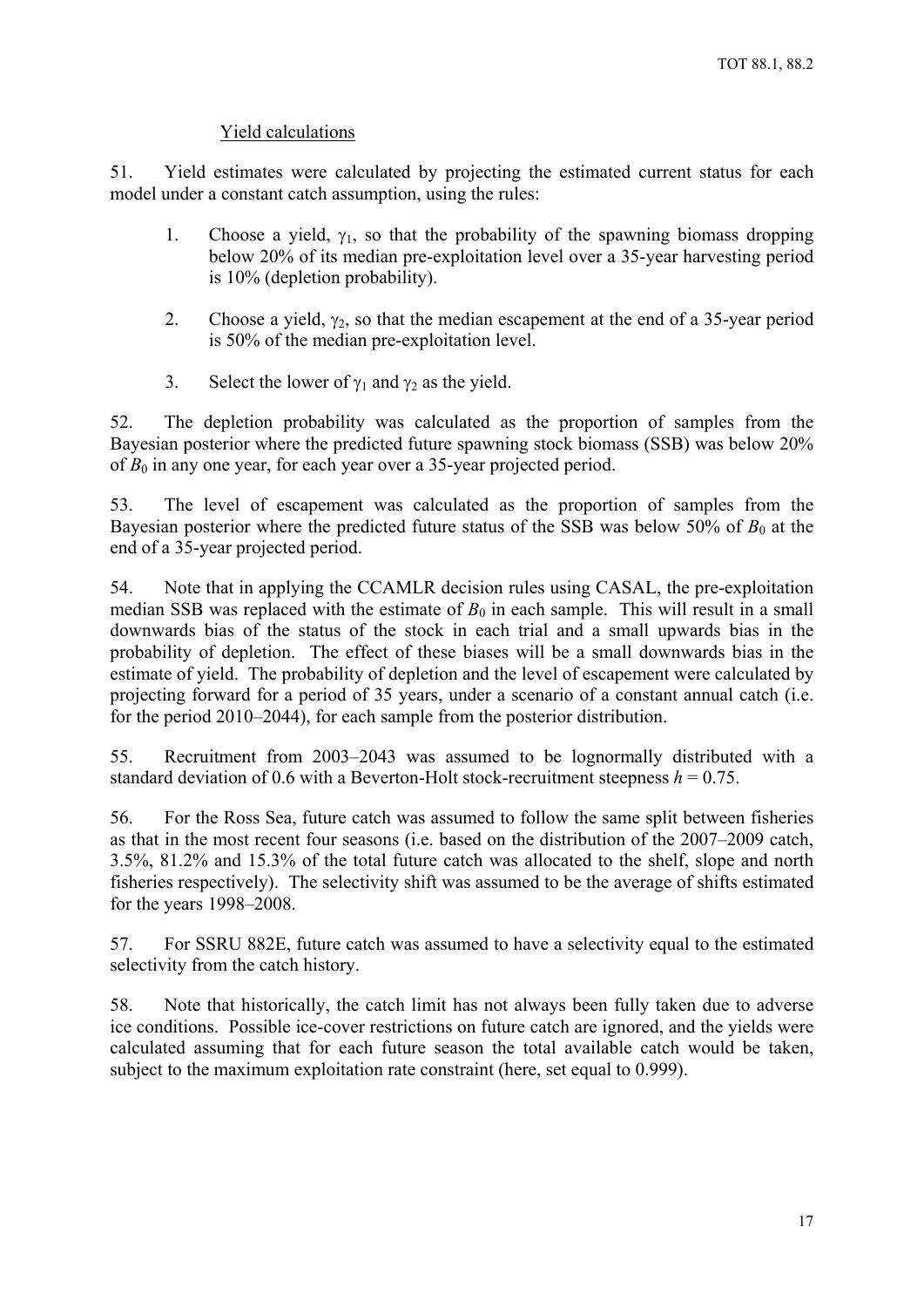## <span id="page-20-0"></span>**4.2 Model estimates**

## Likelihood profiles

59. The likelihood profiles for the Ross Sea base-case model are given in Figure 4. The likelihood profiles were carried out by fixing  $B_0$  at values across a range of plausible values (i.e. 30 000–130 000 tonnes), while estimating the remaining model parameters. The catchat-age data and tag-recaptures from 2003 and 2005 suggested that very low biomass levels were less likely, whilst tag-recaptures from 2006 and 2004 suggest very high biomass estimates were less likely. As with the 2007 assessment model, the 2006 release data were the most dominant of the tag data series.



Figure 4: Likelihood profiles for the base-case model for values of  $B_0$ . Negative log likelihood values were rescaled to have minimum 0 for each dataset. The dashed vertical line indicates the MPD.

#### MCMC diagnostics

60. For the base-case model run, 1 000 MCMC posterior samples were taken from 1 000 000 iterations, after a burn-in of 400 000 (Ross Sea) or 500 000 (SSRU 882E) iterations. MCMC diagnostics suggested no evidence of poor convergence in the key biomass parameters and between-sample autocorrelations were low.

## Ross Sea model estimates

61. Key output parameters for the Ross Sea base-case assessment model are summarised in Table 13. MCMC estimates of initial (equilibrium) spawning stock abundance  $(B_0)$  were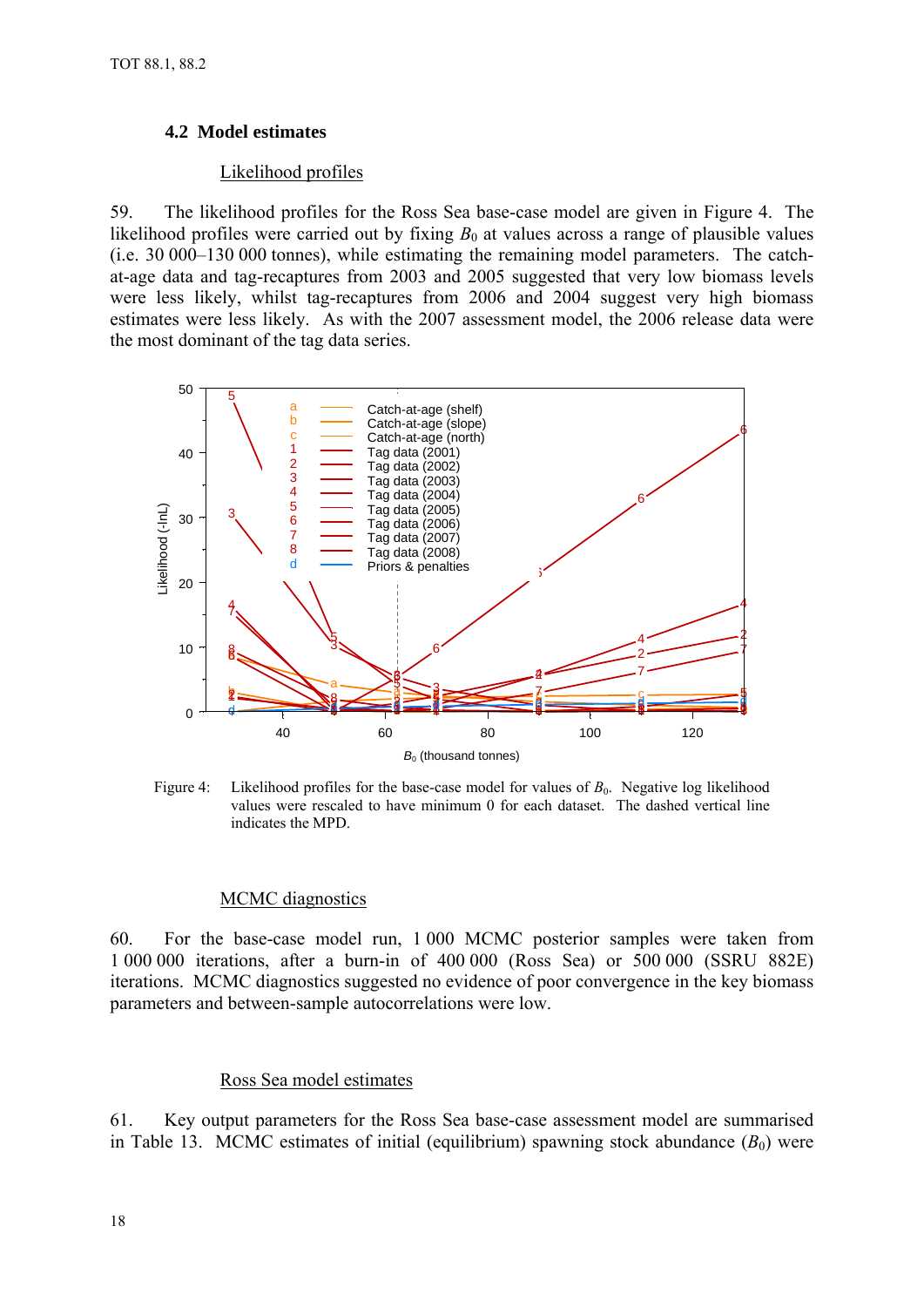<span id="page-21-0"></span>62 080 tonnes (95% credible interval (CI) 56 020–70 090 tonnes), and current  $(B_{2009})$  biomass was estimated as  $80\% B_0$  (95% CI 78–82%). The projected biomass trajectory assuming a future constant catch of 2 850 tonnes is shown in Figure 5.



Figure 5: Estimated spawning stock biomass median (solid line) and 95% CI (dashed lines) for the base-case Ross Sea model.

#### SSRU 882E model estimates

62. Key output parameters for the SSRU 882E base-case assessment model are summarised in Table 13. MCMC estimates of initial (equilibrium) spawning stock abundance  $(B_0)$  were 7 540 tonnes (95% CI 5 870–10 020 tonnes), and current  $(B_{2009})$  biomass was estimated as  $81\% B_0$  (95% CI 75–86%). The projected biomass trajectory assuming a future constant catch of 361 tonnes is shown in Figure 6.

Table 13: Median MCMC estimates (and 95% CI) of  $B_0$ ,  $B_{2009}$  and  $B_{2009}$  as  $\%B_0$  for the Ross Sea and SSRU 882E base-case models, and the Ross Sea 2007 base-case model, and the SSRU 882E 2006 base-case model.

| Model                                                                                    | $B_0$                                                                                               | $B_{2009}$                                                                                   | $B_{2009}$ (% $B_0$ )                   |
|------------------------------------------------------------------------------------------|-----------------------------------------------------------------------------------------------------|----------------------------------------------------------------------------------------------|-----------------------------------------|
| 2007 Ross Sea base case<br>Ross Sea base case<br>$2006$ 882E base case<br>882E base case | 71 200 (59 570–87 900)<br>62 080 (56 020 - 70 090)<br>10 300 (5 340–25 210)<br>7 540 (5 870-10 020) | $\qquad \qquad$<br>49 580 (43 530 - 57 670)<br>$\overline{\phantom{0}}$<br>$6090(4420-8560)$ | 79.9 (77.7–82.2)<br>$80.7(75.3 - 85.5)$ |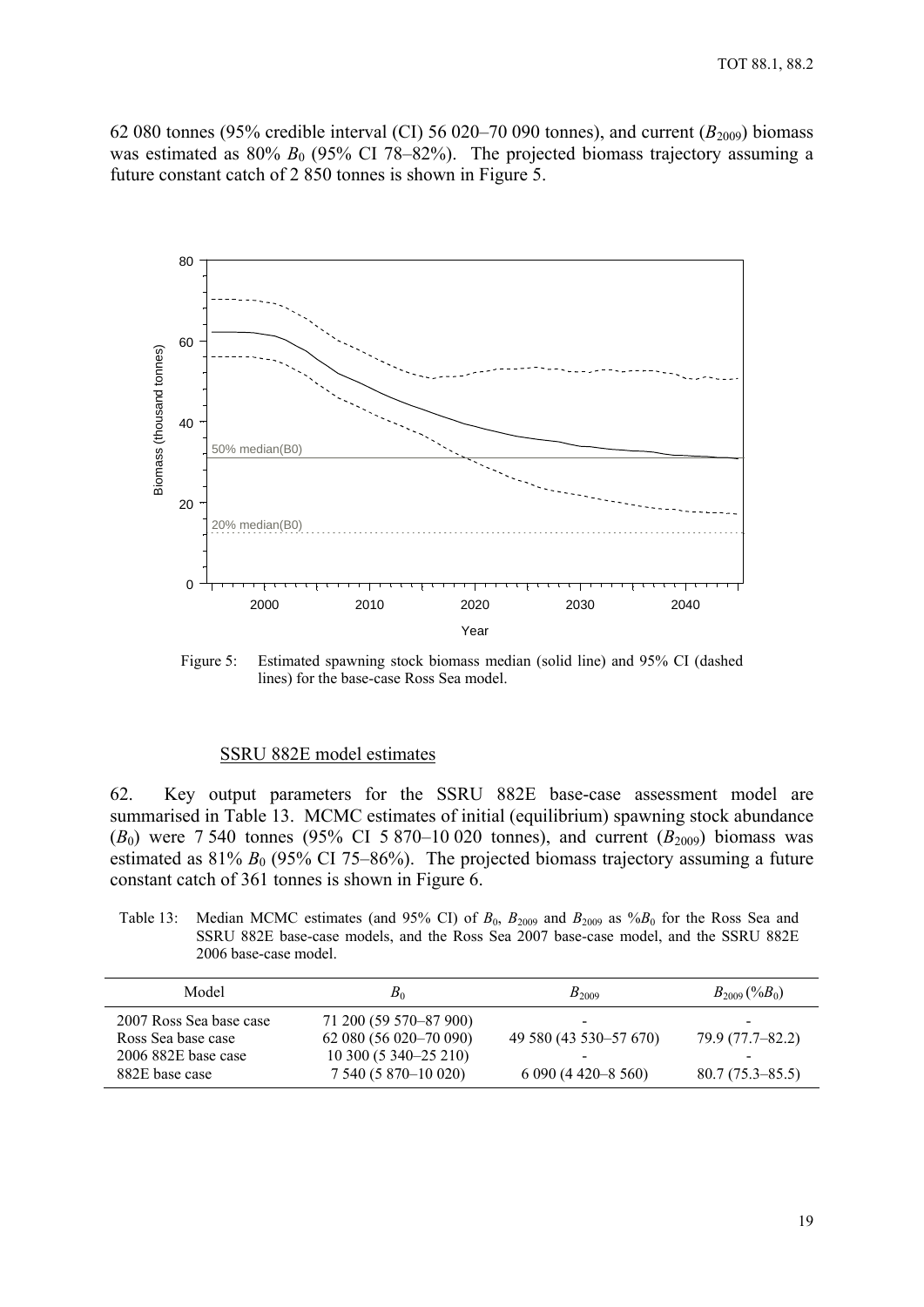

Figure 6: Estimated spawning stock biomass median (solid line) and 95% CI (dashed lines) for the base-case SSRU 882E model.

63. Plots of the observed proportions-at-age of the catch versus expected values showed little evidence of inadequate model fit for either the Ross Sea or SSRU 882E assessment models. Estimated selectivity curves for the Ross Sea base-case model (Figure 7) and SSRU 882E base-case model (Figure 8) appeared reasonable, with strong evidence of domeshaped selectivity in the three fisheries. Fits to the tag data appeared adequate, and posterior densities of the observed and expected number of tags at length, by release event and recapture year, are given in Figure 9.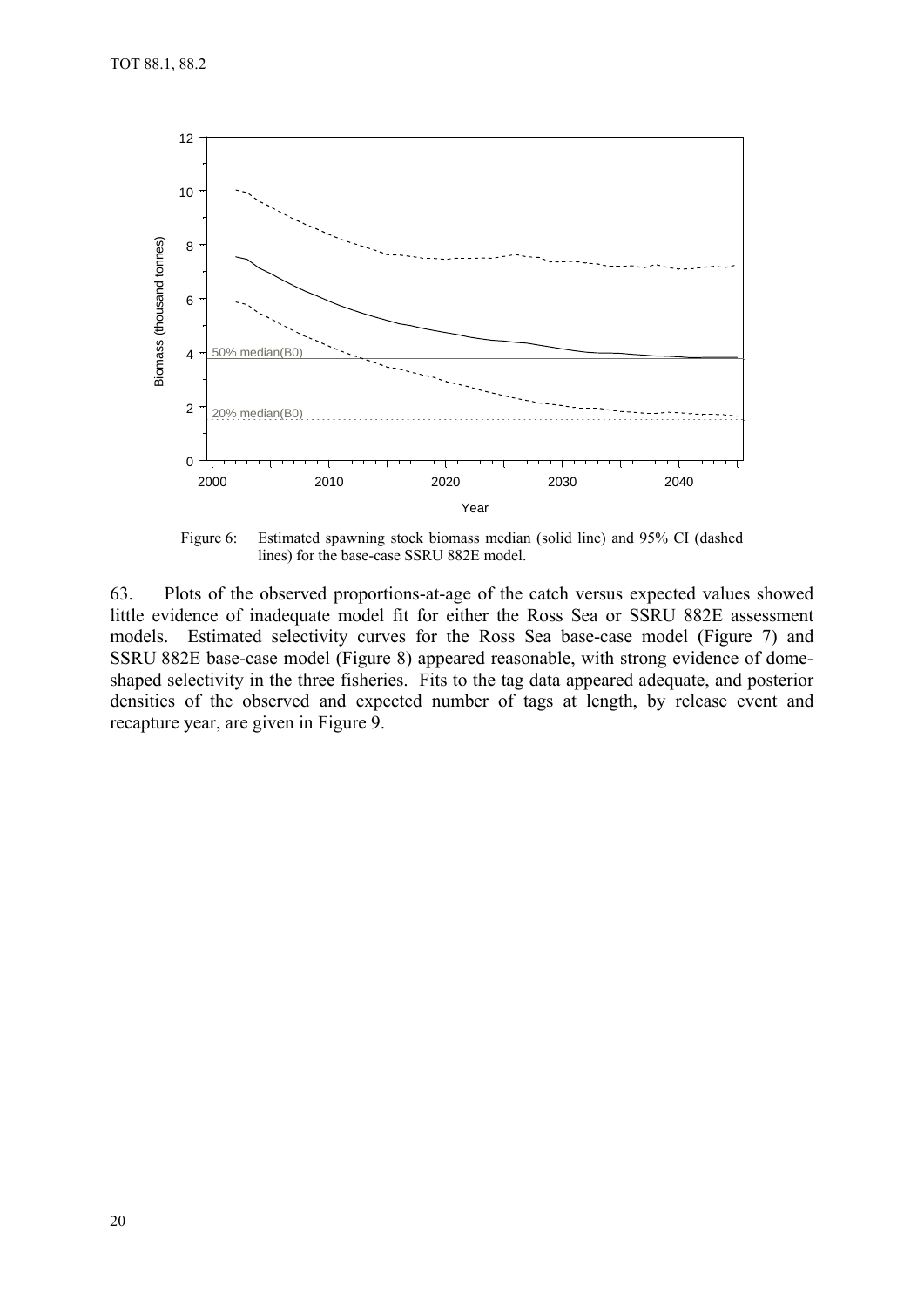

Figure 7: Estimated male and female selectivity ogives for the shelf, slope and north fisheries for the Ross Sea base-case model (solid lines indicate the median, and dashed lines indicate the marginal 95% CI).



Figure 8: Estimated male and female selectivity ogives for the SSRU 882E base-case model (solid lines indicate the median, and dashed lines indicate the marginal 95% CI).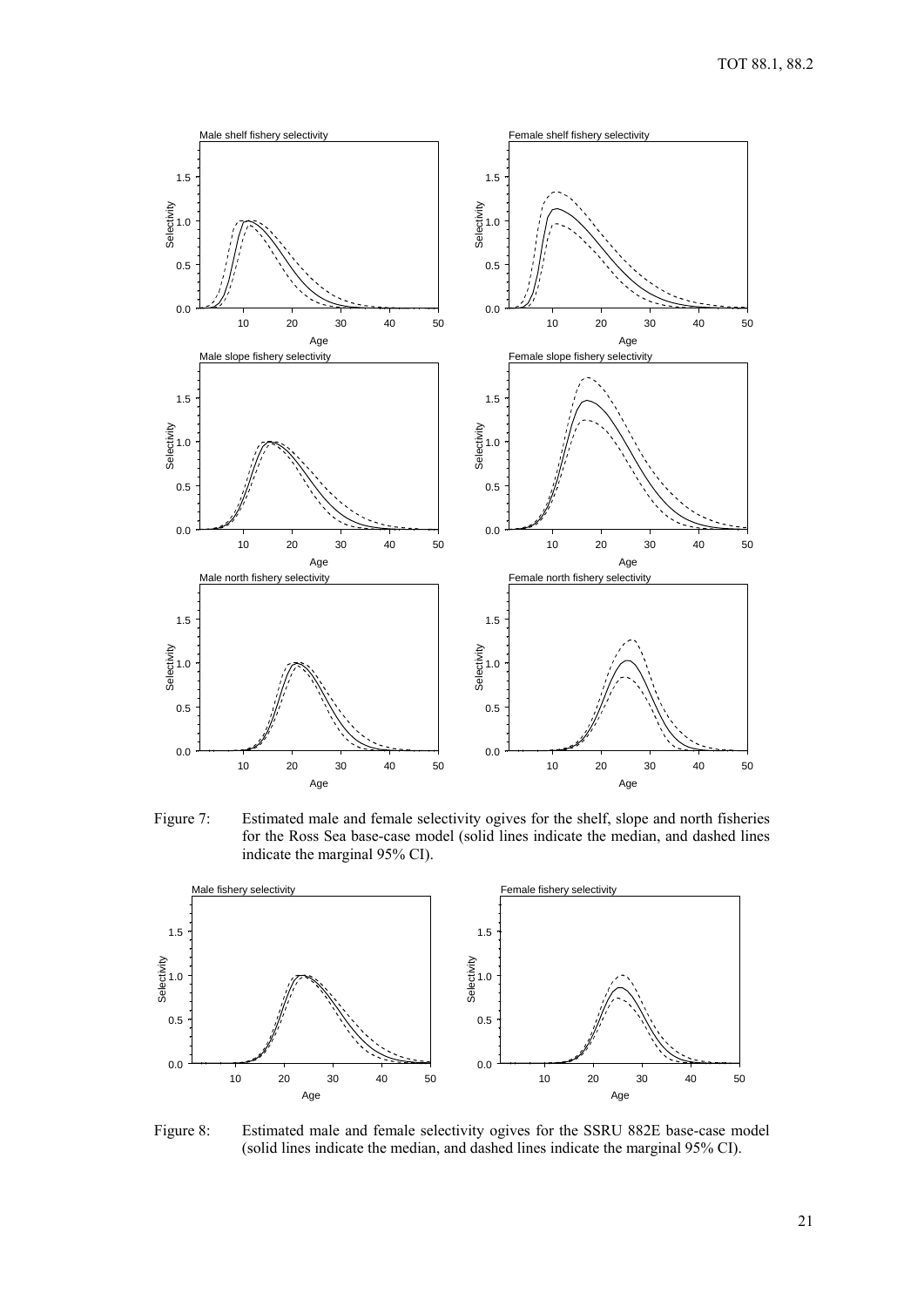<span id="page-24-0"></span>

Figure 9: Observed (points) and posterior estimates (lines, MCMC median and 95% CI) of the number of tags recaptured (y-axis) by length class (x-axis), year of release (columns) and year of recapture (rows) for the Ross Sea base-case model.

#### Sensitivity analyses

64. Model sensitivity runs for the Ross Sea are described in Table 14(a). The base-case models included tag-release and recapture data from selected data quality trips. Sensitivity runs were determined as modifications to the base-case runs, and were chosen to investigate the effect of alternative assumption of maturity or data within the model.

65. Model sensitivity runs for SSRU 882E are described in Table 14(b). The base-case models included tag-release and recapture data from selected data quality trips. Sensitivity runs were determined as modifications to the base-case runs, and were chosen to investigate the effect of alternative assumption of maturity or data within the model.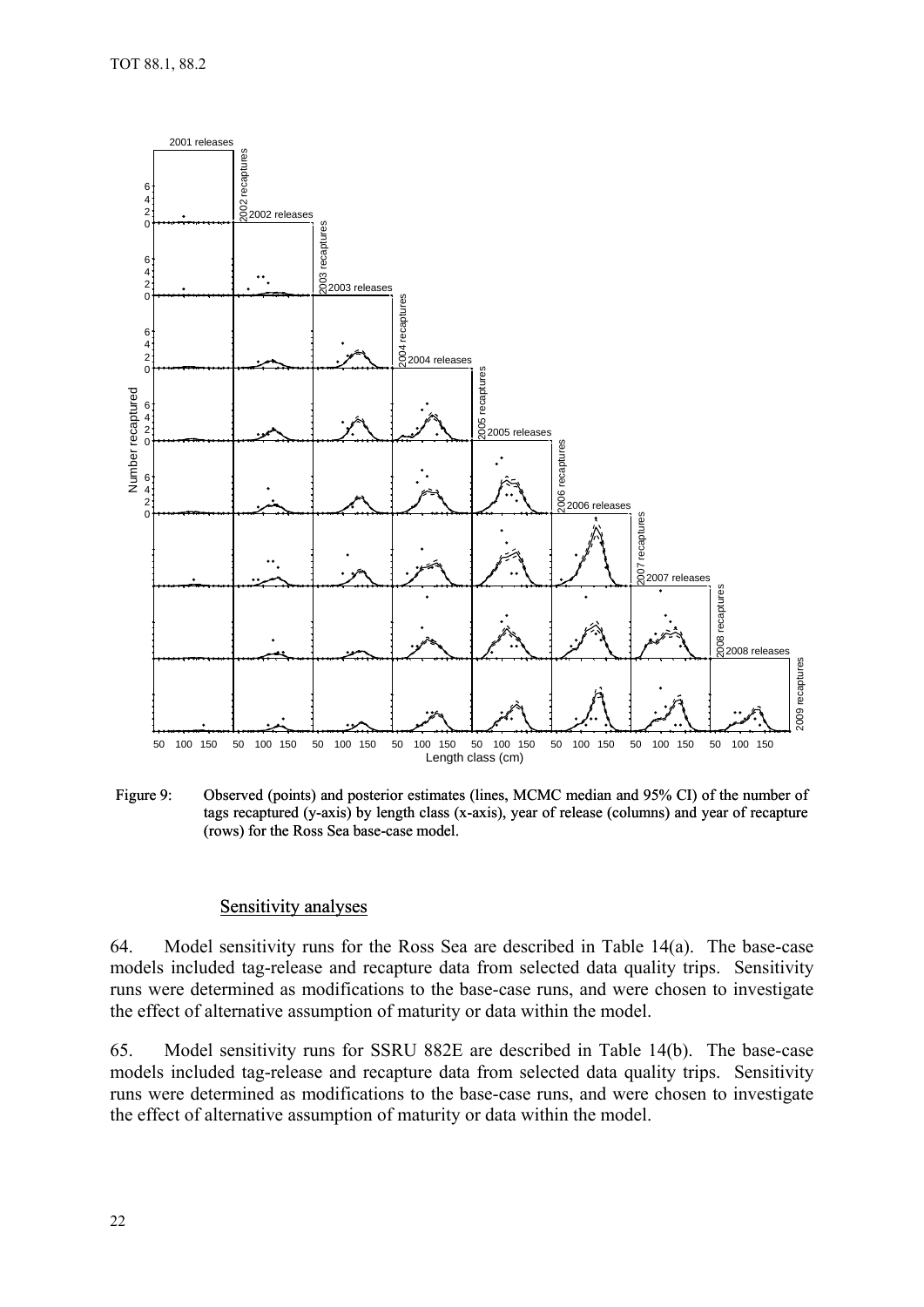|                | Model run              | Description                                                                |
|----------------|------------------------|----------------------------------------------------------------------------|
| R1             | Base                   | Base-case run (i.e. 2009 reference case reported in WG-FSA-09/40 Rev. 1).  |
| R <sub>2</sub> | New Zealand tag data   | The base-case run, but using New Zealand vessel tag data only and with the |
|                |                        | 2007 assumption of maturity.                                               |
| R <sub>3</sub> | Selected trips $+2007$ | The base-case run, but with the 2007 assumption of maturity.               |
|                | maturity               |                                                                            |

<span id="page-25-0"></span>Table 14(a): Labels and description of the Ross Sea assessment model sensitivity runs.

Table 14(b): Labels and description of the SSRU 882E assessment model sensitivity runs.

|                      | Model run                          | Description                                                                                                                                                                      |
|----------------------|------------------------------------|----------------------------------------------------------------------------------------------------------------------------------------------------------------------------------|
| R1<br>R <sub>2</sub> | Base<br>New Zealand tag data       | Base-case run (i.e. 2009 reference case reported in WG-FSA-09/41).<br>The base-case run, but using New Zealand vessel tag data only and with the<br>2007 assumption of maturity. |
| R <sub>3</sub>       | Selected trips $+2007$<br>maturity | The base-case run, but with the 2007 assumption of maturity.                                                                                                                     |

66. For the Ross Sea assessment models, the selected trips' model runs (R1 and R3) indicated a higher biomass than that indicated by the use of tag data from New Zealand vessels. In model R1, the revised maturity ogive indicated that the spawning stock biomass was a lower proportion of the vulnerable biomass than was assumed in models R2 and R3. In all sensitivity cases, current biomass was estimated to be at  $76-83\% B_0$ .

67. For the SSRU 882E assessment models, the selected trips' model runs (R1 and R3) indicated a lower biomass than that indicated by the use of tag data from New Zealand vessels. In model R1, the revised maturity ogive indicated that the spawning stock biomass was a lower proportion of the vulnerable biomass than was assumed in models R2 and R3. In all sensitivity cases, current biomass was estimated to be at  $71-94\% B_0$ .

## **4.3 Yield estimates**

#### Ross Sea

68. The constant catch for which there was median escapement of 50% of the median pre-exploitation spawning biomass level at the end of the 35-year projection period was 2 850 tonnes. At this yield there is less than a 10% chance of spawning biomass dropping to less than 20% of the initial biomass. Following the third CCAMLR decision rule, the yield of 2 850 tonnes is recommended.

#### SSRU 882E

69. The constant catch for which there was median escapement of 50% of the median pre-exploitation spawning biomass level at the end of the 35-year projection period was 361 tonnes. At this yield there is less than a 10% chance of spawning biomass dropping to less than 20% of the initial biomass. Following the third CCAMLR decision rule, the yield of 361 tonnes is recommended.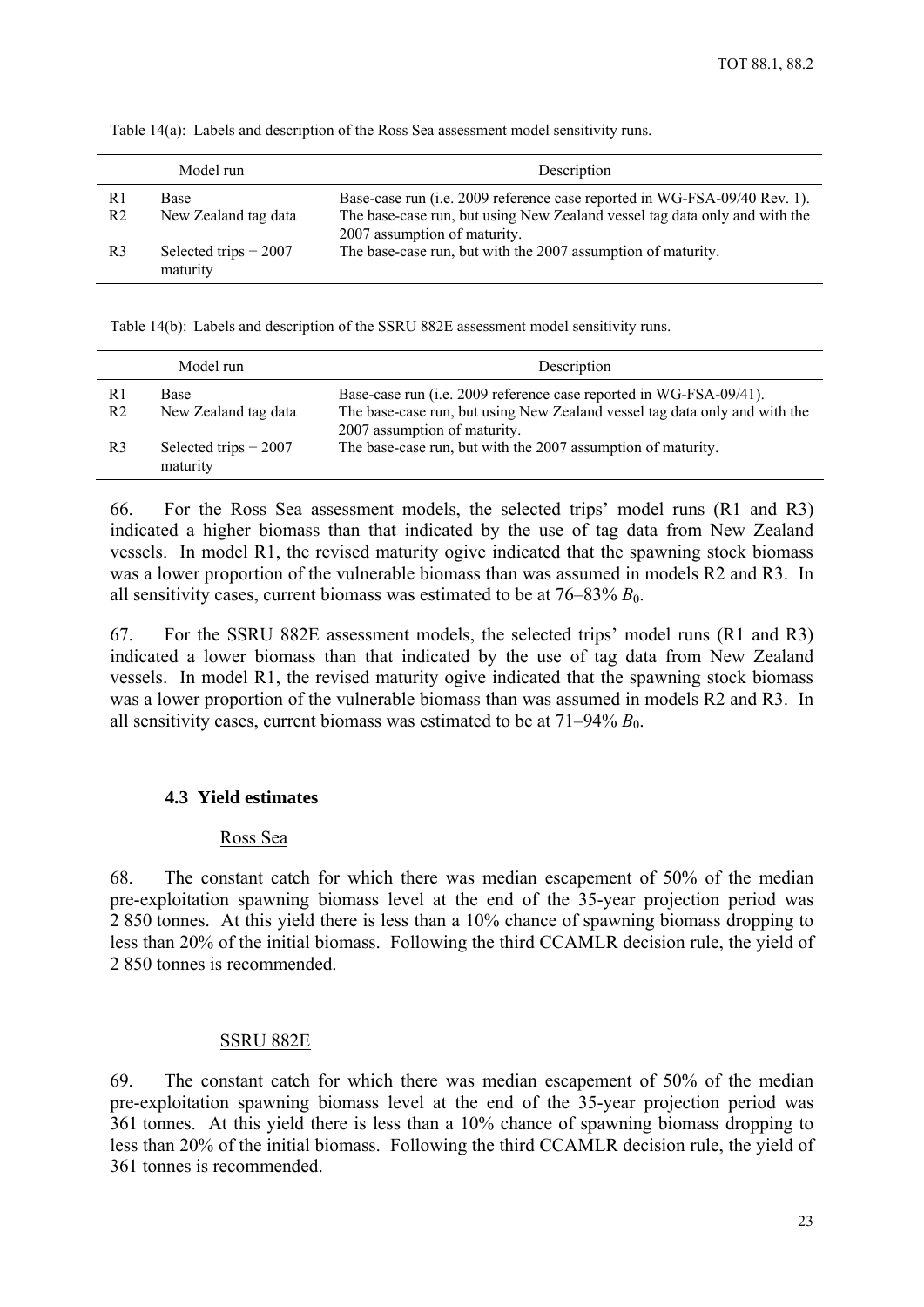# **4.4 Discussion of model results**

<span id="page-26-0"></span>70. The Working Group recommended that the model described as the 2009 reference case in WG-FSA-09/40 Rev. 1 be the base-case assessment model for the Ross Sea, and that the model described as the 2009 reference case in WG-FSA-09/41 be the base-case assessment model for SSRU 882E.

71. The Working Group also noted that the inclusion of the larger number of tag-releases and recaptures from the high-quality tag dataset led to wider spatial and temporal coverage of the tag program. Within the Ross Sea, the high-quality tag dataset resulted in a higher estimate of initial biomass than models that used only the New Zealand tag data. However, in the SSRU 882E assessment, the quality tag dataset resulted in a lower estimate of initial biomass than models that used only the New Zealand tag data.

# **4.5 Future research requirements**

72. The Working Group welcomed the updated assessment models of the Ross Sea and SSRU 882E, and thanked New Zealand for the work that had gone into these.

73. The Working Group noted that the method for selecting high-quality tag datasets still needs to be refined, and that potential biases caused by vessel preferences for localised fishing grounds are likely to require further investigation using the SPM.

74. The Working Group recommended that, in order to distinguish between different methods for providing advice on harvest strategies, the robustness of different assessment methods for achieving the objectives of the Commission be evaluated using simulation evaluation methods.

# **5. By-catch of fish and invertebrates**

# **5.1 By-catch removals**

75. Catches of by-catch species groups (macrourids, rajids and other species) reported in fine-scale data, their respective catch limits, and number of rajids cut from lines and released alive are summarised for Subareas 88.1 and 88.2 in Tables 15 and 16 respectively.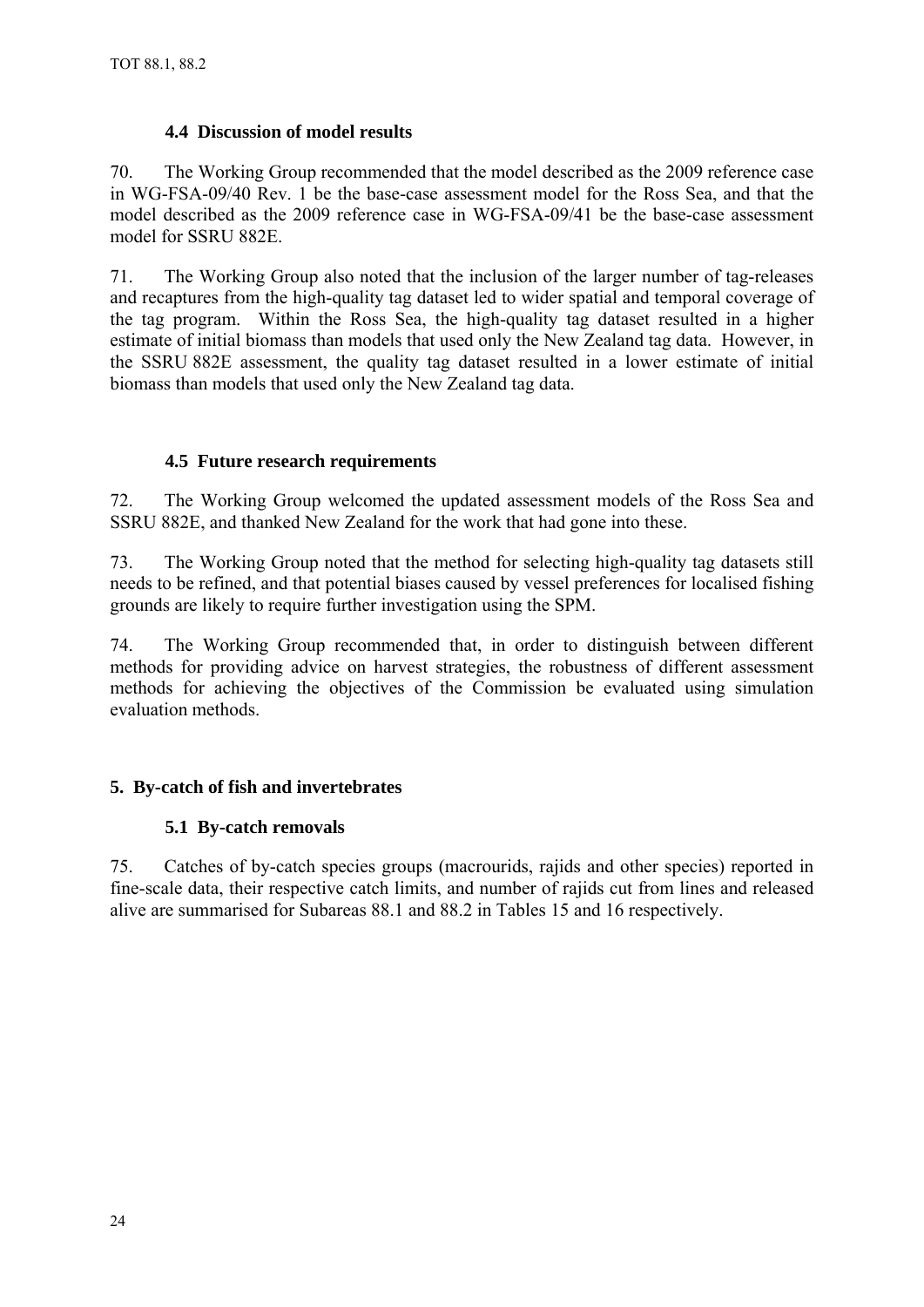| Season  |                            | Macrourids                    |                            | Rajids                        |                    |                            | Other species                 |
|---------|----------------------------|-------------------------------|----------------------------|-------------------------------|--------------------|----------------------------|-------------------------------|
|         | Catch<br>limit<br>(tonnes) | Reported<br>catch<br>(tonnes) | Catch<br>limit<br>(tonnes) | Reported<br>catch<br>(tonnes) | Number<br>released | Catch<br>limit<br>(tonnes) | Reported<br>catch<br>(tonnes) |
| 1996/97 |                            | $\theta$                      |                            | $\overline{0}$                |                    |                            | $\theta$                      |
| 1997/98 |                            | 9                             |                            | 5                             |                    | 50                         |                               |
| 1998/99 |                            | 22                            |                            | 39                            |                    | 50                         | 5                             |
| 1999/00 |                            | 74                            |                            | 41                            |                    | 50                         | 7                             |
| 2000/01 |                            | 61                            |                            | 9                             |                    | 50                         | 14                            |
| 2001/02 | 100                        | 154                           |                            | 25                            |                    | 50                         | 10                            |
| 2002/03 | 610                        | 65                            | 250                        | 11                            | 966                | 100                        | 12                            |
| 2003/04 | 520                        | 319                           | 163                        | 23                            | 1 745              | 180                        | 23                            |
| 2004/05 | 520                        | 462                           | 163                        | 69                            | 5 0 5 7            | 180                        | 24                            |
| 2005/06 | 474                        | 258                           | 148                        | 5                             | 14 640             | 160                        | 18                            |
| 2006/07 | 485                        | 153                           | 152                        | 38                            | 7336               | 160                        | 43                            |
| 2007/08 | 426                        | 112                           | 133                        | 4                             | 7 1 9 0            | 160                        | 20                            |
| 2008/09 | 430                        | 183                           | 135                        | 7                             | 7088               | 160                        | 16                            |

Table 15: Catch history for by-catch species (macrourids, rajids and other species), catch limits and number of rajids released alive in Subarea 88.1. Catch limits are for the whole fishery (see Conservation Measure 33-03 for details). (Source: fine-scale data)

Table 16: Catch history for by-catch species (macrourids, rajids and other species), catch limits and number of rajids released alive in Subarea 88.2. Catch limits are for the whole fishery (see Conservation Measure 33-03 for details). (Source: fine-scale data)

| Season  |                            | <b>Macrourids</b>             |                            |                               |                    |                            | Other species                 |  |
|---------|----------------------------|-------------------------------|----------------------------|-------------------------------|--------------------|----------------------------|-------------------------------|--|
|         | Catch<br>limit<br>(tonnes) | Reported<br>catch<br>(tonnes) | Catch<br>limit<br>(tonnes) | Reported<br>catch<br>(tonnes) | Number<br>released | Catch<br>limit<br>(tonnes) | Reported<br>catch<br>(tonnes) |  |
| 1996/97 |                            | 0                             |                            | 0                             |                    |                            | 0                             |  |
| 1997/98 |                            | 0                             |                            | 0                             |                    |                            |                               |  |
| 1998/99 |                            | 0                             |                            | 0                             |                    |                            |                               |  |
| 1999/00 |                            | 0                             |                            | 0                             |                    |                            |                               |  |
| 2000/01 |                            | 0                             |                            | 0                             |                    |                            |                               |  |
| 2001/02 | 40                         | 4                             |                            | 0                             |                    | 20                         | 0                             |  |
| 2002/03 | 60                         | 18                            |                            | 0                             |                    | 140                        | 8                             |  |
| 2003/04 | 60                         | 37                            | 50                         | 0                             | 107                | 140                        | 8                             |  |
| 2004/05 | 60                         | 21                            | 50                         | 0                             |                    | 140                        | 3                             |  |
| 2005/06 | 78                         | 92                            | 50                         | 0                             | 923                | 100                        | 12                            |  |
| 2006/07 | 88                         | 54                            | 50                         | 0                             |                    | 100                        | 13                            |  |
| 2007/08 | 88                         | 17                            | 50                         | 0                             |                    | 100                        | 4                             |  |
| 2008/09 | 90                         | 58                            | 50                         | 0                             | 265                | 100                        | 14                            |  |

| 76. | The macrourid by-catch limit was exceeded in Subarea 88.2 in 2005/06, but no catch |  |  |  |
|-----|------------------------------------------------------------------------------------|--|--|--|
|     | limits were exceeded in either area in 2006/07, 2007/08 or 2008/09.                |  |  |  |

77. Current catch limits for rajids in the Ross Sea are proportional to the catch limit of *Dissostichus* spp. in each SSRU based on the following rule from Conservation Measure 33-03:

• the limit for rajids is 5% of the catch limit of *Dissostichus* spp. or 50 tonnes whichever is greater.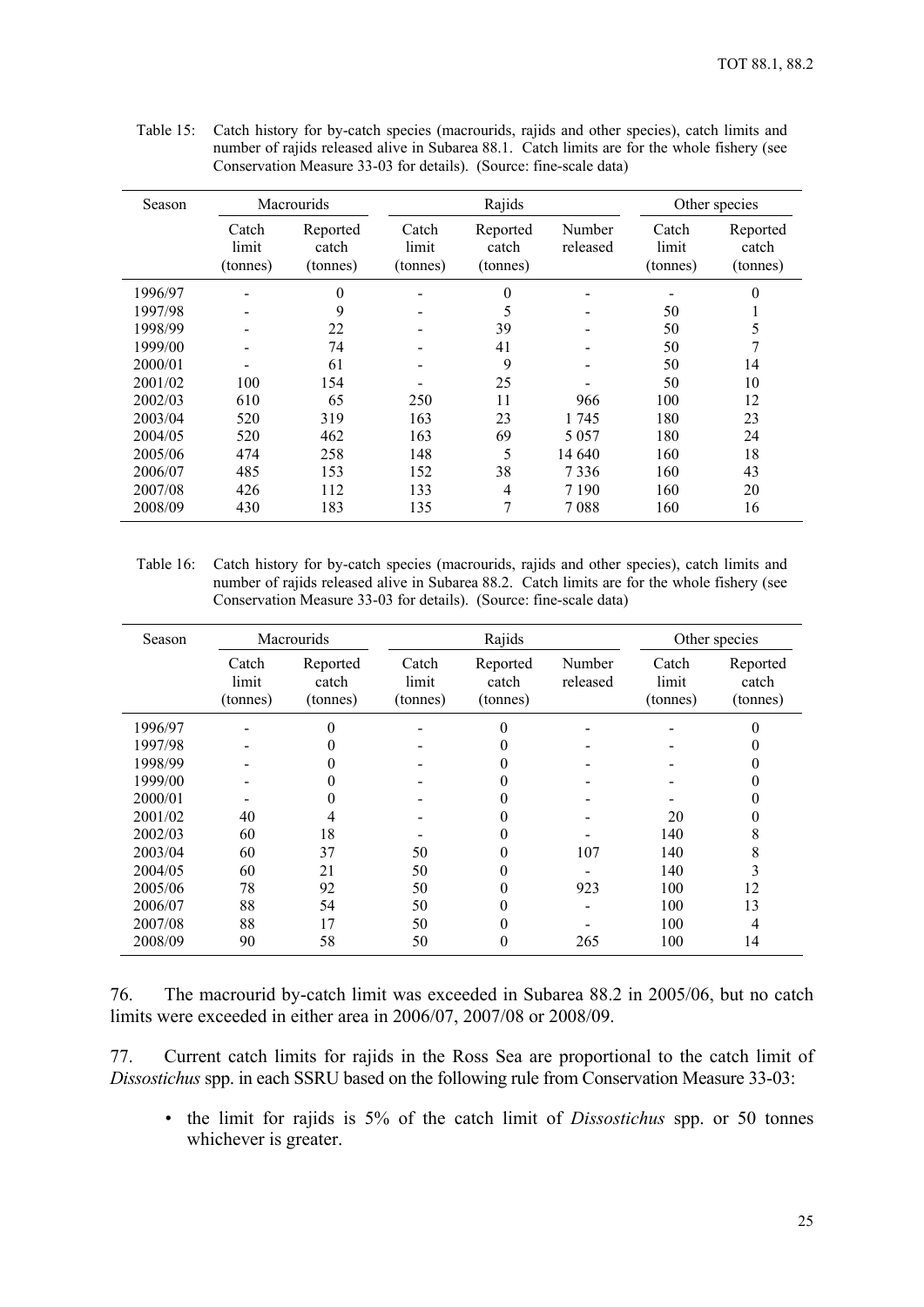<span id="page-28-0"></span>78. Current catch limits for macrourids in SSRUs 881H–L were based on a biomass of the IPY-2008 trawl survey from the slope of the Ross Sea. Yield estimates for macrourids were calculated from that estimate, and then apportioned across the five SSRUs taking into account maximum historical catches.

79. There were no new assessments of by-catch species or recommendations for revised catch limits by SSRU in 2008/09.

# **5.2 Assessments of impacts on affected populations**

## Macrourids

80. The estimate of  $\gamma$  for *Macrourus whitsoni* in Subarea 88.1 in 2003 was 0.01439 for a CV of 0.2 (SC-CAMLR-XXII, paragraph 4.132) or 0.01814 for a CV of 0.5 (SC-CAMLR-XXII, Annex 5, paragraph 5.242). This indicates that *M. whitsoni* has relatively low productivity and thus may be vulnerable to overexploitation.

81. WG-FSA-05/24 updated the standardised CPUE for *M. whitsoni* in Subareas 88.1 and 88.2 based on an analysis of fine-scale data from all vessels in the exploratory fishery from 1997/98 to 2004/05. Standardised CPUE increased to a peak in 2002 and 2003, dropped in 2004, before increasing again in 2005.

82. WG-FSA-05/22 considered approaches to monitoring and assessing macrourids and rajids in Subarea 88.1 and recommended that a random bottom trawl survey would be the best approach towards obtaining abundance estimates. Tag-recapture experiments for rajids and experimental manipulation of fishing effort are alternative methods which show some promise for monitoring abundance.

83. WG-FSA-08/32 provided biomass and yield estimates of *M. whitsoni* for the Ross Sea fishery (Subareas 88.1 and SSRUs 882A–B) based on extrapolations under three different density assumptions from a trawl survey (Table 17). The resulting biomass estimates had a CV of about 0.3. WG-FSA welcomed the concept of decoupling by-catch limits from those of target species and agreed to use estimates of biomass for Subarea 88.1, noting that SSRUs 882A–B are currently closed.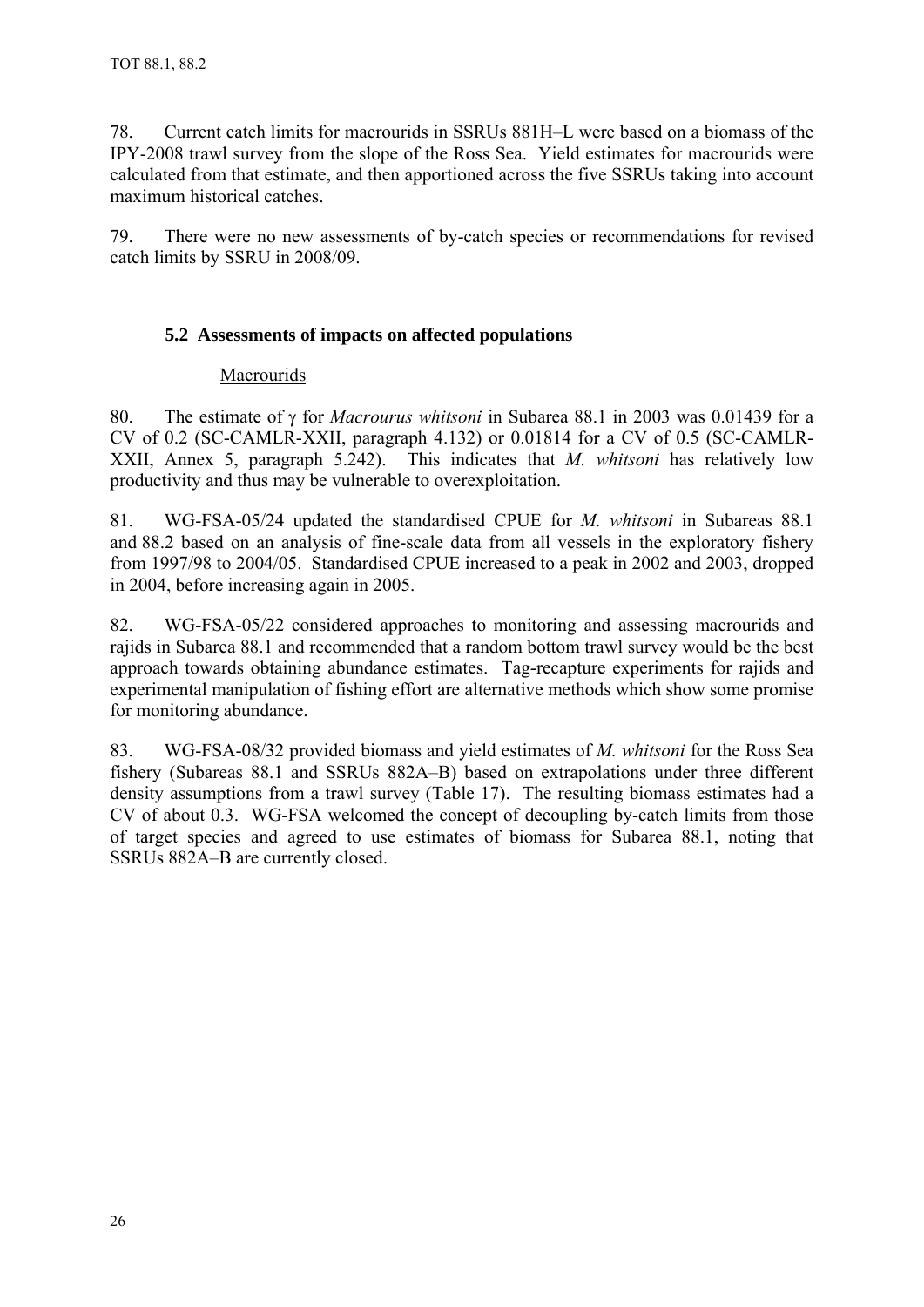<span id="page-29-0"></span>Table 17: Biomass estimates from the trawl surveys for the BioRoss 400–600 and 600–800 m and IPY-CAML 600–1 200 and 1 200–2 000 m strata (bold numbers) and extrapolated biomass estimates (with CVs) for the remaining strata based on three methods of extrapolation.

| Survey            | Depth         | <b>Biomass</b><br>(tonnes) | Extrapolated biomass (tonnes) |                    |                   |
|-------------------|---------------|----------------------------|-------------------------------|--------------------|-------------------|
|                   | range $(m)$   |                            | Constant density              | CPUE (all vessels) | CPUE (NZ vessels) |
| $BioRoss - 881H$  | $400 - 600$   | <b>230</b>                 | 230(49)                       | 230(49)            | 230(49)           |
| $BioRoss - 881H$  | $600 - 800$   | 3531                       | 3531(38)                      | 3531(38)           | 3531(49)          |
| SSRU 881H west    | $800 - 1200$  |                            | 92 (50)                       | 83 (54)            | 103(55)           |
| SSRU 881H west    | $1200 - 2000$ |                            | 713 (40)                      | 1114(49)           | 1038(47)          |
| $IPY - 881H$      | $600 - 1200$  | 975                        | 975(50)                       | 975(50)            | 975(50)           |
| $IPY - 881H$      | 1200–2 000    | 3 3 5 6                    | 3356(40)                      | 3356(40)           | 3356(49)          |
| <b>SSRU 881 I</b> | $600 - 1200$  |                            | 3297(50)                      | 7883(51)           | 5 992 (50)        |
| <b>SSRU 881 I</b> | 1200–2 000    |                            | 4670(40)                      | 11168(42)          | 8 5 7 6 (41)      |
| <b>SSRU 881 K</b> | $600 - 1200$  |                            | 1539(50)                      | 5027(51)           | 2774(51)          |
| <b>SSRU 881 K</b> | $1200 - 2000$ |                            | 2998(40)                      | 5995(45)           | 9111(43)          |
| SSRUs $882$ A-B   | $600 - 1200$  |                            | 1404(50)                      | 1 396 (58)         | 857 (60)          |
| SSRUs 882 A-B     | 1200–2 000    |                            | 4 0 8 7 (40)                  | 525 (70)           |                   |
| Total             |               |                            | 26 892 (29)                   | 41 823 (28)        | 36 542 (30)       |

84. Yield estimates were calculated using the constant density assumption when extrapolating the biomass estimate across the slope region, noting that this would provide a more precautionary estimate of yield than one based on extrapolations using longline CPUE data. The resulting biomass estimate for SSRUs 881H, I and K and small portions of SSRUs 881J–L was 21 401 tonnes which gave a yield estimate of 388.2 tonnes. This yield estimate was then apportioned across the five SSRUs taking into account maximum historical catches. Yields per SSRU are detailed in Table 18. Existing move-on rules are retained, and macrourid by-catch limits and catches are expected to be reviewed on an annual basis.

| Table 18: Proposed catch limits of grenadiers in Subarea 88.1 assuming a CV of 0.5 for the estimate of |
|--------------------------------------------------------------------------------------------------------|
| $B_0$ and that the grenadier density was constant across the entire slope (WG-FSA-08/32).              |

| <b>SSRU</b> | Current<br>catch limit | Estimated<br>yield | Maximum<br>historic catch | Proposed<br>catch limit |
|-------------|------------------------|--------------------|---------------------------|-------------------------|
| 881B, C, G  | 50                     |                    | 34                        | 40                      |
| 881H, I, K  | 271                    |                    | 390                       | 320                     |
| 881J        | 79                     | 388                | 46                        | 50                      |
| 881L        | 24                     |                    | b                         | 20                      |
| $882A-B$    | $_{0}$                 | 100                | 8                         | 0                       |
| Total       | 424                    | 488                |                           | 430                     |

#### Rajids

85. WG-FSA-06/31 reviewed the biological parameters of skates, whilst WG-FSA-06/32 characterised the results of the skate tagging program. Neither can currently be used to estimate total abundance.

86. WG-SAM-07/4 presented data and a preliminary developmental model for Antarctic skates in SSRUs 881H, I, J and K of the Ross Sea. The developmental model attempted to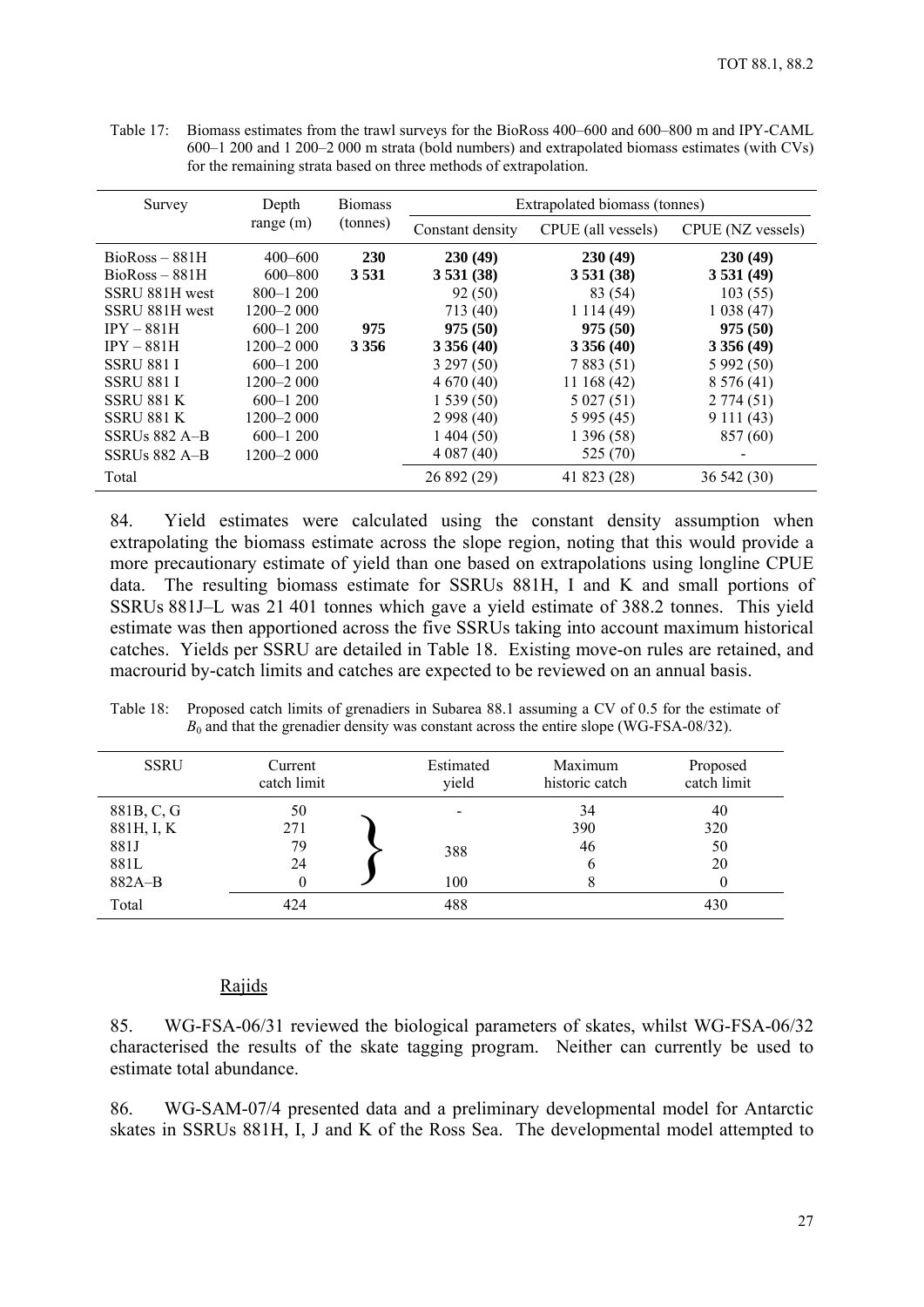<span id="page-30-0"></span>create a catch history of all skates and rays in the Ross Sea, and integrate these data with the available observational data (including tag-recapture data) into a single integrated stock assessment model.

87. The paper concluded that aspects of the catch history were very uncertain, including the species composition, the weight and number of skates caught, the proportion discarded, and the survival of those tagged or discarded. The size composition of the commercial catch was also very uncertain because of the low numbers sampled each year. Most aspects of the tagging data were also uncertain, including the actual numbers of skates released, the initial mortality of tagged skates, the tag-loss rate and the numbers of skates scanned for tags. While updated summaries of the numbers of skate tag-releases and recaptures have been reported, these data are still preliminary and further work is required. Lastly, there is great uncertainty over the biological parameters, including age and growth, natural mortality, steepness and size and age-at-maturity. However, the paper noted that whilst many aspects of this uncertainty remain, changes to the C2 data form since 2005 have led to substantial improvements in the landings and release data.

# **5.3 Identification of levels of risk**

88. WG-FSA-05/21 presented risk categorisation tables for *M. whitsoni* and *Amblyraja georgiana*, which are the major by-catch species in Subareas 88.1 and 88.2 (SC-CAMLR-XXIV, Annex 5, Appendix N, Tables 5 and 6).

## **5.4 Mitigation measures**

89. WG-FSA-05/24 used a standardised CPUE analysis to determine factors affecting by-catch rates of macrourids and rajids in the exploratory fishery for toothfish in Subareas 88.1 and 88.2. The analysis was based on fine-scale haul-by-haul data and observer data from all vessels in the fishery from 1997/98 to 2004/05.

90. The major factors influencing macrourids by-catch were vessel, area and depth (SC-CAMLR-XXIV, Annex 5, Appendix N, Figures 1 and 2). Catch rates of *M. whitsoni* were highest along the shelf edge (SSRUs 881E, I, K and 882E) in depths from 600 to 1 000 m, and there was an order of magnitude difference in macrourid catch rates between different vessels. Examination of vessel characteristics showed that catch rates of macrourids were lower with the Spanish line system than with the autoline system. This effect was confounded by the bait type, as Spanish line vessels tended to use the South American pilchard as bait, whereas autoline vessels used varying species of squid and/or mackerel. However, the difference in macrourid catch rates between the few Spanish line vessels that used squid and mackerel for bait, and the majority that used pilchards, was much less than the overall difference between Spanish line and autoline vessels. Russian and Korean vessels had extremely low catch rates compared to other vessels fishing in the same location.

91. It was not possible to reliably determine factors influencing catch rates of rajids in Subareas 88.1 and 88.2 from either fine-scale or observer data because a proportion of skates are cut free and released at the surface and these are not accurately recorded or reported in either dataset (SC-CAMLR-XXIV, Annex 5, Appendix N, paragraphs 42 to 53).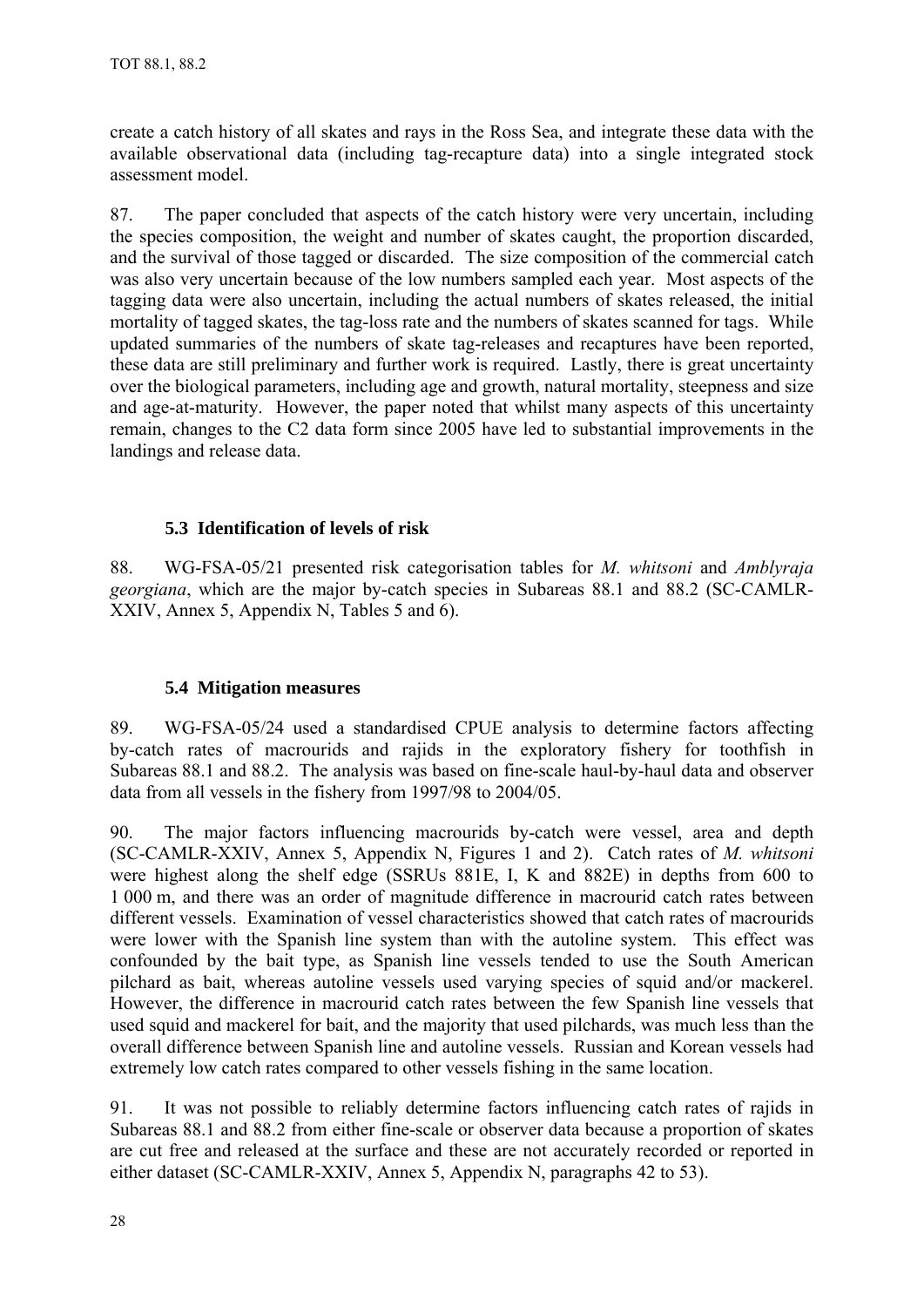92. This analysis suggested that it might be possible to reduce by-catch of macrourids in Subareas 88.1 and 88.2 by avoiding fishing in the depth ranges and areas where by-catch rates are highest. However, the Working Group noted that there is a considerable overlap with the spatial and depth distribution of *Dissostichus* spp. and area and/or depth restrictions would also impact on the ability of the fleet to catch *Dissostichus* spp.

93. The Working Group recommended that further work should be carried out in the intersessional period to compare by-catch levels arising from different gear configurations and to determine whether this information could be used to develop mitigation and avoidance measures for by-catch (SC-CAMLR-XXIV, Annex 5, paragraph 6.22).

94. The current by-catch limits and move-on rules are given in Conservation Measure 33-03.

95. In 2008, the Commission agreed that during the Year-of-the-Skate (CCAMLR-XXVII, paragraph 4.55):

- (i) all skates should be brought on board or alongside the hauler to be correctly identified, scanned for tags and for their condition to be assessed;
- (ii) all skates that are likely to survive if released (condition 3 or 4) should be released by cutting the snood as close to the hook as possible or cutting the snood and removing the hook from the skate, providing this does not further injure the skate;
- (iii) all skates which are dead or with life-threatening injuries (condition 1 or 2 in the logbook) should be retained by the vessels;
- (iv) skates released alive should be doubled-tagged (i.e. two tags per skate) at a rate of one skate in every five skates caught in exploratory fisheries, up to a maximum of 500 skates per vessel;
- (v) tagged skates should be identified to species, measured before they are released and that, where possible, tagging experiments be undertaken to compare different tag types and estimate tag-shedding rates;
- (vi) the tagging program will be coordinated by the Secretariat, which will be the repository for skate tagging kits;
- (vii) when skates are caught on a line, they should be randomly sampled by observers at a rate of three skates per thousand hooks for the purpose of collecting biological measurements;
- (viii) skates should not be sacrificed for biological sampling, and female maturity stage should only be recorded if the skate is dead or has sustained lifethreatening injuries (conditions 1 and 2);
- (ix) all live skates which are part of the biological sampling, which have not sustained life-threatening injuries, should be handled with care and released after biological information has been recorded, if they are still suitable for release (i.e. still in condition 3 or 4).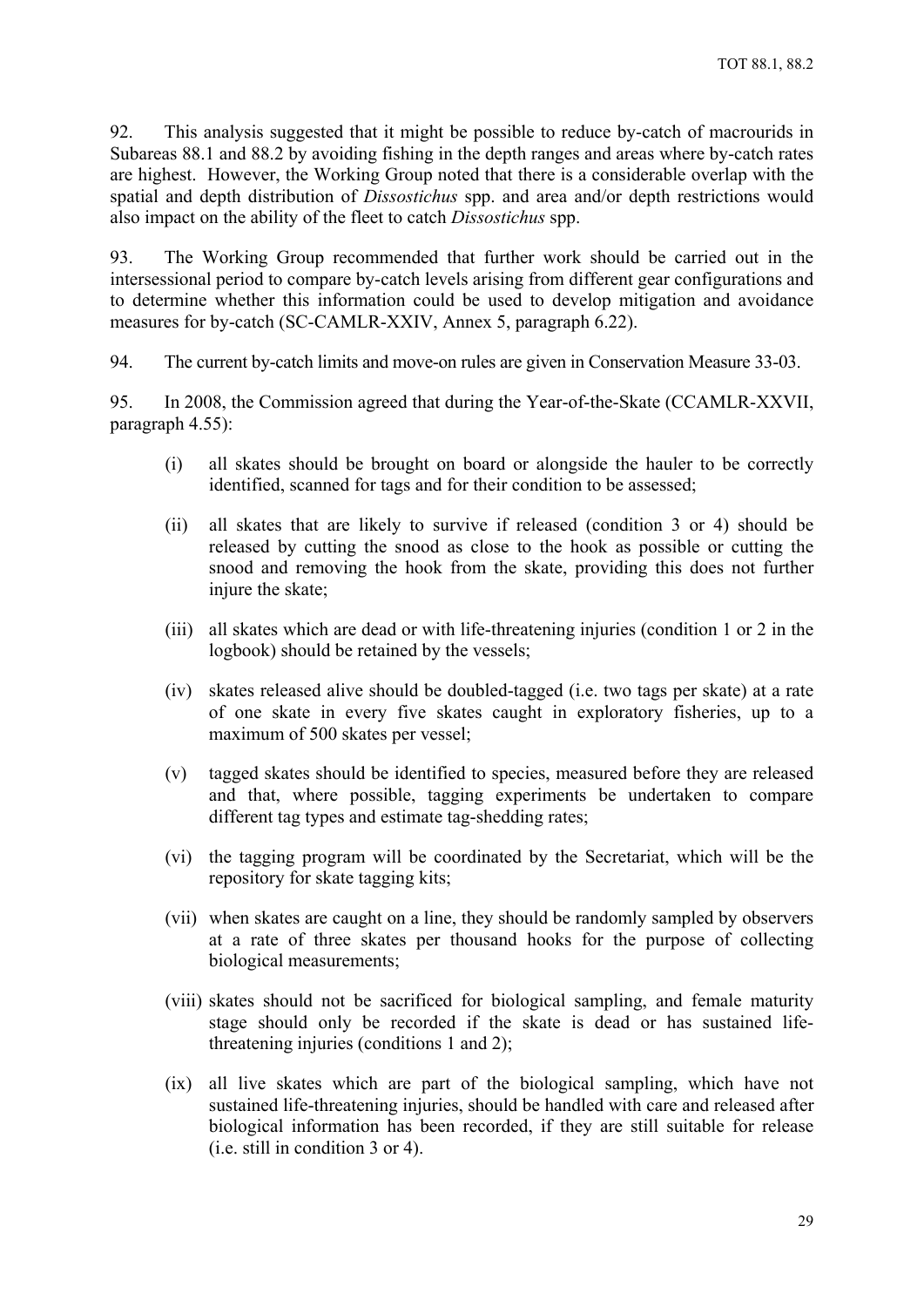## <span id="page-32-0"></span>**6. By-catch of birds and mammals**

## **6.1 By-catch removals**

96. There have been no observed seabird mortalities for the past five seasons in Subareas 88.1 and 88.2 (Table 19).

Table 19: Seabird by-catch limit, observed mortality rate and total estimated mortality of seabird by-catch in Subareas 88.1 and 88.2 (from SC-CAMLR-XXVIII, Annex 7, Table 4).

| Season  | By-catch limit<br>(number of birds) | Mortality rate<br>(birds/thousand hooks) | Total estimated mortality<br>(number of birds) |
|---------|-------------------------------------|------------------------------------------|------------------------------------------------|
| 1997/98 |                                     |                                          |                                                |
| 1998/99 |                                     |                                          |                                                |
| 1999/00 |                                     |                                          |                                                |
| 2000/01 |                                     |                                          |                                                |
| 2001/02 | $3*$                                |                                          |                                                |
| 2002/03 | $3*$                                |                                          |                                                |
| 2003/04 | $3*$                                | 0.0001                                   |                                                |
| 2004/05 | $3*$                                |                                          |                                                |
| 2005/06 | $3*$                                |                                          |                                                |
| 2006/07 | $3*$                                |                                          |                                                |
| 2007/08 | $3*$                                |                                          |                                                |
| 2008/09 | $3*$                                |                                          |                                                |

\* Per vessel during daytime setting.

97. WG-IMAF assessed the risk levels of seabirds in this fishery in Subarea 88.1 as category 1 (low) south of 65°S, category 3 (average) north of 65°S and overall as category 3 and recommended (SC-CAMLR-XXVIII, Annex 7, Table 14 and Figure 2):

- strict compliance with Conservation Measure 25-02 (but with the possibility of exemption to paragraph 4 to allow for daytime setting);
- south of 65°S, no need to restrict longline fishing season;
- north of 65°S, restrict longline fishing to the period outside at-risk species' breeding season where known/relevant unless line sink rate requirement is met at all times;
- daytime setting permitted subject to line sink rate requirements and seabird by-catch limits;
- no offal dumping.

98. WG-IMAF assessed the risk level of seabirds in this fishery in Subarea 88.2 as category 1 (low) (SC-CAMLR-XXVIII, Annex 7, Table 14 and Figure 2) and recommended:

- strict compliance with Conservation Measure 25-02 (but with exemption to paragraph 4 to allow for daytime setting);
- no need to restrict longline fishing season;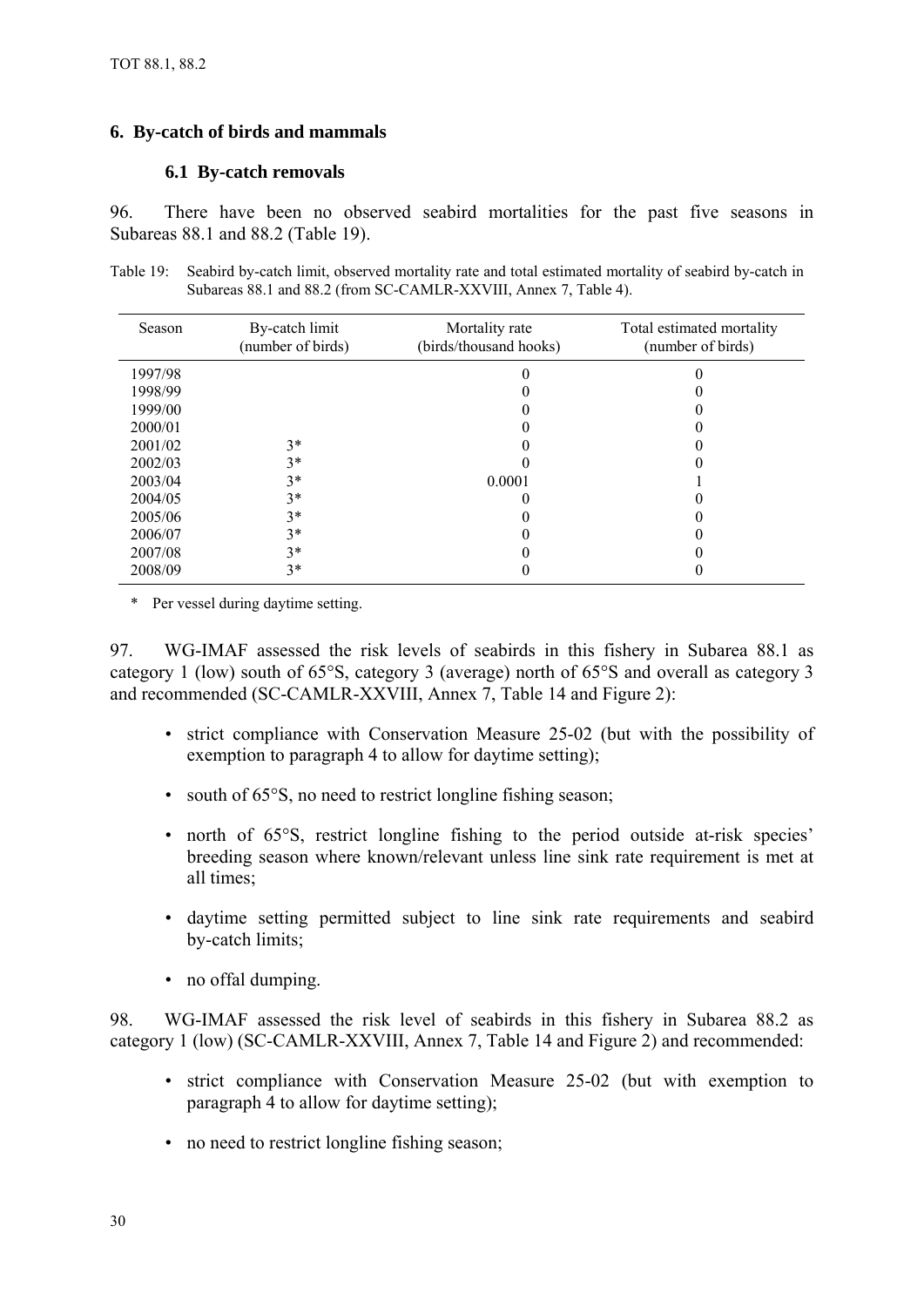- <span id="page-33-0"></span>• daytime setting permitted subject to line sink rate requirement;
- no offal dumping.

99. There were two observed incidental mortalities of crabeater seals in the longline fishery of Subarea 88.1 in 2008/09 (WG-IMAF-09/6 Rev. 2, Table 2).

#### **6.2 Mitigation measures**

100. Conservation Measure 25-02 applies to these areas and in recent years has been linked to an exemption for night setting in Conservation Measure 24-02 and subject to a seabird by-catch limit. Offal and other discharges are regulated under annual conservation measures (e.g. Conservation Measures 41-09 and 41-10).

## **7. Ecosystem implications/effects**

101. Developments in evaluating ecosystem effects of the *D. mawsoni* fishery were discussed at the FEMA and FEMA2 Workshops (SC-CAMLR-XXVI/BG/6, paragraphs 45 to 48 and SC-CAMLR-XXVIII, Annex 4) and are summarised below.

102. Two key trophic interactions were identified as being important for *D. mawsoni*. The first concerned the nature of the interaction between toothfish predators (e.g. Type C killer whales, sperm whales and Weddell seals) and toothfish. Results from the ECOPATH model suggest that toothfish only forms about 6–7% of the diet of its predators (WG-EMM-09/42). However, it was noted that the consumption of toothfish in particular locations, at particular times of the year, or by particular parts of the population may be especially important to predators, even though the total consumption of toothfish by all individuals of a species is relatively low. This may be more important if there are small sub-populations of predators. WG-EMM-09/42 also noted that a balanced ecosystem model for the Ross Sea provided no support for the hypothesis that depletion of toothfish stocks would greatly change the diet of toothfish predators.

103. The second key trophic interaction was between toothfish and its prey – in particular demersal fish species. Results from the ECOPATH model suggest that toothfish consumes 70% of the annual production of demersal species (WG-EMM-07/18), and so a reduction of the toothfish population could have a large impact on the natural mortality of these species. The FEMA Workshop recognised the additional complex interaction with the fishery, whereby demersal fish are taken as by-catch, so that a reduction in natural mortality may be partially offset by an increase in fishing mortality.

104. The FEMA and FEMA2 Workshops considered that it was important to further develop the ecosystem modelling work in the Ross Sea to specifically address these interactions, including a scoping exercise be undertaken to determine the complexity of the model. They noted that models would need to be spatially and temporally explicit to take into account the spatio–temporal effects of the predation. They considered that a Minimum Realistic Model approach would be most appropriate. Given the paucity of data, they agreed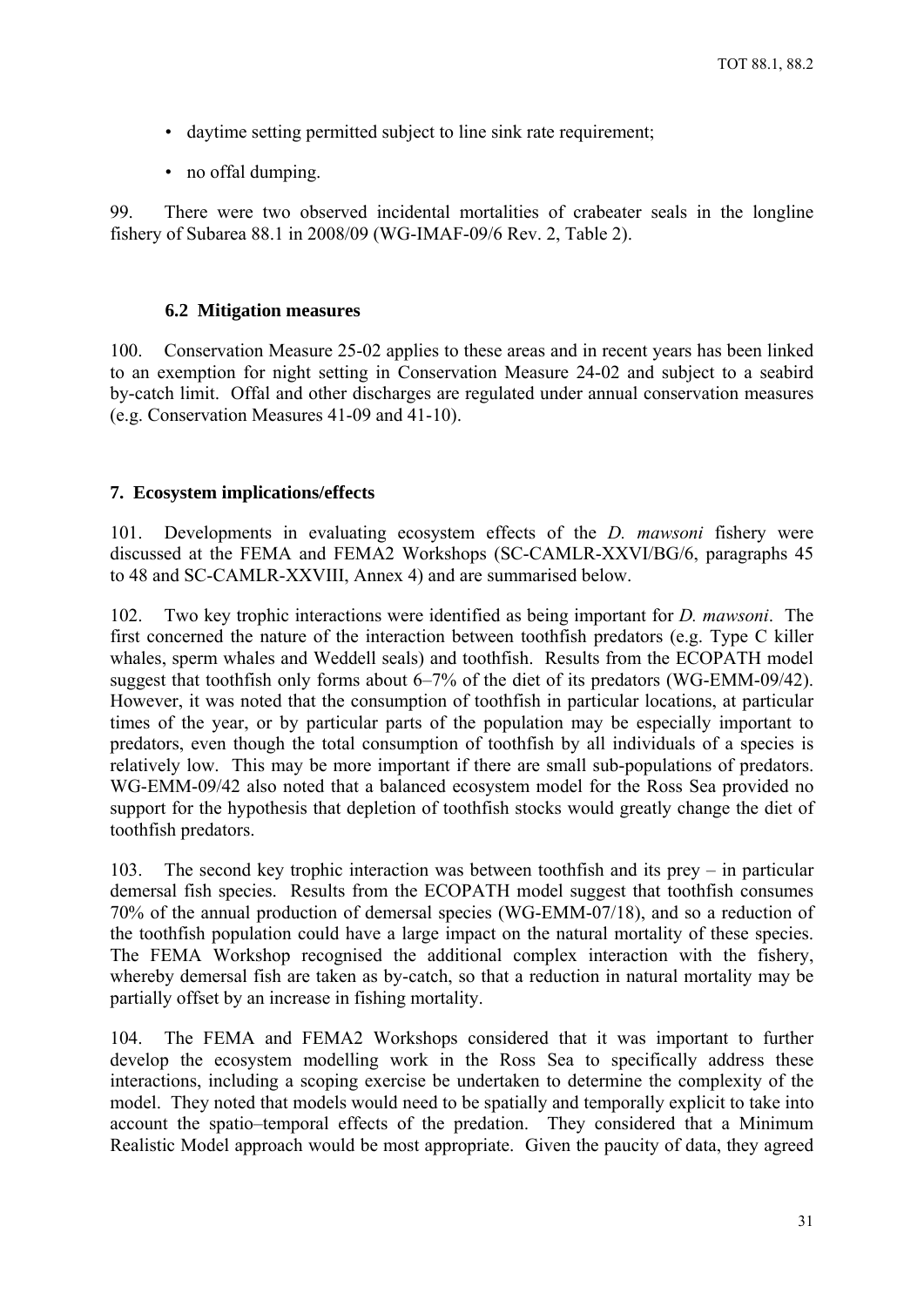that the model should be as simple as possible, yet complex enough to test the key functional relationships, and that modelling results in the first instance would by necessity need to be used in a strategic, rather than tactical, sense.

105. The workshops also noted that the modelling was likely to identify a number of areas requiring extra data collection. These included understanding the 3-D foraging area of toothfish, its predators and its prey and how it may change seasonally and spatially, as well as a better understanding of toothfish movements, spawning dynamics and early life history.

106. In regard to spatial overlap, the FEMA2 Workshop examined information on foraging patterns of marine mammals and concluded that the available evidence suggests that the spatial overlap of Weddell seals and killer whales with the fishery is negligible. However, information currently available addressed the distribution of predators (and toothfish) only during summer. Information on toothfish distribution, and the distribution and behaviour of predators in winter may assist this analysis of potential overlap. The Working Group noted that models such as the SPM could be used to help evaluate whether this would be important.

107. The FEMA2 Workshop noted that the decision rule to estimate long-term precautionary yield for toothfish to satisfy Article II of the Convention (which relates to maintenance of ecological relationships between harvested, dependent and related species) is the proportion of spawning biomass permitted to escape the fishery to safeguard predators. This is set at 50% for the Ross Sea, as well as all other assessed toothfish fisheries.

108. The FEMA2 Workshop noted that the escapement level in the decision rule for the spawning biomass may need to be modified upwards if the size/age classes of *Dissostichus* spp. that are important prey for predators are reduced below a suitable escapement level for those classes.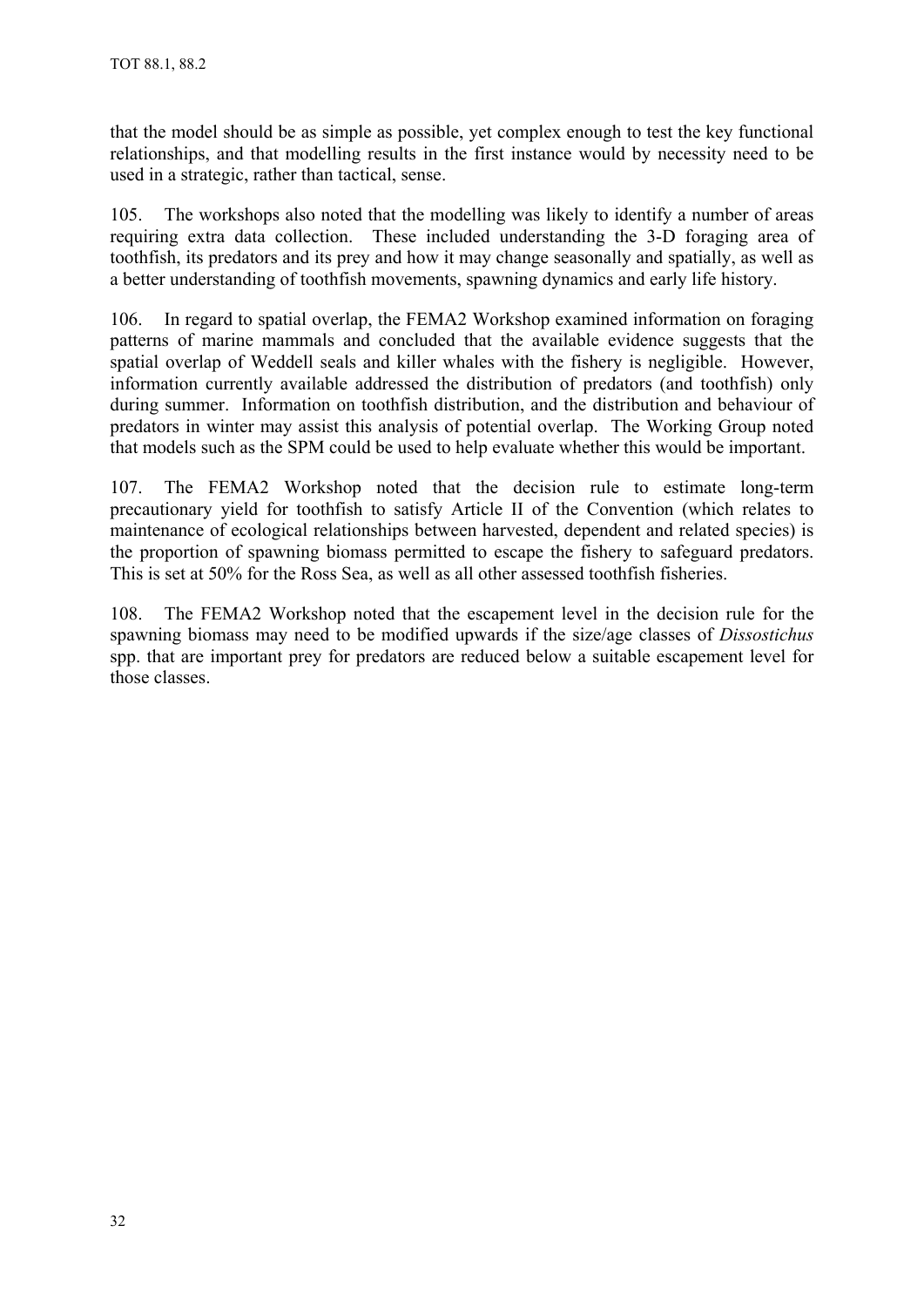# <span id="page-35-0"></span>**8. Harvest controls and management advice**

#### **8.1 Conservation measures**

Table 20: Limits on the exploratory fishery for *Dissostichus* spp. in Subarea 88.1 in force in 2008/09 (Conservation Measure 41-09) and advice to the Scientific Committee for 2009/10.

| Element                     | Limit in force                                                                                                                                                             |               |
|-----------------------------|----------------------------------------------------------------------------------------------------------------------------------------------------------------------------|---------------|
| Access (gear)               | Limited to notified vessels using longlines.                                                                                                                               | Review        |
| Catch limit                 | Precautionary catch limit for <i>Dissostichus</i> spp. was<br>2 700 tonnes for Subarea 88.1 applied as follows:                                                            | Review        |
|                             | SSRUs A, D, E, F and $M - 0$ tonnes<br>SSRUs B, C and $G - 352$ tonnes total<br>SSRUs H, I, $K - 1$ 994 tonnes total<br>SSRUs J and $L - 354$ tonnes.                      |               |
| Season                      | 1 December to 31 August                                                                                                                                                    | Same period   |
| Fishing<br>operations       | In accordance with CM 41-01 and the setting of research hauls<br>is not required (Annex B, paragraphs 3 and 4).                                                            | Carry forward |
| By-catch                    | Regulated by CMs 33-03 and 41-09.                                                                                                                                          | Review        |
| Mitigation                  | In accordance with CM 25-02, except paragraph 5 if<br>requirements of CM 24-02 are met.                                                                                    | Carry forward |
|                             | Daylight setting allowed under CM 24-02, subject to a catch<br>limit of three seabirds per vessel.                                                                         | Carry forward |
| <b>Observers</b>            | Each vessel to carry at least two scientific observers, one of<br>whom shall be appointed in accordance with the CCAMLR<br>Scheme of International Scientific Observation. | Carry forward |
| VMS                         | To be operational in accordance with CM 10-04.                                                                                                                             | Carry forward |
| <b>CDS</b>                  | In accordance with CM 10-05                                                                                                                                                | Carry forward |
| Research                    | Undertake research plan and tagging program as set out in<br>CM 41-01, Annexes B and C.                                                                                    | Carry forward |
|                             | Toothfish tagged at a rate of at least one fish per tonne green<br>weight caught.                                                                                          | Carry forward |
| Data                        | Five-day catch and effort reporting under CM 23-01.                                                                                                                        | Carry forward |
|                             | Haul-by-haul catch and effort data under CM 23-04.                                                                                                                         | Carry forward |
|                             | Biological data reported by the CCAMLR scientific observer.                                                                                                                | Carry forward |
| Target species              | For the purposes of CMs 23-01 and 23-04, the target species is<br>Dissostichus spp. and the by-catch is any species other than<br>Dissostichus spp.                        | Carry forward |
| Environmental<br>protection | Regulated by CMs 26-01, 22-06 and 22-07.<br>No offal discharge.<br>Fishing prohibited in depths shallower than 550 m.                                                      | Carry forward |
| Additional<br>element       | Fishing within 10 n miles of Balleny Islands is prohibited.                                                                                                                | Carry forward |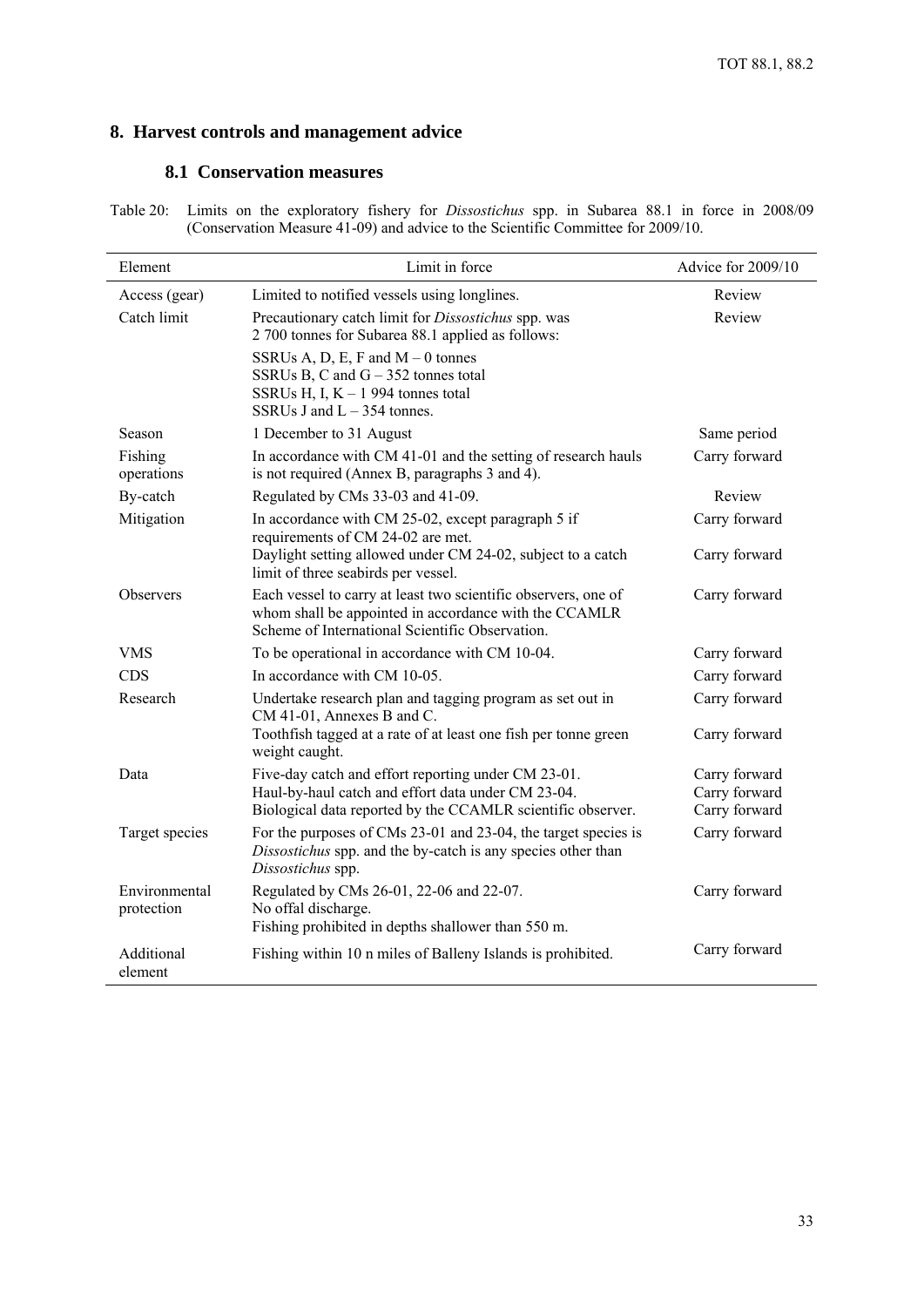| Element                     | Limit in force                                                                                                                                                                                                                   | Advice for 2009/10                              |
|-----------------------------|----------------------------------------------------------------------------------------------------------------------------------------------------------------------------------------------------------------------------------|-------------------------------------------------|
| Access (gear)               | Limited to notified vessels using longlines.                                                                                                                                                                                     | Review                                          |
| Catch limit                 | Precautionary catch limit for <i>Dissostichus</i> spp. was 567 tonnes<br>for Subarea 88.2 south of 65°S, applied as follows:<br>SSRUs A and $B - 0$ tonnes<br>SSRUs C, D, F and $G - 214$ tonnes total<br>SSRU $E - 353$ tonnes. | Review                                          |
| Season                      | 1 December to 31 August                                                                                                                                                                                                          | Same period                                     |
| Fishing<br>operations       | In accordance with CM 41-01 and the setting of research hauls<br>is not required (Annex B, paragraphs 3 and 4).                                                                                                                  | Carry forward                                   |
| By-catch                    | Regulated by CMs 33-03 and 41-10.                                                                                                                                                                                                | Review                                          |
| Mitigation                  | In accordance with CM 25-02, except paragraph 4 if<br>requirements of CM 24-02 are met.                                                                                                                                          | Carry forward                                   |
|                             | Daylight setting allowed under CM 24-02.                                                                                                                                                                                         | Carry forward                                   |
| Observers                   | Each vessel to carry at least two scientific observers, one of<br>whom shall be appointed in accordance with the CCAMLR<br>Scheme of International Scientific Observation.                                                       | Carry forward                                   |
| <b>VMS</b>                  | To be operational in accordance with CM 10-04.                                                                                                                                                                                   | Carry forward                                   |
| <b>CDS</b>                  | In accordance with CM 10-05.                                                                                                                                                                                                     | Carry forward                                   |
| Research                    | Undertake research plan and tagging program as set out in<br>CM 41-01, Annexes B and C.                                                                                                                                          | Carry forward                                   |
|                             | Toothfish tagged at a rate of at least one fish per tonne green<br>weight caught.                                                                                                                                                | Carry forward                                   |
|                             | Skates tagged at a rate of at least one skate per five skates<br>caught, up to a maximum of 500 skates per vessel.                                                                                                               | Carry forward                                   |
| Data                        | Five-day catch and effort reporting under CM 23-01.<br>Haul-by-haul catch and effort data under CM 23-04.<br>Biological data reported by the CCAMLR scientific observer.                                                         | Carry forward<br>Carry forward<br>Carry forward |
| Target species              | For the purposes of CMs 23-01 and 23-04, the target species is<br>Dissostichus spp. and the by-catch is any species other than<br>Dissostichus spp.                                                                              | Carry forward                                   |
| Environmental<br>protection | Regulated by CMs 26-01, 22-06 and 22-07.<br>No offal discharge.<br>Fishing prohibited in depths shallower than 550 m.                                                                                                            | Carry forward                                   |

<span id="page-36-0"></span>Table 21: Limits on the exploratory fishery for *Dissostichus* spp. in Subarea 88.2 in force in 2008/09 (Conservation Measure 41-10) and advice to the Scientific Committee for 2009/10.

## **8.2 Management advice**

109. The constant catch for which there was median escapement of 50% of the median pre-exploitation spawning biomass level at the end of the 35-year projection period for the Ross Sea (Subarea 88.1 and SSRUs 882A–B) was 2 850 tonnes. At this yield, there is a less than 10% chance of spawning biomass dropping to less than 20% of the initial biomass. A yield of 2 850 tonnes is therefore recommended.

110. The constant catch for which there was median escapement of 50% of the median pre-exploitation spawning biomass level at the end of the 35-year projection period for